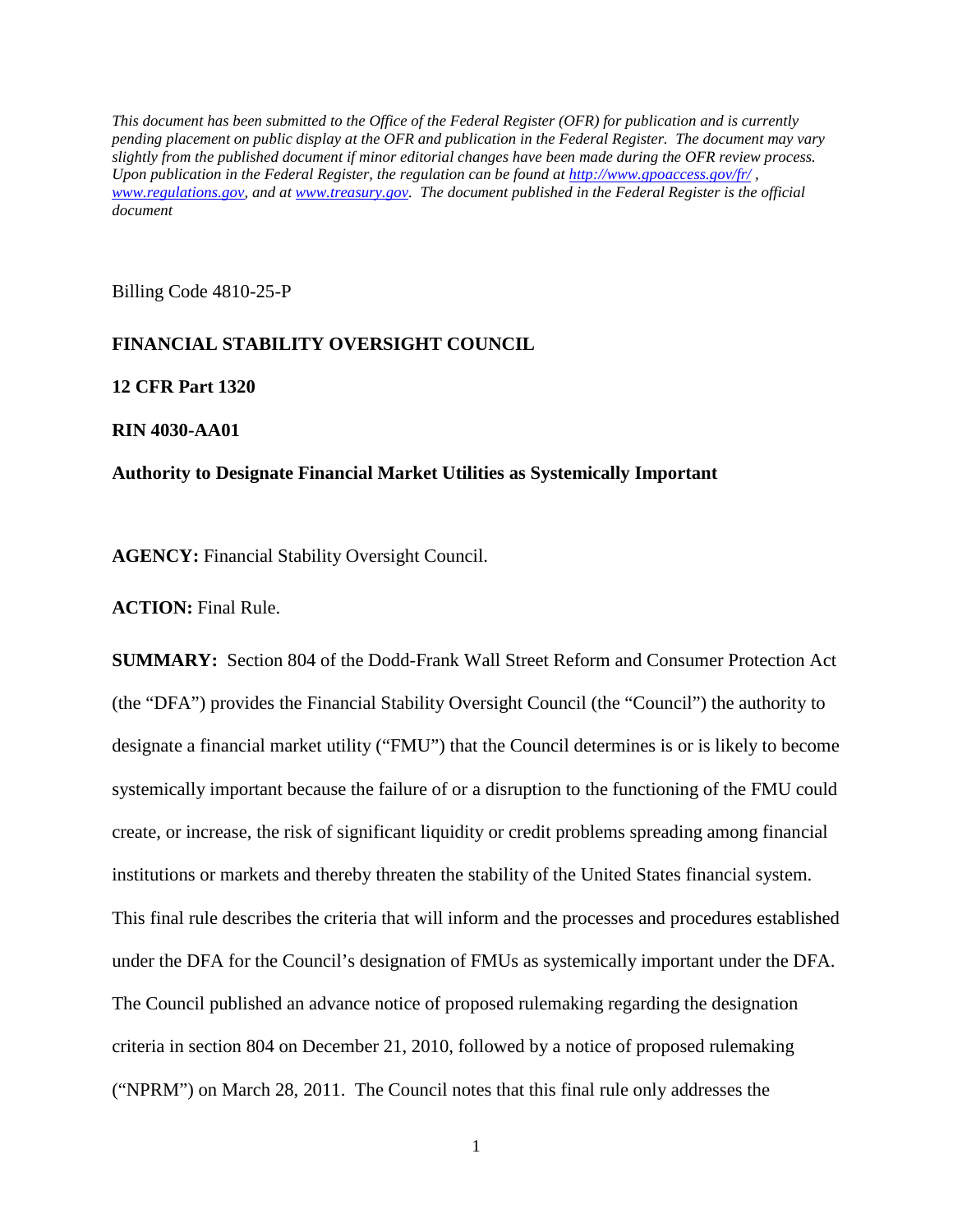designation of FMUs. The Council expects to address the designation of payment, clearing, or settlement activities as systemically important in a separate rulemaking.

**DATES:** Effective date: [INSERT 30 DAYS FROM DATE OF PUBLICATION IN THE FEDERAL REGISTER]

**FOR FURTHER INFORMATION CONTACT:** Lance Auer, Deputy Assistant Secretary (Financial Institutions), Treasury, at (202) 622–1262, Patrick Pinschmidt, Senior Policy Advisor, Treasury, at (202) 622-2495, Jordan Bleicher, Financial Analyst, Treasury, at (202) 622-6491 or Steven D. Laughton, Senior Counsel, Office of the General Counsel, Treasury, at (202) 622- 8413.

## **SUPPLEMENTARY INFORMATION:**

#### **I. Background**

*Dodd-Frank Wall Street Reform and Consumer Protection Act* 

Title VIII of the DFA is entitled the "Payment, Clearing, and Settlement Supervision Act of 20[1](#page-1-0)0."<sup>1</sup> FMUs form a critical part of the nation's financial infrastructure. They exist in many markets to support and facilitate the transfer, clearing or settlement of financial transactions, and their smooth operation is integral to the soundness of the financial system and the overall economy. However, their function and interconnectedness also concentrate a considerable amount of risk in the financial system due, in large part, to the interdependencies, either directly through operational, contractual or affiliation linkages, or indirectly through

<span id="page-1-0"></span> $1$  12 U.S.C. 5461 et seq.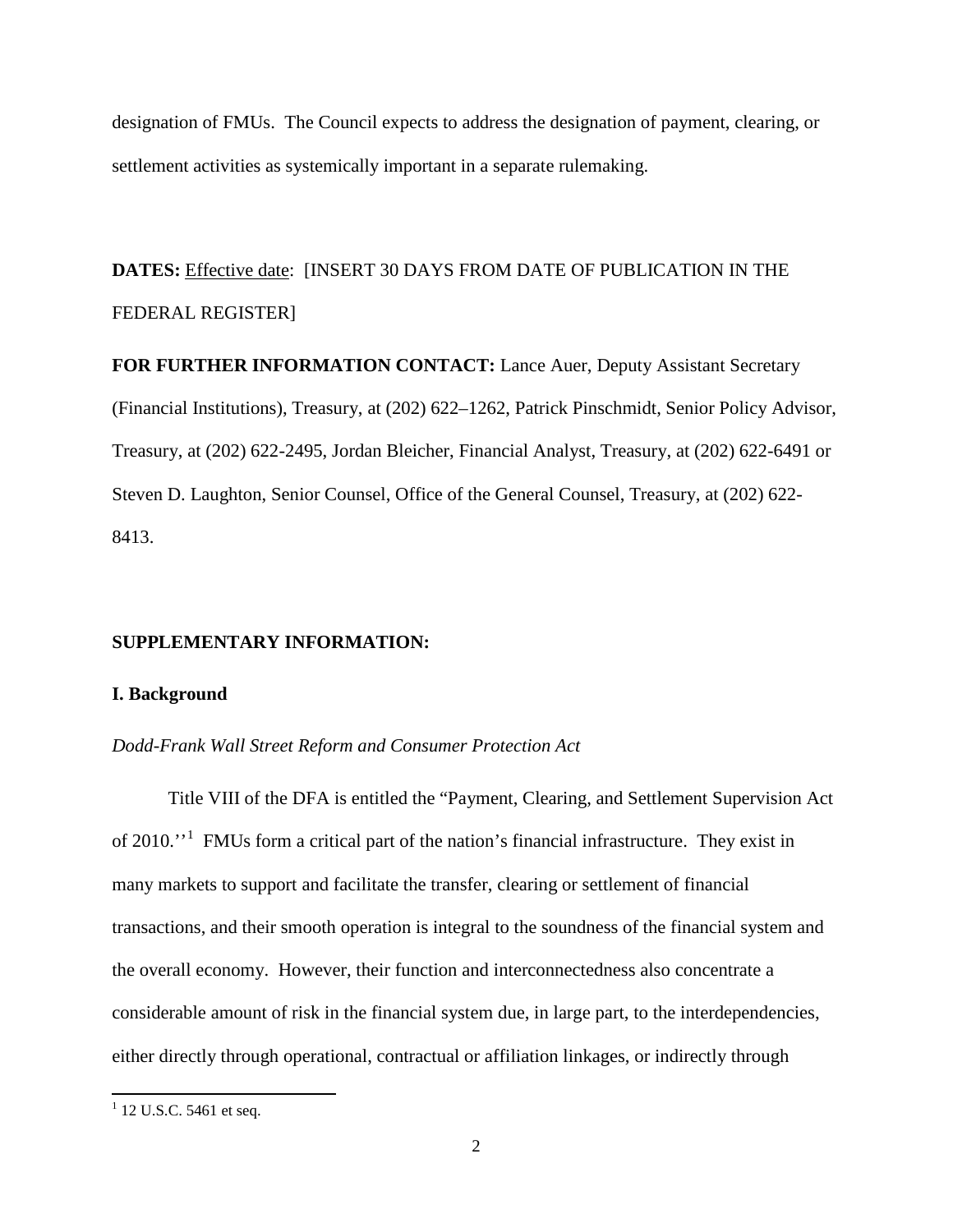payment, clearing, and settlement processes. In other words, problems at one FMU could trigger significant liquidity and credit disruptions at other FMUs or financial institutions.

Section  $804(a)(1)$  of the DFA states that the Council, "on a nondelegable basis and by a vote of not fewer than 2/3 of the members then serving, including an affirmative vote by the Chairperson of the Council, shall designate those financial market utilities or payment, clearing, or settlement activities that the Council determines are, or are likely to become, systemically important." Subject to certain exclusions, the DFA defines an FMU as "any person that manages or operates a multilateral system for the purposes of transferring, clearing, or settling payments, securities, or other financial transactions among financial institutions or between financial institutions and the person."<sup>[2](#page-2-0)</sup>

Section 111 of the DFA establishes the Council. Among the duties of the Council under section 112(a)(2) is to "identify systemically important FMUs," as defined in the statute.<sup>[3](#page-2-1)</sup> Section 804 of the DFA requires the Council, after consultation with the Board of Governors of the Federal Reserve System (the "Board of Governors") and the relevant federal agency that has primary jurisdiction over an FMU under federal banking, securities, or commodity futures laws ("Supervisory Agency"), to identify and designate an FMU that is, or is likely to become, systemically important if the Council determines that a failure of or disruption to an FMU could create, or increase, the risk of significant liquidity or credit problems spreading across financial institutions and markets and thereby threaten the stability of the U.S. financial system.<sup>[4](#page-2-2)</sup>

<span id="page-2-0"></span><sup>&</sup>lt;sup>2</sup> See 12 U.S.C. 5462(6). Section 5462(6)(B) specifically excludes a number of entities, such as designated contract markets and national securities exchanges meeting certain criteria, from the definition of an FMU.<br><sup>3</sup> See 12 U.S.C. 5322(a)(2)(J).

<span id="page-2-2"></span><span id="page-2-1"></span> $\frac{4}{3}$  Section 804(a)(1) of the DFA states that the Council, "on a nondelegable basis and by a vote of not fewer than 2/3 of the members then serving, including an affirmative vote by the Chairperson of the Council, shall designate those financial market utilities or payment, clearing, or settlement activities that the Council determines are, or are likely to become, systemically important." 12 U.S.C. 5463(a)(1). See also DFA section 803(9) (defining systemic importance). 12 U.S.C. 5462(9).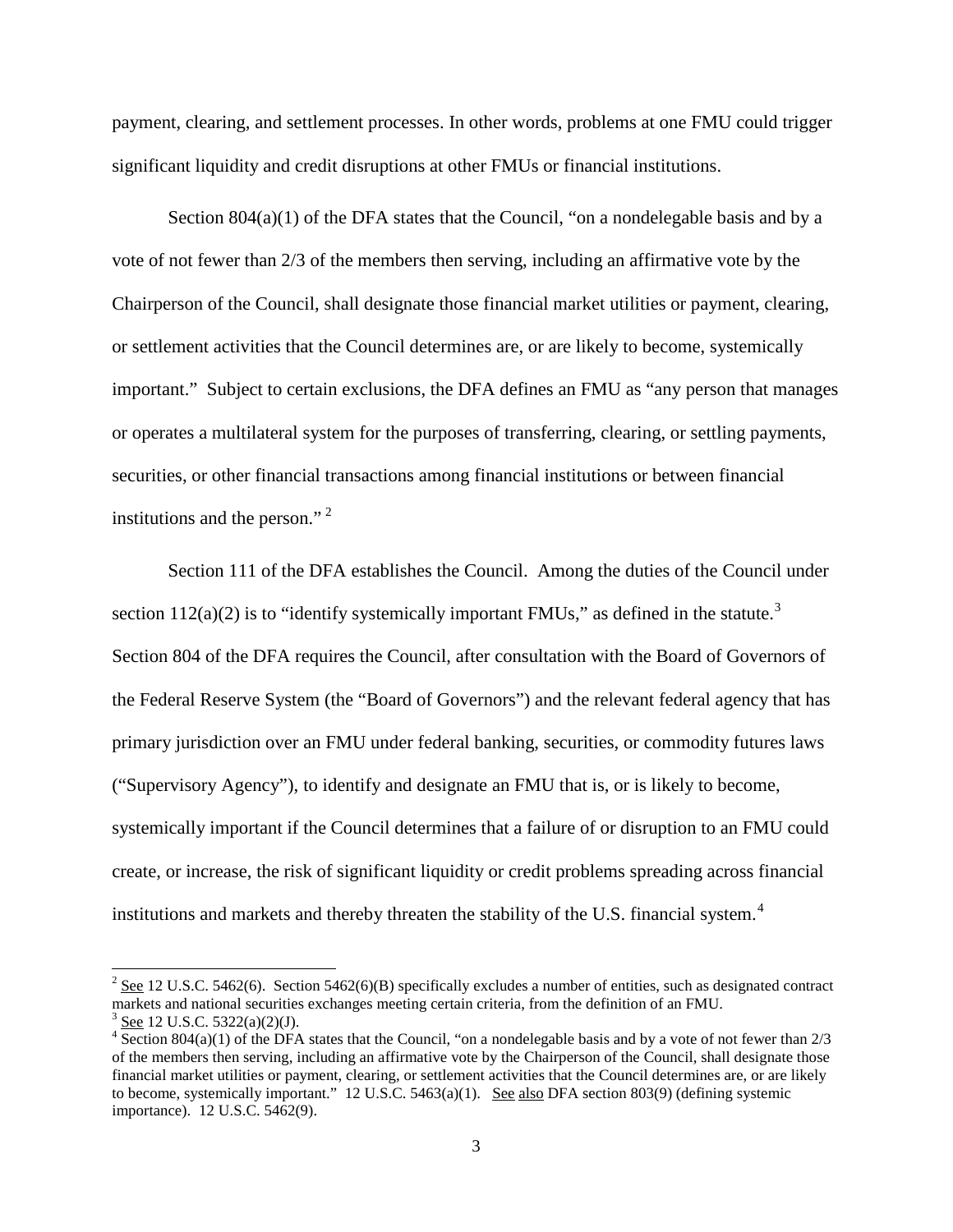The designation of an FMU as systemically important by the Council subjects the designated FMU to the requirements of Title VIII of the DFA ("Title VIII"). For example, section 805(a) authorizes the Board of Governors, the Commodity Futures Trading Commission ("CFTC"), and the Securities and Exchange Commission ("SEC"), in consultation with the Council and one or more Supervisory Agencies and taking into consideration relevant international standards and existing prudential requirements, to prescribe risk management standards governing the operations related to the payment, clearing, and settlement activities of systemically important  $FMUs.<sup>5</sup>$  $FMUs.<sup>5</sup>$  $FMUs.<sup>5</sup>$  The objectives and principles for the risk management standards are to promote robust risk management and safety and soundness, reduce systemic risk, and support the stability of the broader financial system.<sup>[6](#page-3-1)</sup> These standards may address areas, as outlined in section 805(c), such as risk management policies and procedures, margin and collateral requirements, participant or counterparty default policies and procedures, the ability to complete timely clearing and settlement of financial transactions, capital and financial resource requirements for designated FMUs, as well as other areas that are necessary to achieve these objectives and principles.<sup>[7](#page-3-2)</sup> Designation also subjects the FMU to additional examinations and reporting requirements, as well as potential enforcement actions. In addition, as set forth in section 806(a), the Board of Governors may authorize a Federal Reserve Bank to establish and maintain an account for a designated FMU and provide the services listed in section 11A(b) of the Federal Reserve Act to the designated FMU. $8$ 

*Designation of Financial Market Utilities: Overview of the Proposed Rule*

<span id="page-3-1"></span><span id="page-3-0"></span>See 12 U.S.C. 5464(a).<br>
<u>See</u> 12 U.S.C. 5464(b).<br>
<u>See</u> 12 U.S.C. 5464(c).<br>
See 12 U.S.C. 5465(a).

<span id="page-3-2"></span>

<span id="page-3-3"></span>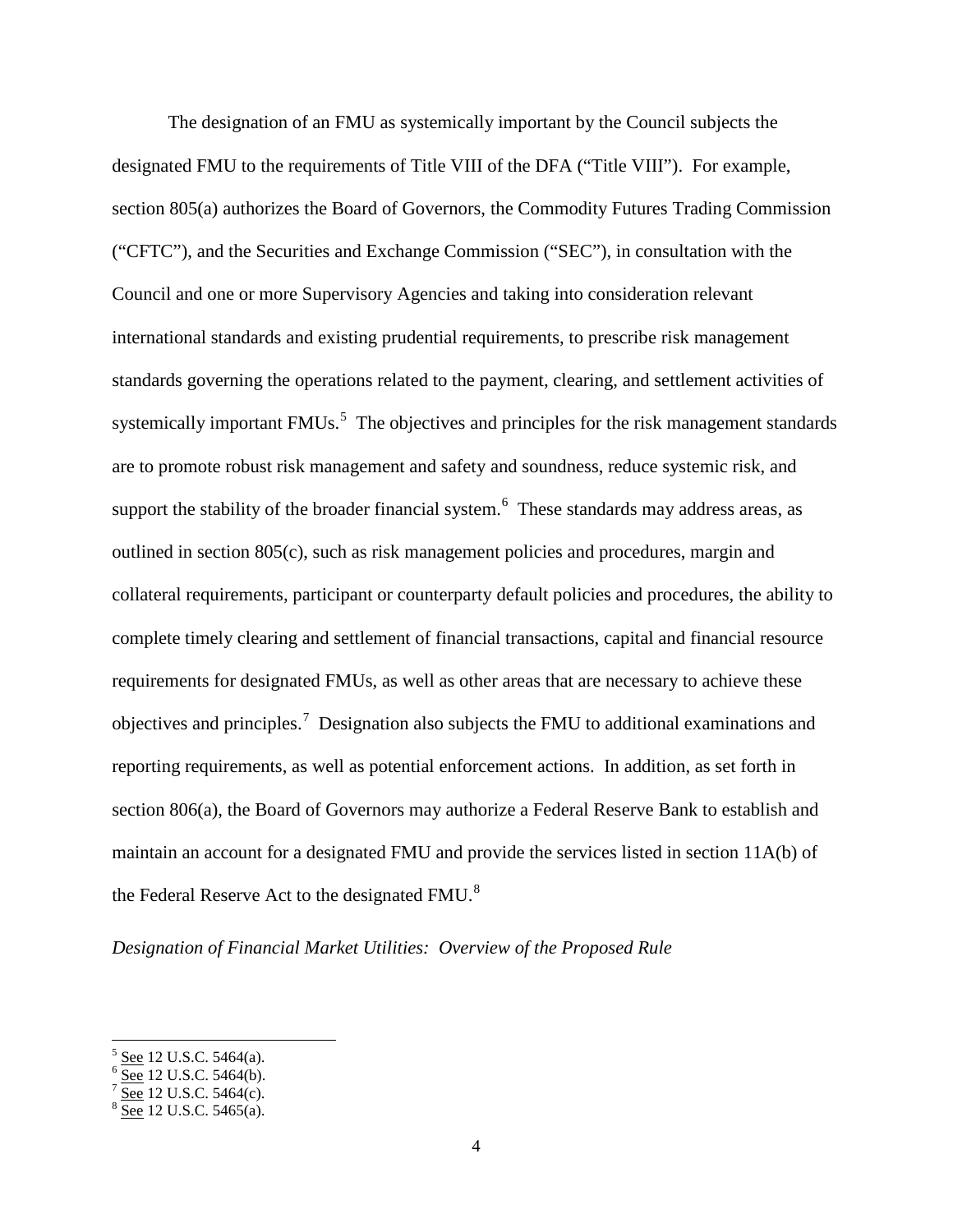In March 2011, the Council issued, and requested public comment on, an NPRM that included the analytical framework that the Council would use to determine whether an FMU should be designated as systemically important in accordance with Title VIII. $^9$  $^9$  As noted in the NPRM, section 804(a)(2) of the DFA provides that, in determining whether an FMU should be designated as systemically important, the Council must consider:

A. The aggregate monetary value of transactions processed by the FMU;

- B. The aggregate exposure of the FMU to its counterparties;
- C. The relationship, interdependencies, or other interactions of the FMU with other FMUs or payment, clearing or settlement activities;
- D. The effect that the failure of or a disruption to the FMU would have on critical markets, financial institutions, or the broader financial system; and
- E. Any other factors that the Council deems appropriate.<sup>[10](#page-4-1)</sup>

Under the approach described in the NPRM, the Council would evaluate FMUs under each of the four specific statutory considerations, as well as any other factors the Council deems relevant, using quantitative metrics where possible and appropriate. Informed by data collected with respect to each statutory consideration, the Council would use its judgment to determine whether an FMU should be designated as systemically important and thus subject to the relevant heightened risk management standards prescribed by the Board of Governors, the SEC, or the CFTC. Any determinations of the Council would ultimately be based on an evaluation of whether the failure or disruption of the FMU could pose a threat to the financial stability of the U.S. financial system as described in DFA section  $803(9)$ .<sup>[11](#page-4-2)</sup>

<span id="page-4-1"></span><span id="page-4-0"></span><sup>&</sup>lt;sup>9</sup> Authority To Designate Financial Market Utilities as Systemically Important, 76 FR 17047 (March 28, 2011).<br><sup>10</sup> 12 U.S.C. 5463(a)(2).

<span id="page-4-2"></span><sup>&</sup>lt;sup>11</sup> Authority To Designate Financial Market Utilities as Systemically Important, 76 FR at 17055.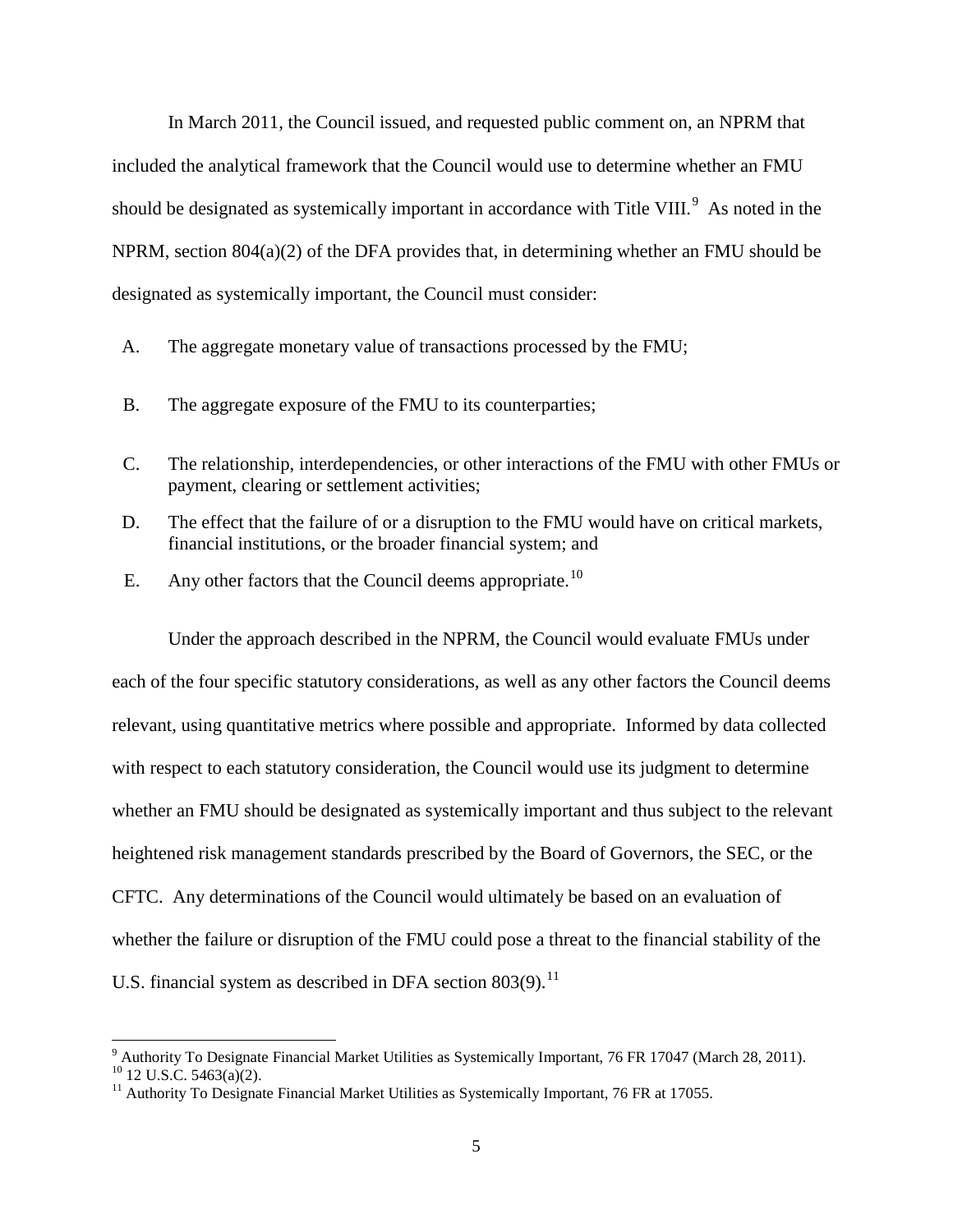The NPRM indicated that the Council expected to use the statutory considerations discussed above as the base line criteria for assessing an FMU's systemic importance, regardless of the type of payment, clearing or settlement activities that the FMU is engaged in. However, the NPRM also stated that the application of the statutory considerations would be adapted for the risks presented by a particular type of FMU and business model. For example, the metrics that are best suited for assessing the systemic importance of a central counterparty will likely differ from the metrics used to assess the importance of an interbank payment system. In light of such differences, the Council will apply metrics in a manner that is appropriate to a specific FMU or market segment.<sup>[12](#page-5-0)</sup>

In addition, the NPRM sets out a two-stage process for evaluating the systemic importance of an FMU prior to a vote of proposed designation by the Council. The first stage would consist of a largely data-driven process for the Council, working with its committees, to identify a preliminary set of FMUs, whose failure or disruption could potentially threaten the stability of the U.S. financial system.<sup>[13](#page-5-1)</sup> In the second stage, the FMUs identified through the first stage would be subject to a more in-depth review, with a greater focus on qualitative factors, in addition to institutional and market specific considerations. If an FMU reached the second stage of the evaluation process, the Council would notify the FMU under consideration and provide the FMU with an opportunity to submit written materials to the Council in support of or in opposition to designation as outlined in proposed rule section 1320.11. In the case of a proposed designation of systemic importance, an FMU would be notified and given the opportunity to request a written or oral hearing before the Council to demonstrate that the proposed determination is not supported by substantial evidence as outlined in proposed rule section

<span id="page-5-0"></span> $12$  Id.

<span id="page-5-1"></span> $^{13}$  Id.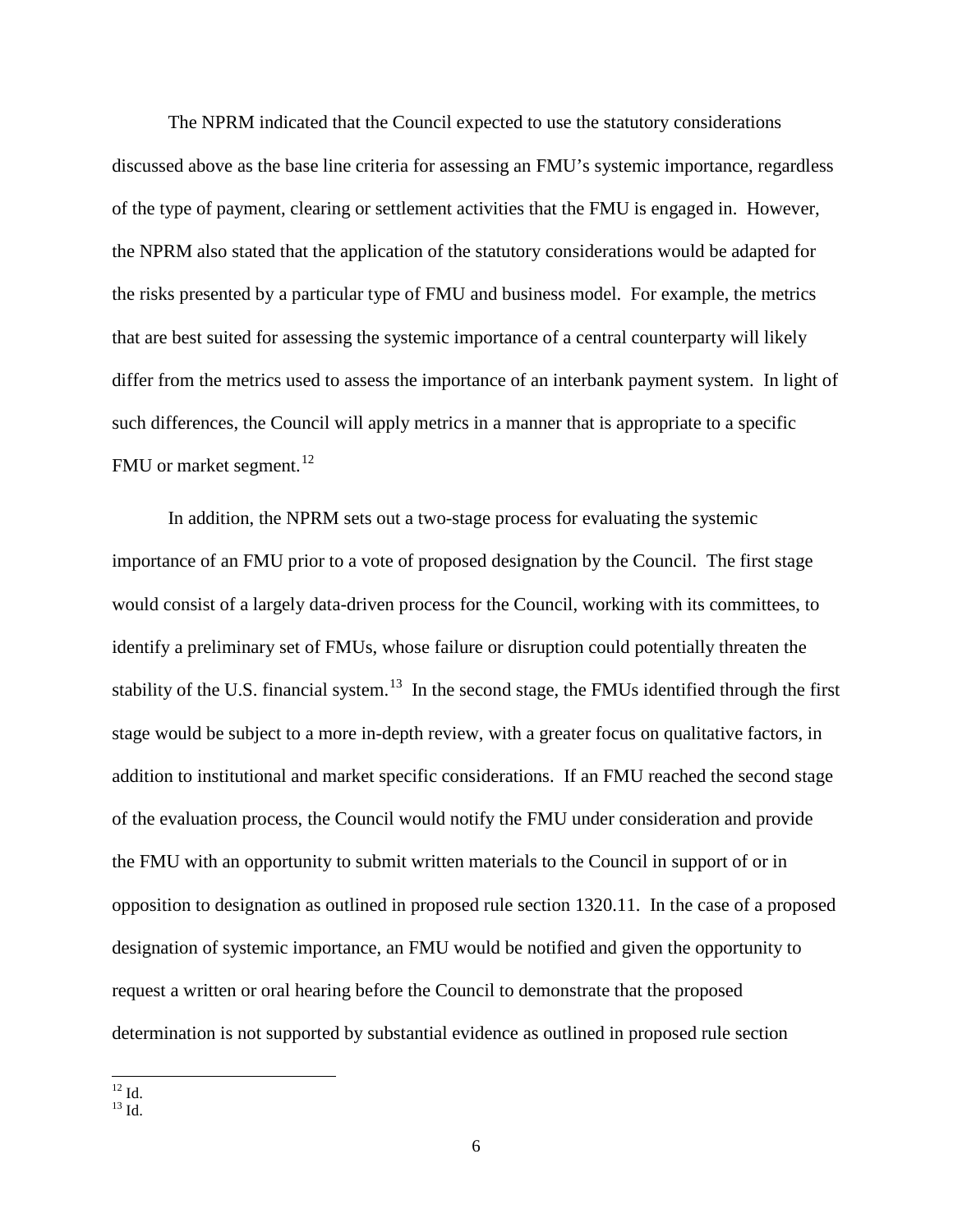1320.12. Following this hearing, the Council would complete its considerations and carry out its final vote and notification to the FMU.<sup>[14](#page-6-0)</sup>

#### *Overview of the Public Comments*

The Council received 15 comments in response to the NPRM – including submissions from industry groups, clearinghouses, retail payment systems and other financial institutions<sup>[15](#page-6-1)</sup> – addressing a wide variety of issues. Commenters submitted suggestions regarding the substantive criteria for designation, including the relevance of certain considerations to various types of FMUs operating across different markets, quantitative designation thresholds and other matters related to the description of potential metrics to be used by the Council, as outlined in the NPRM. With respect to the designation process, commenters made recommendations regarding the ability of an FMU to apply for designation or rescission, the periodic reevaluation of designated and non-designated FMUs, Council communication to FMUs, the collection of information from FMUs, deadlines for FMUs to request hearings and submit information, Council voting procedures, and the confidentiality of proceedings, notifications and information gathered by the Council. Several commenters addressed potential designations of FMUs operating "retail payment systems," with some arguing that the final rule should categorically exclude, or contain a presumption against, the designation of retail payment systems, and others recommending designation of at least some retail payment systems. Commenters also suggested

<span id="page-6-0"></span> $^{14}$  Id.

<span id="page-6-1"></span><sup>&</sup>lt;sup>15</sup> Comments were received from: Americans for Financial Reform, the American Bankers Association, American Express, Better Markets, Robert Brasell, the Committee on Capital Markets Regulation, the Council of Institutional Investors, LCH.Clearnet Group Limited, MasterCard Worldwide, the National Automated Clearing House Association, Sun Hong Rie, The Clearing House Association L.L.C. and The Clearing House Payments Company L.L.C., The Depository Trust & Clearing Corporation, The Financial Services Roundtable, and The Options Clearing Corporation.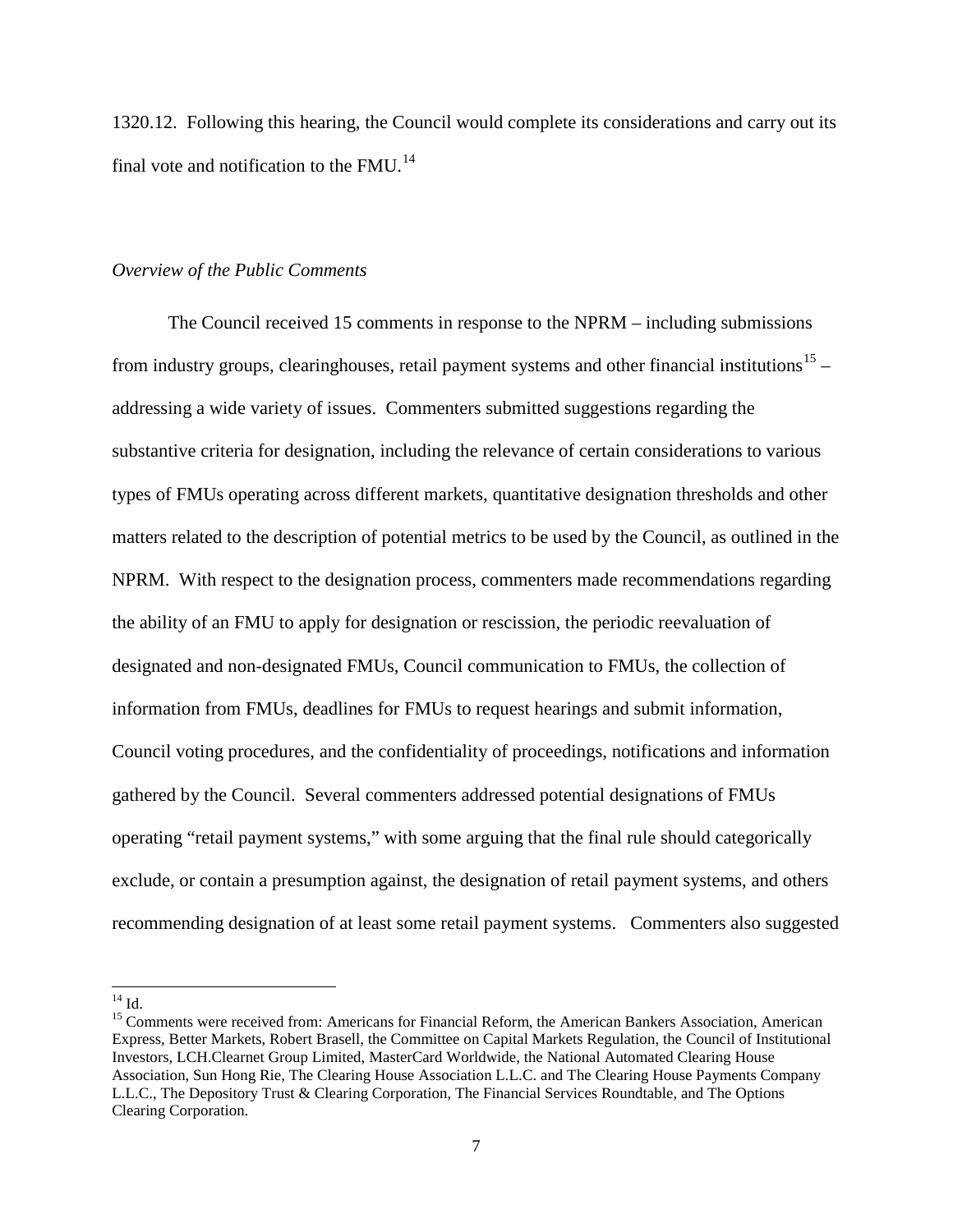that, given the global nature of payment, clearing and settlement flows, the designation framework should account for international regulatory oversight and standards. Specific comments are discussed in more detail in the relevant portions of the section-by-section analysis.

#### **II. Final Rule**

#### *Overview*

After considering the comments, the Council has adopted a final rule to implement section 804 of the DFA. The final rule is substantially similar to the proposed rule, maintaining the two-stage designation process and the key considerations and the subcategories for designation. However, the application of certain subcategories and illustrative metrics have been moved from stage one to stage two and the Council has added procedural provisions affording FMUs the right to an after-the-fact hearing following the Council's waiver or modification of a notice, hearing, or other requirement.<sup>[16](#page-7-0)</sup> A summary of the key provisions of the rule, highlighting certain portions of the designation process and analytical criteria, is provided below. This summary is followed by a section-by-section analysis of key sections of the regulatory text, relevant comment letters, and changes to the proposed rule.

<span id="page-7-0"></span><sup>&</sup>lt;sup>16</sup> In the NPRM, the Council laid out its analytical framework for stage one in which it proposed to begin considering each of the subcategories with corresponding illustrative metrics. Upon further evaluation, the Council has decided to begin applying certain subcategories and metrics in stage two rather than stage one to further enhance the transparency of the stage one process by relying upon readily available data that is generally easy to quantify.

Specifically, the Council will begin applying the following four subcategories in section 1320.10(d)(3)-(6) at stage two: concentration of participants, concentration by product type, the degree of tiering, and potential impact or spillover in the event of a failure or disruption.

The Council also decided to clarify several of the illustrative metrics or to begin considering such metrics at stage two. For example, certain metrics in stage one will be calculated on "average" values, a more generic term, rather than the more specific "mean" or "median" terms for value, as indicated in the NPRM. The Council also moved the consideration of "the mean and peak aggregate value of an FMU's financial resources held to address the credit risks arising from a potential participant default (i.e., participant, clearing or margin fund)" from stage one to stage two.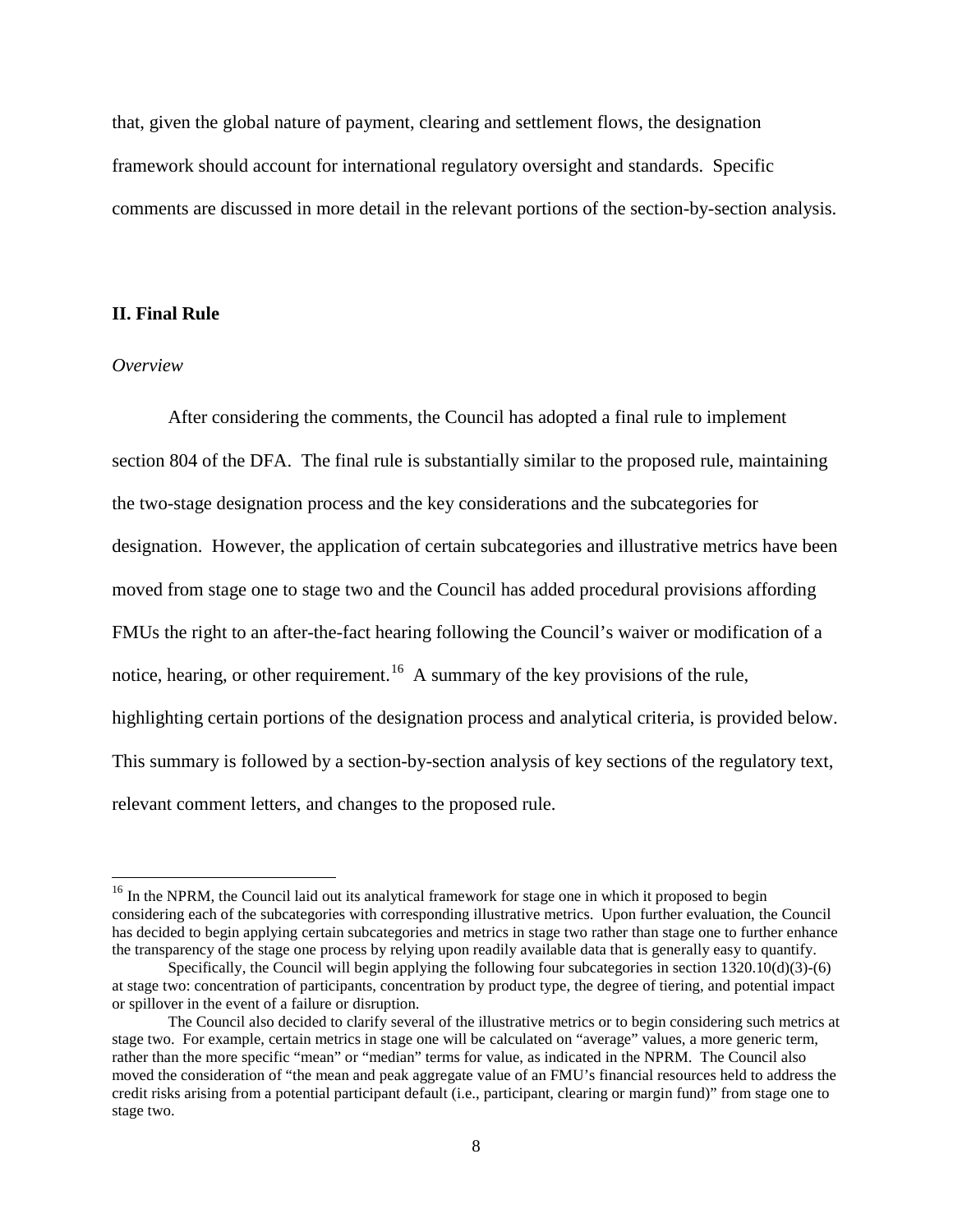The Council expects to use a two-stage process for evaluating FMUs prior to a vote of proposed designation. The first stage will consist of a largely data-driven process for the Council to identify a preliminary set of FMUs, whose failure or disruption could potentially threaten the stability of the U.S. financial system. In the second stage, the FMUs identified through the first stage of review will be subject to a more in-depth review, with a greater focus on qualitative factors, in addition to other institution and market specific considerations.

The Council's analytical framework, which was summarized in the NPRM, is outlined below. As discussed in more detail in the section-by-section analysis, metrics referenced herein are offered for purposes of illustration and their application will vary by specific market or institution. If information for a specific metric described below is not available or is not relevant to an FMU under consideration, the Council may consider an alternate or substitute metric for which information is available or which the Council considers more relevant. In appropriate cases, the Council may exclude a metric from consideration for a particular FMU. The Council may revise the metrics as new data become available and as the process for evaluating FMUs for designation evolves.

#### Analytical Framework: Stage One

The Council is establishing subcategories to further address the specific statutory considerations that are set forth in section  $804(a)(2)$  of the DFA. These subcategories are substantively similar to those contained in the proposed rule. Certain subcategories and associated metrics are described below to illustrate how the considerations will be taken into account in assessing systemic importance.

#### **Consideration (A): Aggregate monetary value of transactions processed by an FMU**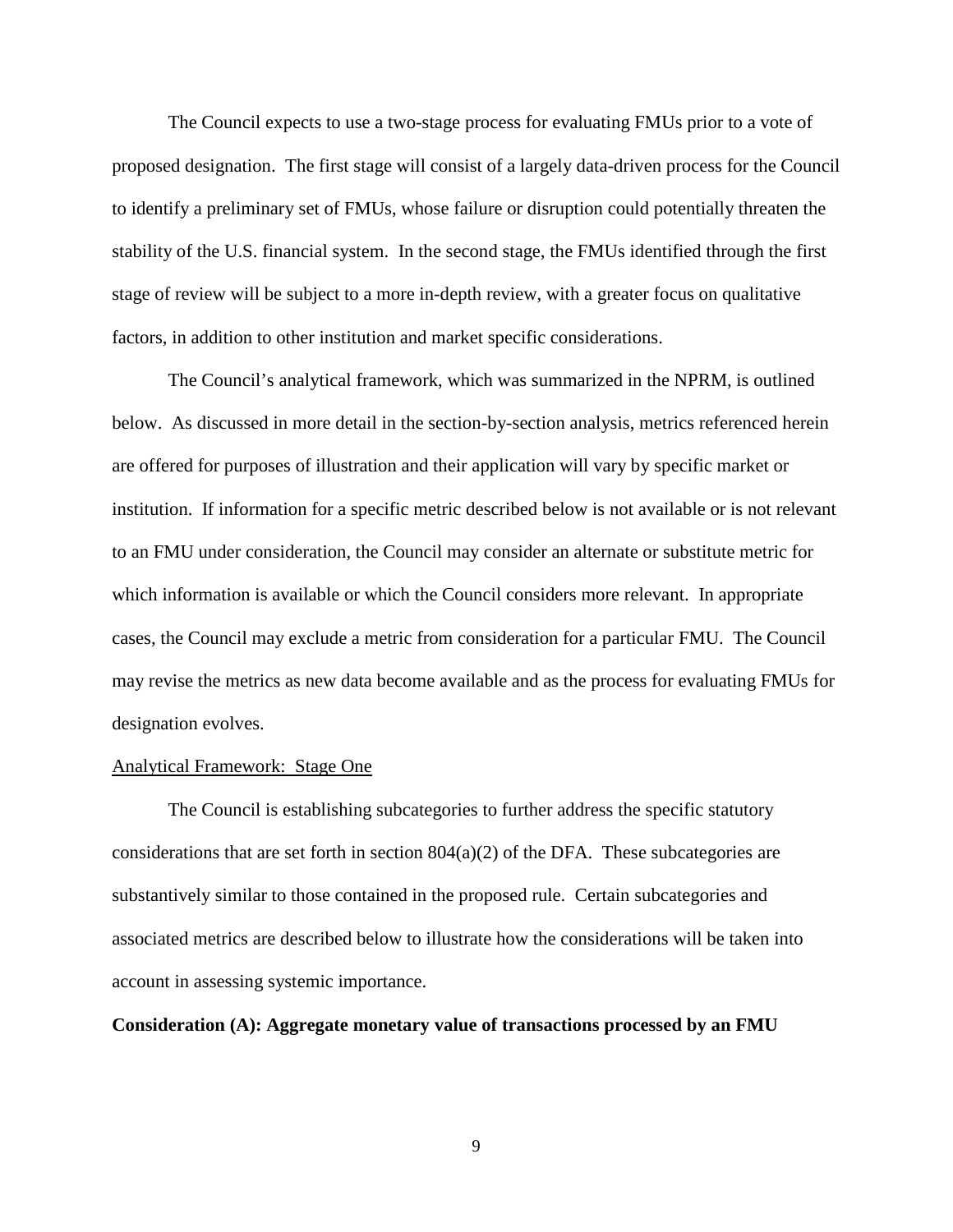• Subcategory (A)(1): Number of transactions processed, cleared or settled by the FMU

Within subcategory  $(A)(1)$ , examples of the types of metrics that the Council may consider include daily average<sup>[17](#page-9-0)</sup> and historical peak gross volumes processed, cleared or settled.

• Subcategory  $(A)(2)$ : Value of transactions processed, cleared or settled, by the FMU

Within subcategory  $(A)(2)$ , examples of the types of metrics that the Council may consider include daily average and historical peak gross values processed, cleared or settled.

• Subcategory (A)(3): Value of other financial flows that may flow through an FMU

Within subcategory (A)(3), the Council may consider the daily average and historical peak value of variation margin, as well as the change in average daily and peak daily initial margin.

## **Consideration (B): Aggregate exposure of an FMU to its counterparties**

• Subcategory (B)(1): Credit exposures<sup>[18](#page-9-1)</sup> to counterparties

Within subcategory (B)(1), the Council may consider the use of metrics that measure the average aggregate daily value and peak aggregate dollar value of collateral (before or after haircut) posted to the FMU; average daily and peak aggregate intraday credit provided by an FMU to participants; and the mean and peak daily value of initial margin held by an FMU.

• Subcategory  $(B)(2)$ : Liquidity exposures to counterparties

<span id="page-9-0"></span> $17$  In considering "average" data, the Council will use mean or median values, depending on which is appropriate in a particular case.

<span id="page-9-1"></span> $18$  In the context of derivatives clearing, the term "credit exposures" refers to potential future exposures.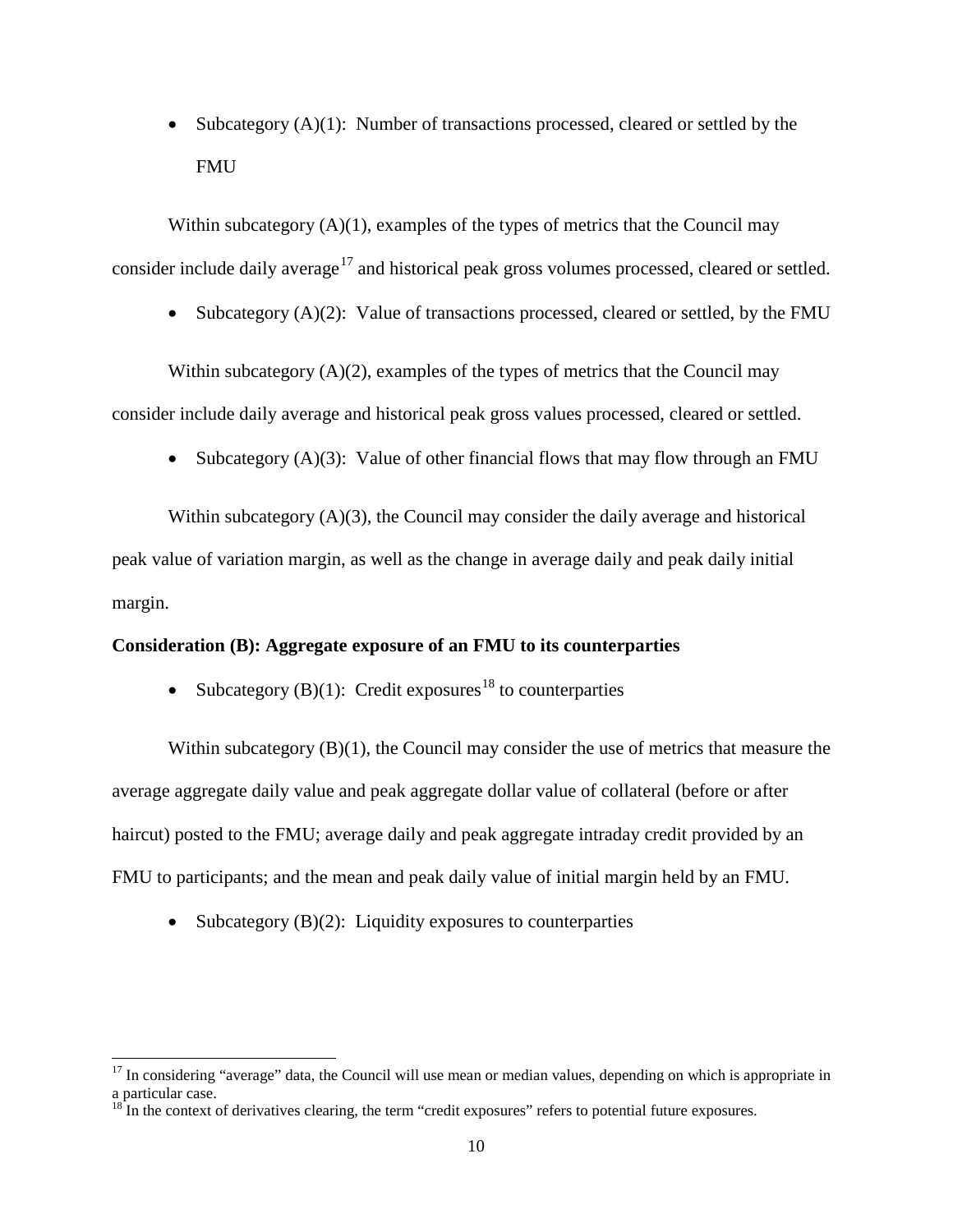Within subcategory  $(B)(2)$ , the Council may consider measures of the estimated peak liquidity need in the case of the default of the largest single counterparty to the FMU and the average and peak daily aggregate dollar value of pay outs by an FMU to its counterparties.

# **Consideration (C): Relationship, interdependencies, or other interactions of an FMU with other FMUs or payment, clearing or settlement activities**

Within consideration (C), the Council may consider metrics that measure the relationships and interdependencies of an FMU, including those that measure interactions of an FMU with different participants, such as systemically important financial and/or nonfinancial companies, central banks, or other payment, clearing or settlement systems, with trading platforms (such as exchanges and alternative trading systems), and with the market environment more generally, including contractual relationships, that support the operations of an FMU.

# **Consideration (D): Effect that the failure of or disruption to an FMU would have on critical markets, financial institutions or the broader financial system**

• Subcategory (D)(1): Role of an FMU in the market served

Within subcategory (D)(1), the Council may consider market share metrics such as an FMU's volume as a percentage of total market volume or value as a percentage of total market value.

• Subcategory  $(D)(2)$ : Availability of substitutes

Within subcategory (D)(2), the Council may consider whether there exist, and if so, the number of other FMUs that may provide the same function or product, or provide an alternative payment mechanism, and how readily available a potential substitute would be for participants, considering such additional factors as operational capability and timing.

#### **Consideration (E): Any other factors that the Council deems appropriate**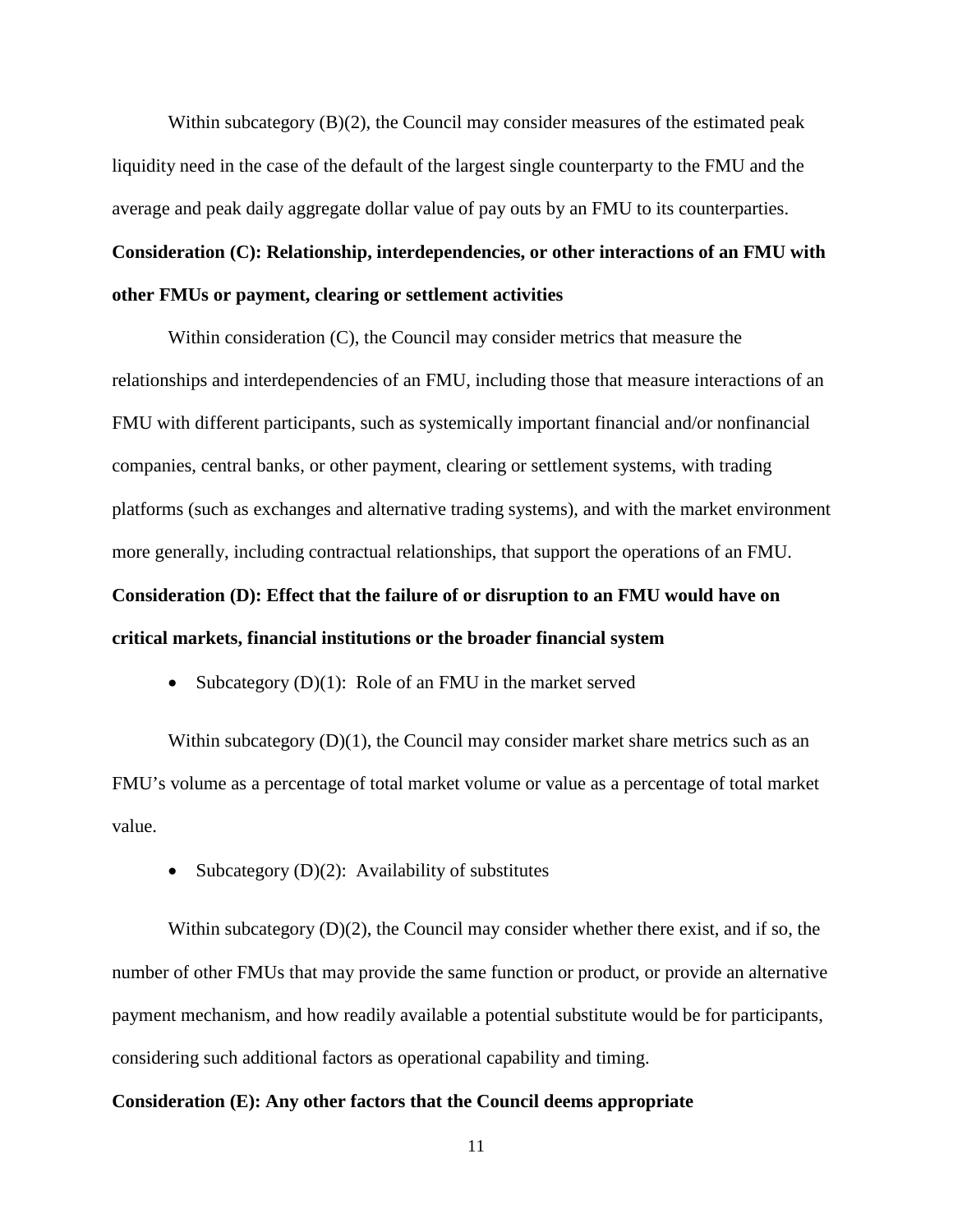Under this statutory consideration, the Council retains its ability to consider additional subcategories, metrics and qualitative factors as may be relevant and appropriate. Such additional factors may be based on the particular characteristics of an FMU being reviewed, such as the nature of the FMU's operations, the FMU's corporate structure or the FMU's business model.

#### Analytical Framework: Stage Two

The second stage will provide the Council with the opportunity to perform a more indepth review and analysis of specific FMUs from both a quantitative and qualitative perspective. In this stage, the Council will place a greater focus on any elements that may be particular to a specific FMU or a market. The Council will conduct a tailored analysis of each FMU under consideration to determine whether it is or is likely to become systemically important.

## Relationship Between Considerations (A)-(E) and the Statutory Basis for Designation

Ultimately, the Council will use its assessment of Considerations (A) through (E), as described above, to reach a conclusion regarding whether an FMU meets the statutory basis for designation under section  $804(a)(1)$  of the DFA, which directs the Council to designate FMUs that the Council determines are, or are likely to become, systemically important.<sup>19</sup> "Systemically" important" is defined in section 803(9) of the DFA, and in section 1320.2 of the final rule, as a "situation where the failure of or disruption to the functioning of a financial market utility … could create, or increase, the risk of significant liquidity or credit problems spreading among financial institutions or markets and thereby threaten the stability of the financial system of the United States."<sup>[20](#page-11-1)</sup> Thus, the two critical determinations for an FMU designation are:

<span id="page-11-0"></span> $19$  See 12 U.S.C. 5463(a)(1).

<span id="page-11-1"></span> $20$  See 12 U.S.C. 5462(9).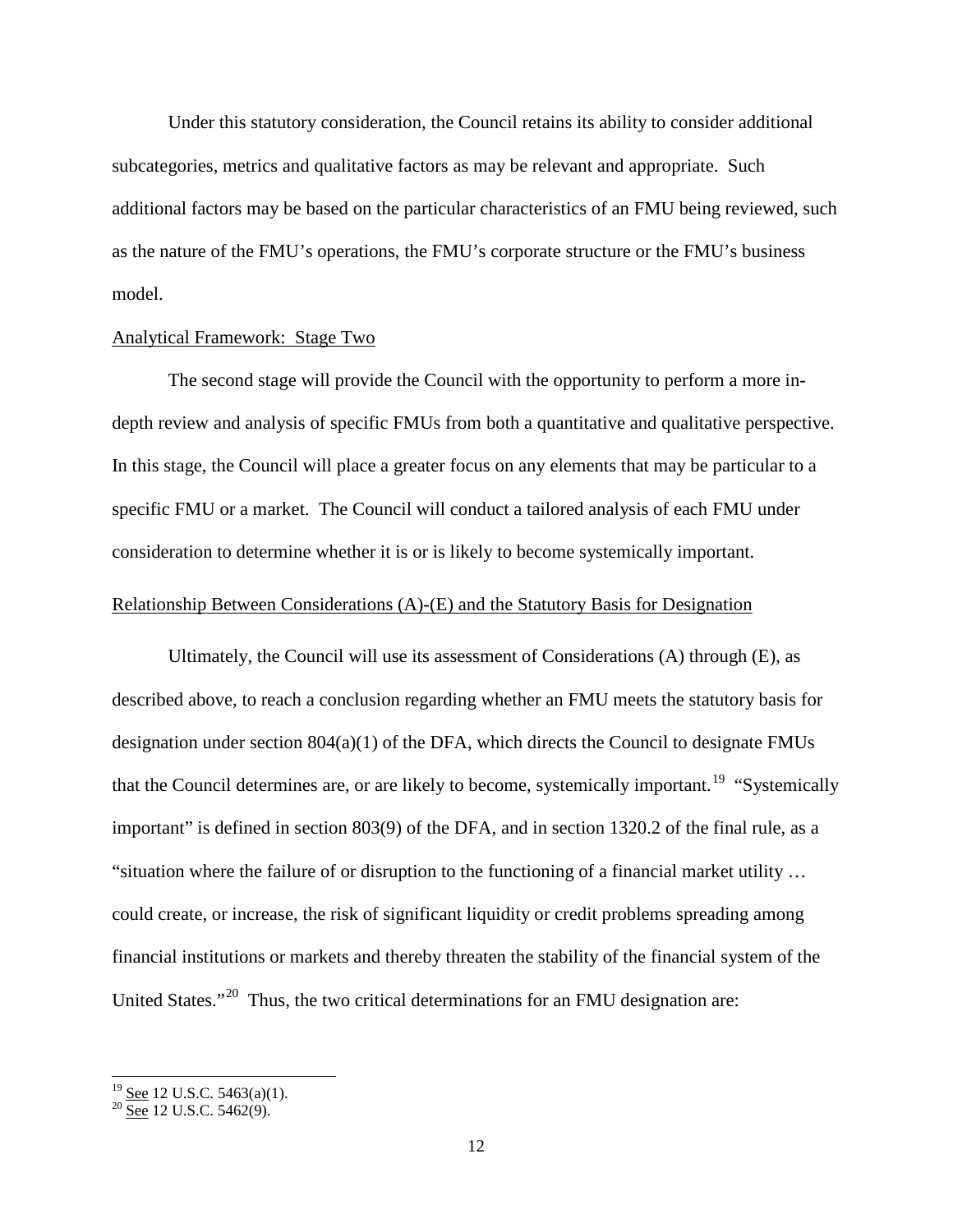(1) Whether the failure of or a disruption to the functioning of the FMU now or in the future could create, or increase, the risk of significant liquidity or credit problems spreading among financial institutions or markets (the "First Determination"); and

(2) Whether the spread of such liquidity or credit problems among financial institutions or markets could threaten the stability of the financial system of the United States (the "Second Determination").

Considerations (A) and (C) primarily relate to the First Determination. Whether the failure of or a disruption to the functioning of the FMU could create or increase the risk of significant liquidity or credit problems is a function of, among other things, the value of the transactions the FMU processes (Consideration (A)). The risk of significant liquidity or credit problems also depends on the interactions between the FMU and other FMUs or payment, clearing, or settlement ("PCS") activities (Consideration  $(C)$ ). For example, the risk of liquidity or credit problems is greater if the failure of an FMU would cause other FMUs to fail, but mitigated if other FMUs could, in a timely manner, act as substitutes for the failed FMU.

Consideration (B) relates to both the First and the Second Determinations. The aggregate exposure of an FMU to its counterparties (Consideration (B)) is positively correlated with the probability that any failure or disruption of the FMU could potentially destabilize counterparties or the financial system. Consideration (D) primarily relates to the Second Determination.

In light of the language and purpose of Title VIII, the Council notes that the judgment involved in the Second Determination is substantially informed by the First Determination. Title VIII enhances the supervision of systemically important FMUs and payment, clearing, and settlement activities so that the economy can enjoy the advantages of efficiency and risk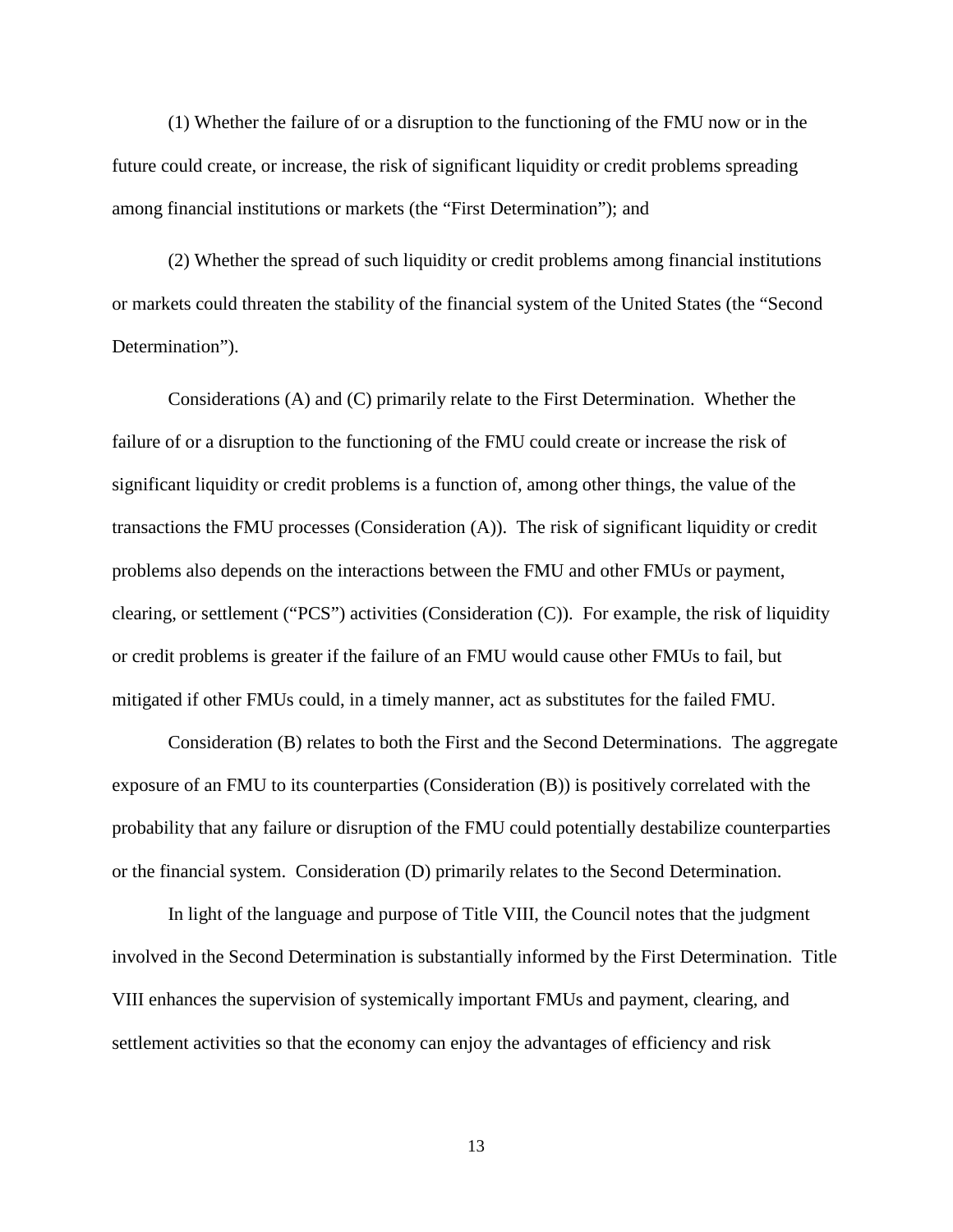reduction that these institutions provide to the financial system.<sup>[21](#page-13-0)</sup> A failure or disruption of an FMU that could create the risk of "significant liquidity or credit problems spreading among financial institutions or markets" will, absent extraordinary circumstances, weaken the financial system's ability to serve the economy and dramatically increase the risk of financial instability and economic downturn. The Second Determination, therefore, largely assesses whether possible disruptions are potentially severe, not necessarily in the sense that they themselves might trigger damage to the U.S. economy, but because such disruptions might reduce the ability of financial institutions or markets to perform their normal intermediation functions.

#### Section-by-Section Analysis

## **§ 1320.1 Authority and purpose**.

Proposed section 1320.1(a) states that sections 111, 112, 804, 809, and 810 of the DFA provide the statutory authority for the Council to designate FMUs. Proposed section 1320.1(b) explains that the purpose of part 1320 is to set forth standards and procedures governing the Council's designation of FMUs that the Council determines are, or are likely to become, systemically important.

The Council did not receive any comments that requested changes to this section*.* The Council made one technical, non-substantive change.

#### **§ 1320.2 Definitions**.

In the proposed rule, the Council defined terms that are necessary to implement the final rule. The definitions (including "financial market utility," "Supervisory Agency," and "systemically important and systemic importance") use the statutory definitions in sections 2 and

<span id="page-13-0"></span><sup>&</sup>lt;sup>21</sup> See 12 U.S.C. 5461.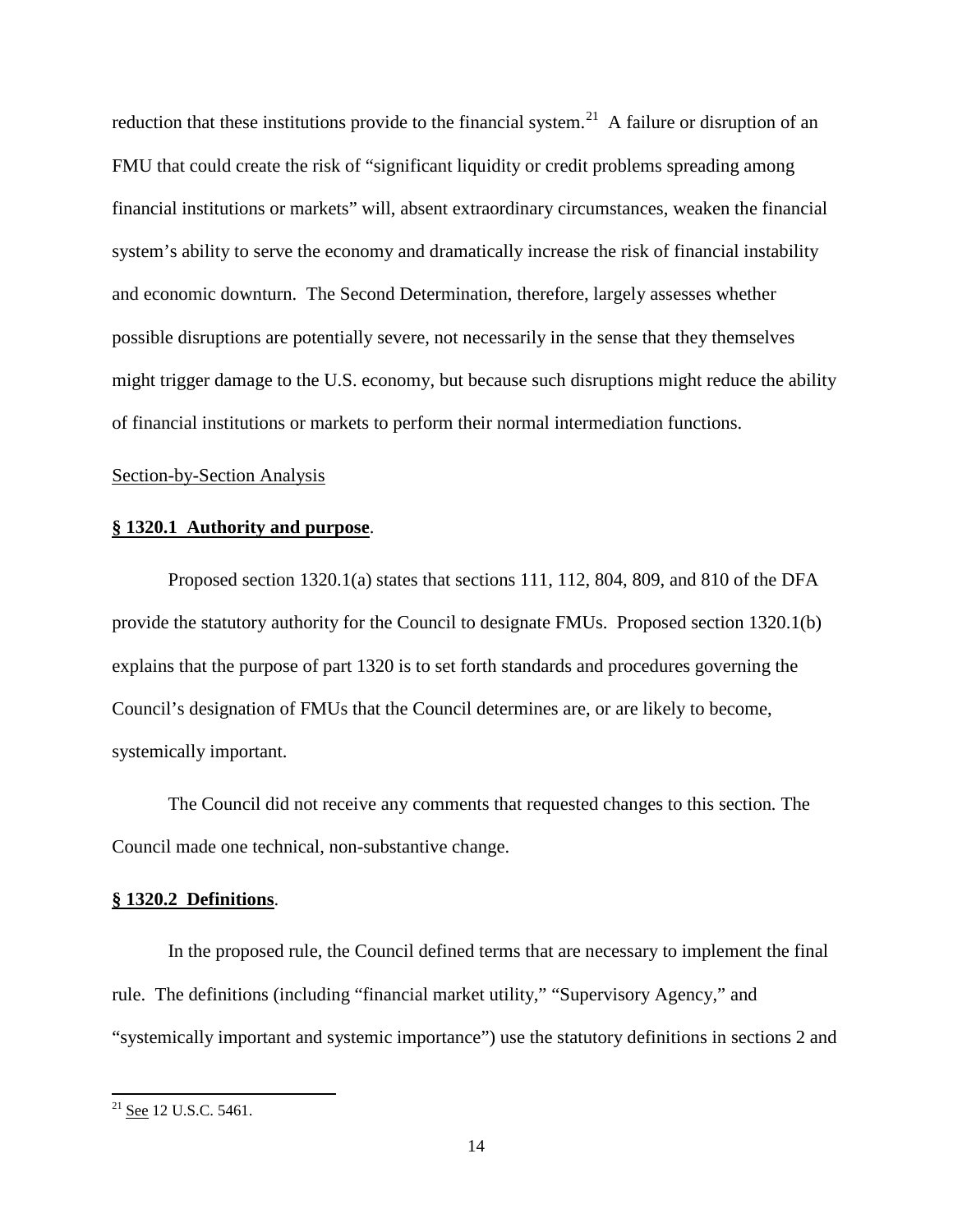803 of the DFA. $^{22}$  $^{22}$  $^{22}$  The definitions in the final rule are unchanged, except that the Council has made a technical addition to the definition of the term "Supervisory Agency" and added a definition of the term "hearing date."

Financial Market Utility. One commenter suggested that, in evaluating systemic importance, the Council should identify the FMU functions within an organization, and separately apply the standards for systemic importance set forth in section 1320.10 of the proposed rule to individual subsidiaries performing such functions.<sup>[23](#page-14-1)</sup> The commenter stated that the Council should not apply the standards for systemic importance to non-FMU operating subsidiaries or at the parent-company level. The Council generally agrees with the comment; specifically, where there is a parent holding company that has, for example, separately incorporated FMU subsidiaries whose operations and activities are not significantly interconnected, the Council expects to separately apply the standards for systemic importance set forth in section 1320.10 to each FMU subsidiary that potentially meets the standards of systemic importance. The Council generally does not expect to apply the standards for systemic importance to a parent holding company or subsidiaries that are not themselves FMUs. However, there may be instances of overlap between affiliates in the operation or management of FMU or PCS activities making it appropriate for the Council to evaluate whether more than one affiliate meets the standards for systemic importance, for example, if the parent holding company is actively managing the operations of a subsidiary that performs the function in question.

Hearing date. The final rule includes a new definition of the term "hearing date" to be used to establish the date by which the Council must provide an FMU written notification of the

<span id="page-14-0"></span><sup>&</sup>lt;sup>22</sup> 12 U.S.C. 5301 and 5462.

<span id="page-14-1"></span><sup>&</sup>lt;sup>23</sup> See comment letter from The Depository Trust & Clearing Corporation (May 27, 20111) (hereinafter "DTCC letter"), p. 5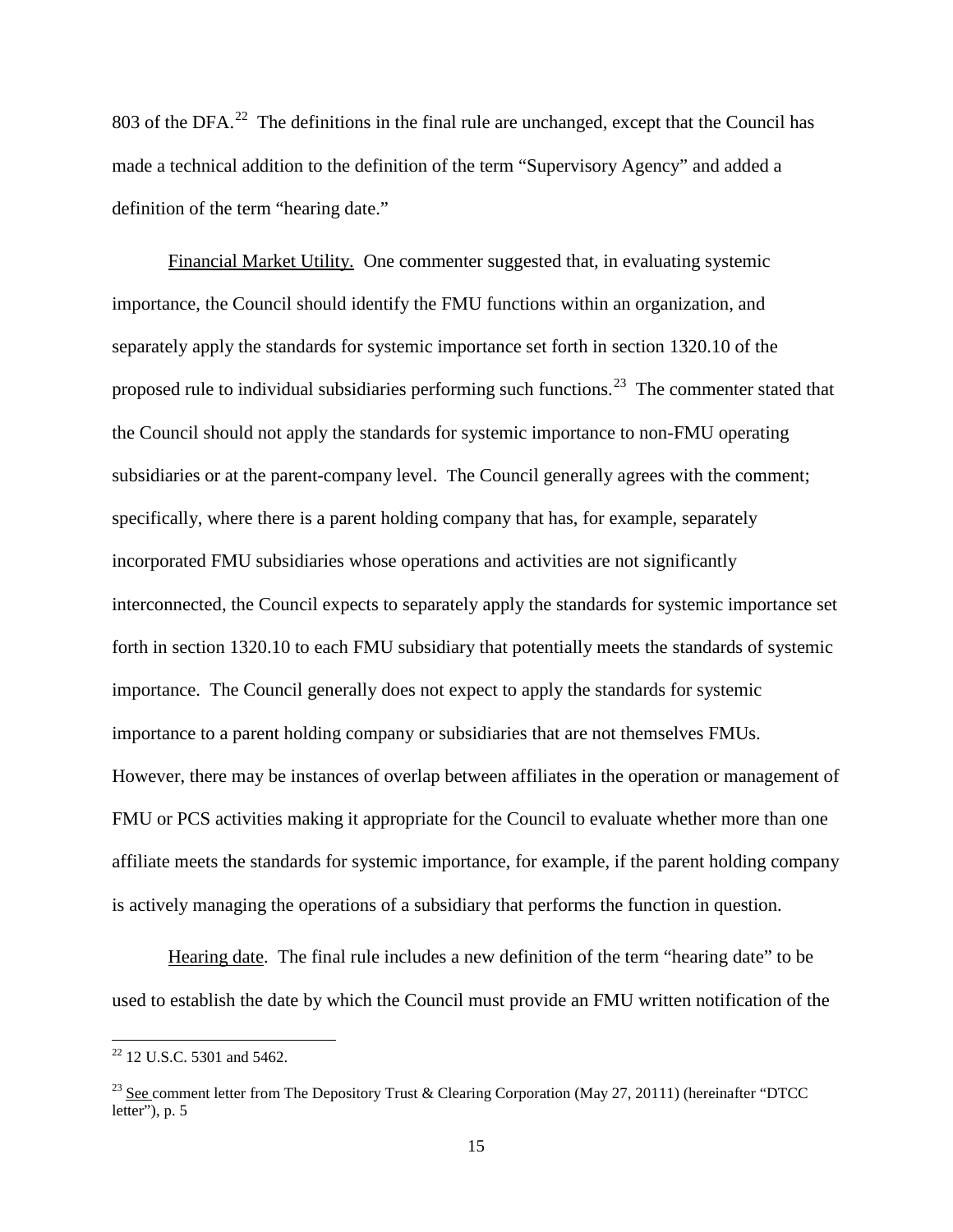final determination of the Council after a hearing under section 1320.14 or section 1320.15 of the final rule. The definition of the term "hearing date" distinguishes between hearings conducted through the submission of written materials and hearings conducted through oral argument and oral testimony. The Council expects to develop and implement more detailed procedures governing the conduct of hearings under this part at a later date.

Payment, clearing, or settlement activity. One commenter suggested expanding the types of activities that fall within the definition of "payment, clearing, or settlement activity" to include key risk management controls exercised by clearinghouses.<sup>24</sup> The Council considered this comment and determined that the concept of risk management controls are already included in the proposed definition of payment, clearing, or settlement activity, which encompasses "the management of risks and activities associated with continuing financial transactions."<sup>[25](#page-15-1)</sup> As such, expanding the definition of payment, clearing, or settlement activities to include risk management controls exercised by clearinghouses, but not other FMUs, is unnecessary.

Supervisory Agency. One commenter noted that while the definition of the term "Supervisory Agency" in the proposed rule would extend only to designated FMUs, the context of other sections of the proposed rule requires that it also apply to undesignated FMUs that are being considered for designation.<sup>[26](#page-15-2)</sup> Consistent with this comment, the commenter suggested a technical revision to apply the definition to both designated and undesignated FMUs. The final rule incorporates the suggested technical revision so that the definition of the term "Supervisory Agency" will apply to both designated and undesignated FMUs.

<span id="page-15-1"></span><span id="page-15-0"></span><sup>&</sup>lt;sup>24</sup> See comment letter from LCH.Clearnet Group Limited (May 27, 2011) (hereinafter "LCH letter"), p. 4.<br><sup>25</sup> See 12 U.S.C. 5462(7)(C)(iv).

<span id="page-15-2"></span> $\overline{26}$  See comment letter from The Options Clearing Corporation (May 26, 2011) (hereinafter "OCC letter"), p. 2.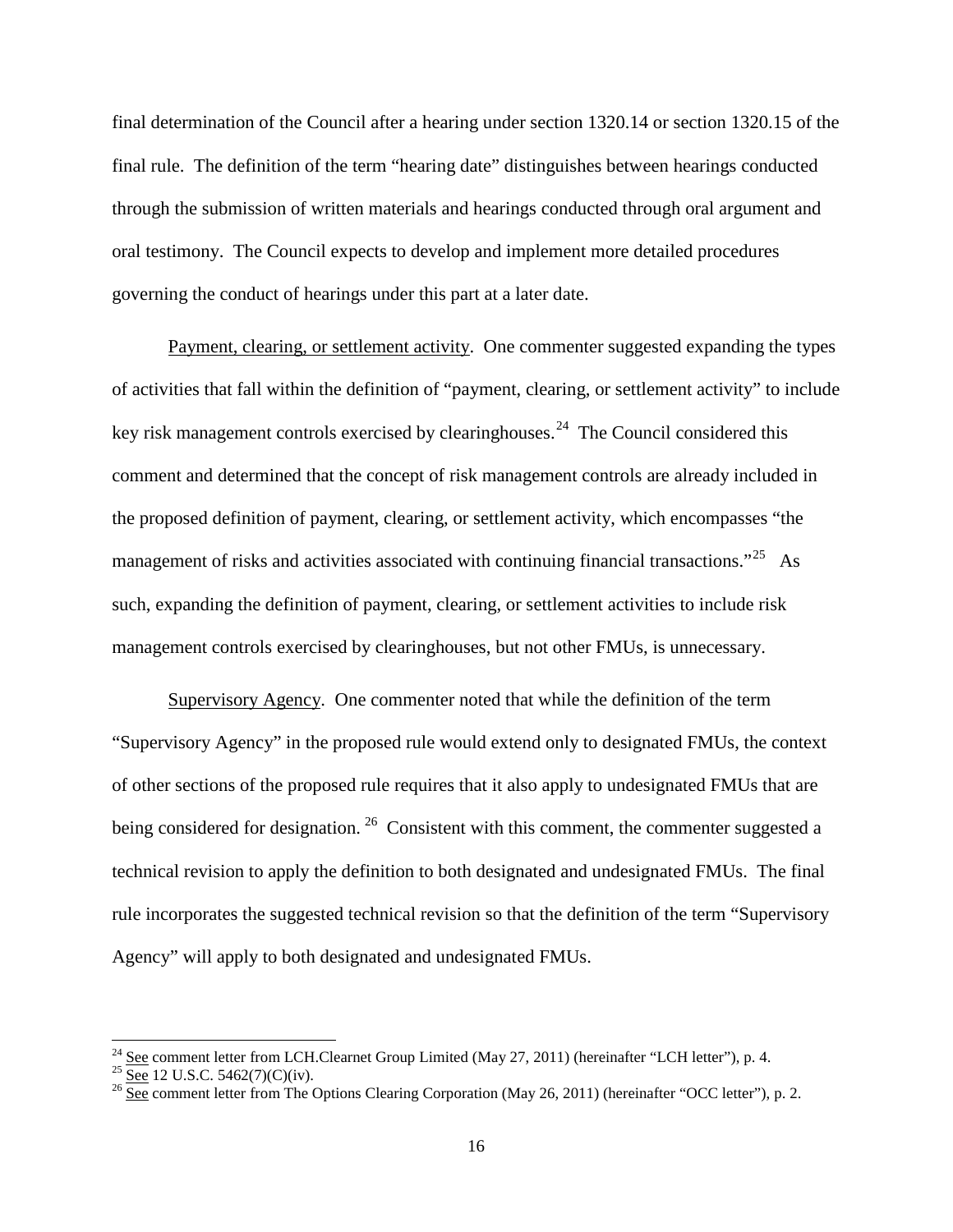Systemically important and systemic importance. One commenter suggested that a term contained within the definitions of "systemically important" and "systemic importance" – specifically, "significant liquidity or credit problems" – should also be defined.<sup>[27](#page-16-0)</sup> Specifically, the commenter suggested that the Council should take into consideration definitions under deliberation by other G-20 countries, and coordinate the Council's efforts with those of the Committee on Payment and Settlement Systems (CPSS) and the International Organization of Securities Commissions (IOSCO) when crafting these and other relevant definitions. The Council considered this comment and determined that it is appropriate to leave unchanged the statutory definitions of systemically important and systemic importance. Doing so does not preclude the Council from taking into account definitions under consideration by, or from coordinating its efforts with, international organizations, including CPSS and IOSCO. Moreover, the Council believes that the term "significant liquidity or credit problems" does not lend itself to a specific definition in the context of this final rule because the nature of liquidity and credit problems will depend on particular facts and circumstances, and the Council will take those facts and circumstances into consideration in making designation determinations.

# **§ 1320.10 Factors for Consideration in Designation**.

In the proposed rule, the Council listed five considerations that section  $804(a)(2)$  of the DFA requires the Council to consider in making such determinations. Of these considerations, four were specific: 1) aggregate monetary value of transactions; 2) aggregate counterparty exposure; 3) relationships, interdependencies, or other interactions with market participants; and 4) the effect that a failure or disruption of an FMU would have on critical markets, financial institutions, or the broader financial system. The fifth consideration – any other factors that the

<span id="page-16-0"></span><sup>&</sup>lt;sup>27</sup> See comment letter from The Financial Services Roundtable (May 27, 2011) (hereinafter "Financial Services") Roundtable letter"), p. 3.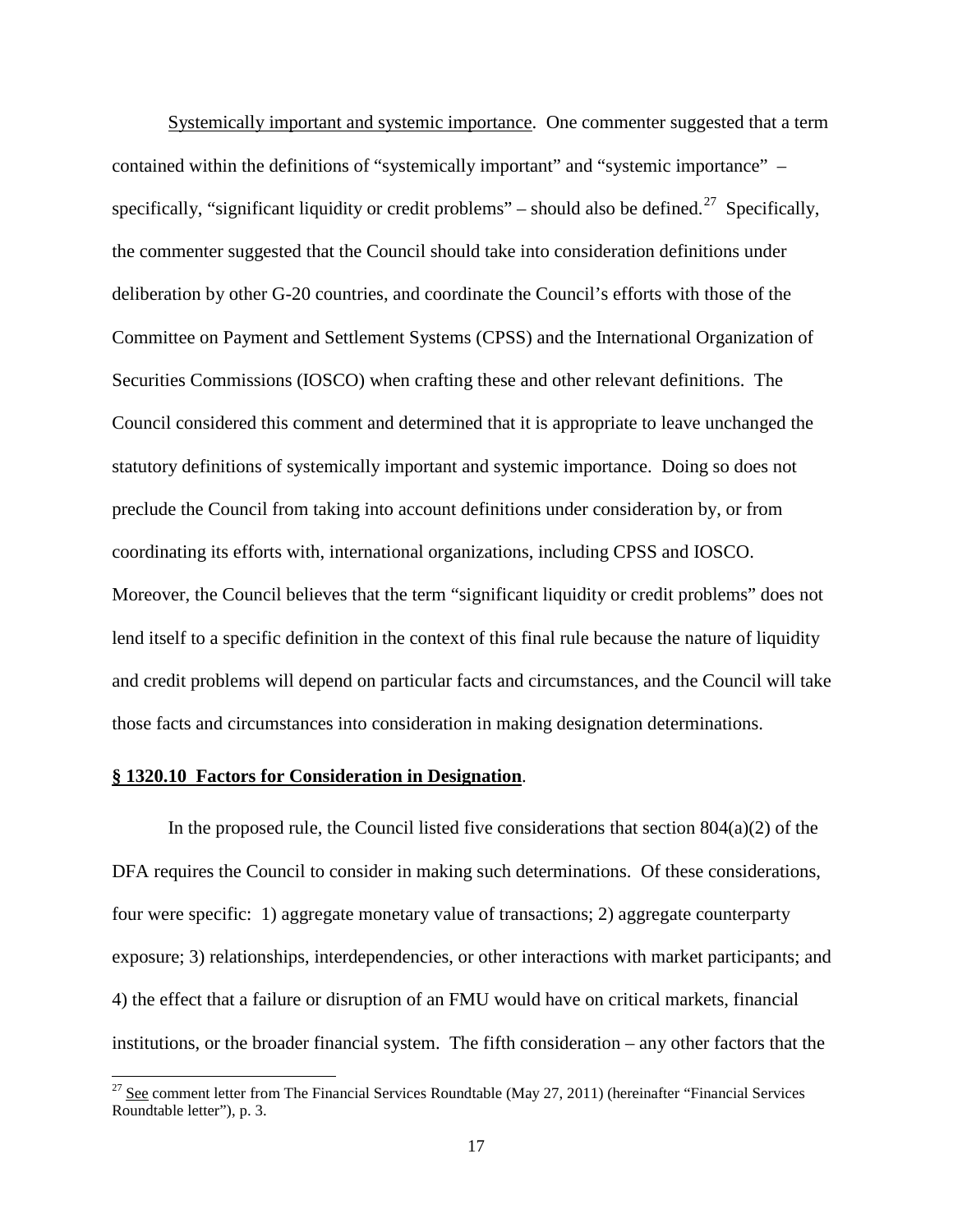Council deems appropriate  $-$  is open-ended. For each of the four specific considerations  $-$  the proposed rule contained non-exclusive subcategories to provide greater transparency as to how the Council will apply each of the specific considerations. The proposed rule did not provide for any categorical exclusions or exemptions.

These considerations and subcategories, as well as the metrics discussed earlier, prompted a broad range of responses from commenters addressing how these considerations are formulated and the nature of proposed subcategories, including additional considerations for inclusion, and qualitative and quantitative assessments on the appropriateness of certain criteria or metrics.

While several comments requested more detailed criteria, the Council believes that the establishment and application of rigid "bright-line" standards or thresholds would unduly constrain the designation process. The Council believes that the diverse nature of businesses operated by FMUs – spanning a broad range of asset classes, counterparties and market structures – does not lend itself to a fixed formula drawn consistently from an array of predetermined considerations. In this context, the Council believes that a reasonable degree of flexibility is appropriate to permit refinement of its approach to designations as market structure, technology and competition evolve across key markets.

Two commenters observed that the standards for determining whether an FMU is, or is likely to become, systemically important are influenced by the financial market and economic conditions that might exist at the time of failure or disruption.<sup>[28](#page-17-0)</sup> In testing for systemic importance, both of these commenters recommended that the Council assume that the failure or

<span id="page-17-0"></span><sup>&</sup>lt;sup>28</sup> See comment letter from Americans for Financial Reform (May 27, 2011) (hereinafter "Americans for Financial Reform letter"), pp. 3-4; and see comment letter from Better Markets (May 27, 2011) (hereinafter "Better Markets letter"), p.2.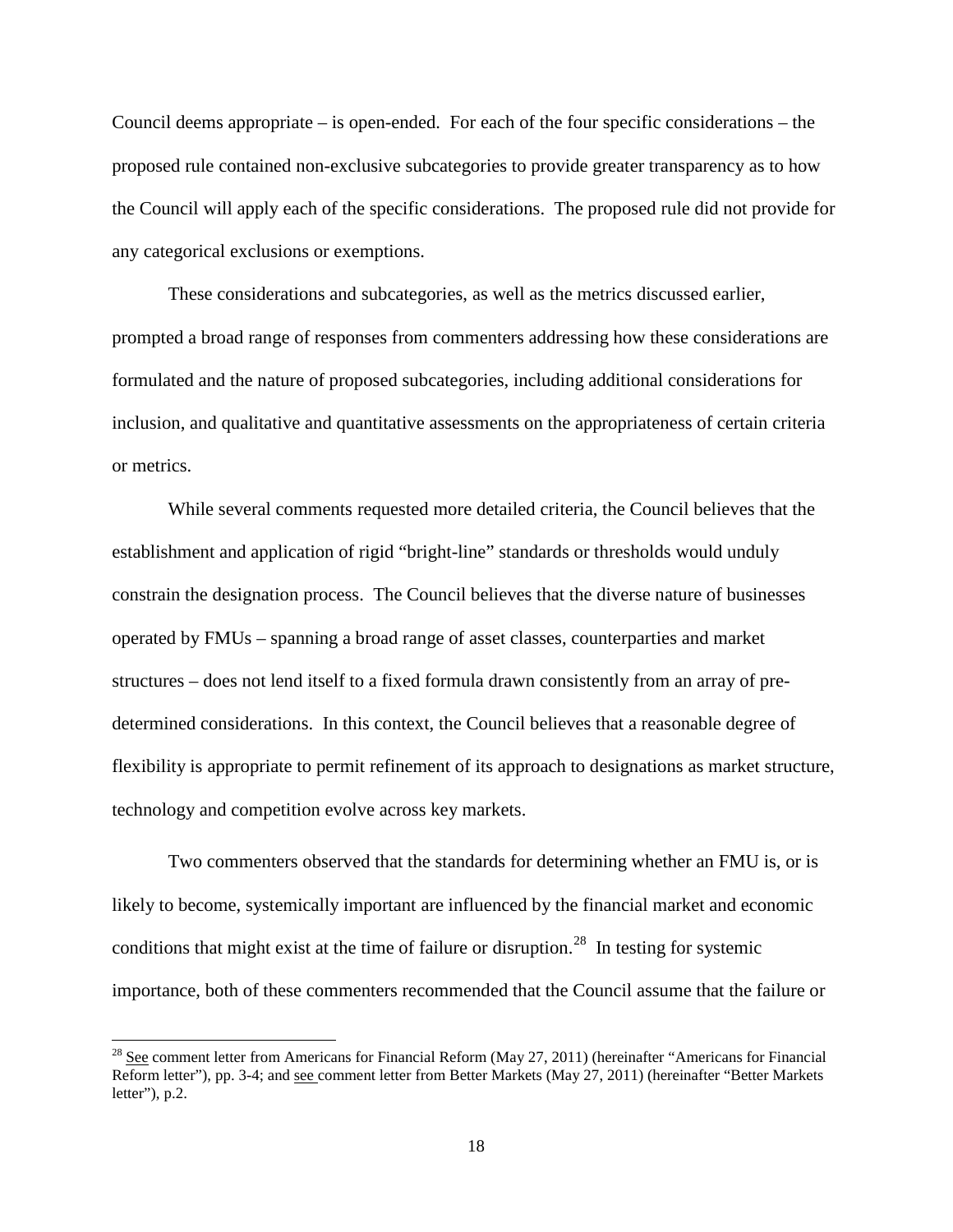disruption of an FMU occurs at a time of "extreme but plausible market conditions." They warned against relying on purely historical data in identifying such conditions on the grounds that damage caused by a build-up of systemic risk is most likely to occur as a result of unprecedented events. The Council considered these comments and agrees that, in determining whether the failure or disruption of an FMU *could* create, or increase, the risk of significant liquidity or credit problems, it should generally consider a range of circumstances, including "extreme but plausible" events. In considering such circumstances, the Council does not anticipate limiting itself to historical data.

With respect to the aggregate monetary value of transactions processed by an FMU, one commenter urged the Council to adopt a methodology for valuing derivatives transactions that does not distort comparisons made with securities or commodity transactions and suggested that the Council analyze evaluation criteria in light of the currencies in which an FMU's obligations are denominated.<sup>[29](#page-18-0)</sup> This commenter also recommended that, in the case of an FMU that is a clearinghouse, any assessment of the FMU's potential liquidity exposures should consider liquidity strains from: (i) the failure of a bank or dealer which is a market counterparty of the clearinghouse for the purposes of investment of margin or other collateral; (ii) a delay in, or disruption to, collateral liquidation in the event of a participant's default; (iii) and the failure of a settlement bank. Finally, this commenter asserted that the Council should, in assessing the potential systemic importance of a clearinghouse, take into account its linkages to other clearinghouses and the regulatory oversight of an FMU's participants or members. As a general matter, the Council agrees with these comments and expects to apply the considerations set forth in section 1320.10 in a manner that is consistent with these recommendations, as appropriate to

<span id="page-18-0"></span> $^{29}$  LCH letter, supra at 5.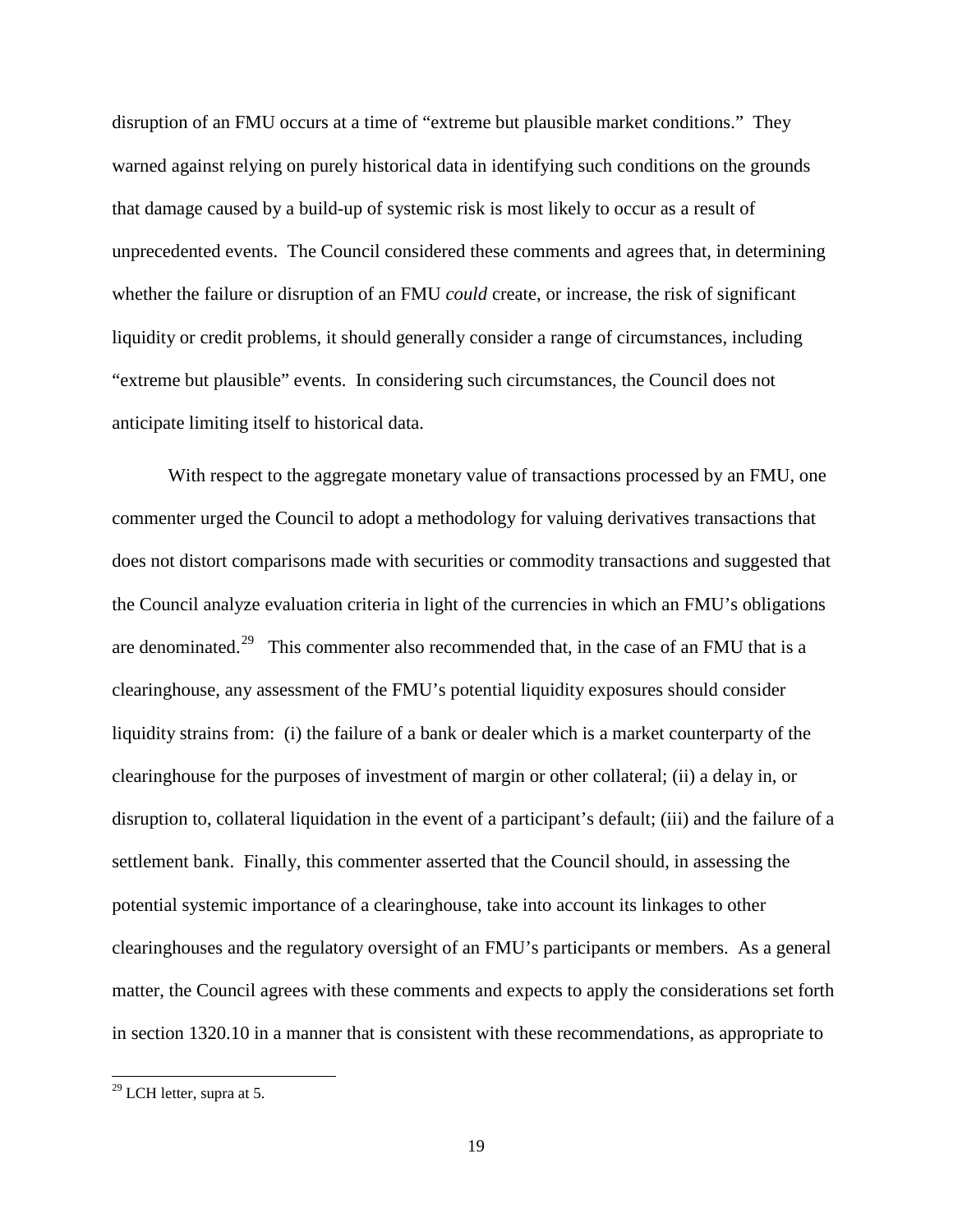the circumstances of each FMU. However, as noted below, the Council does not believe that the extent of regulatory oversight of an FMU is a dispositive consideration because Congress recognized that most FMUs are already subject to regulatory oversight, but nevertheless found that enhancements to the existing regulation of systemically important FMUs are necessary to mitigate systemic risk and promote financial stability.<sup>[30](#page-19-0)</sup>

Quantifiable benchmarks. Two commenters recommended that the final rule contain quantifiable benchmarks to better equip an FMU to assess the likelihood of being designated.<sup>31</sup> Conversely, two other commenters recognized the difficulty of establishing quantifiable benchmarks that would function as a bright-line standard for determining whether an FMU is systemically important.<sup>[32](#page-19-2)</sup> The latter two commenters noted that bright-line designation criteria could overly restrict the Council's ability to designate systemically important FMUs that might not otherwise meet certain size or risk thresholds, with one commenter specifically noting that it will be difficult to discern bright-line criteria in advance, as there is not always a correlation between size and risk. Another commenter noted that the Council should have flexibility to respond to the evolving market landscape, maintaining the ability to respond to unforeseen risks that may be difficult to define today. $^{33}$  $^{33}$  $^{33}$ 

While clear, identifiable "triggers" could provide predictable outcomes, the application of bright-line standards is not likely to achieve the stated purposes of Title VIII given the breadth of FMUs operating across diverse and rapidly evolving marketplaces. The Council believes that any degree of certainty provided by quantifiable benchmarks is outweighed by the risk that such

<span id="page-19-1"></span>

<span id="page-19-0"></span><sup>&</sup>lt;sup>30</sup> See 12 U.S.C. 5461(a)(4).<br><sup>31</sup> See comment letters from the National Automated Clearing House Association (May 26, 2011) (hereinafter "NACHA letter"), p. 2 and MasterCard letter, supra, at 2.

<span id="page-19-2"></span> $32$  See DTCC letter, supra, p.2; and see comment letter from The Clearing House Association, L.L.C. and The Clearing House Payments Company L.L.C. (May 20, 2011) (hereinafter "The Clearing House letter"), p. 3. 33 Americans for Financial Reform letter, supra, at 4.

<span id="page-19-3"></span>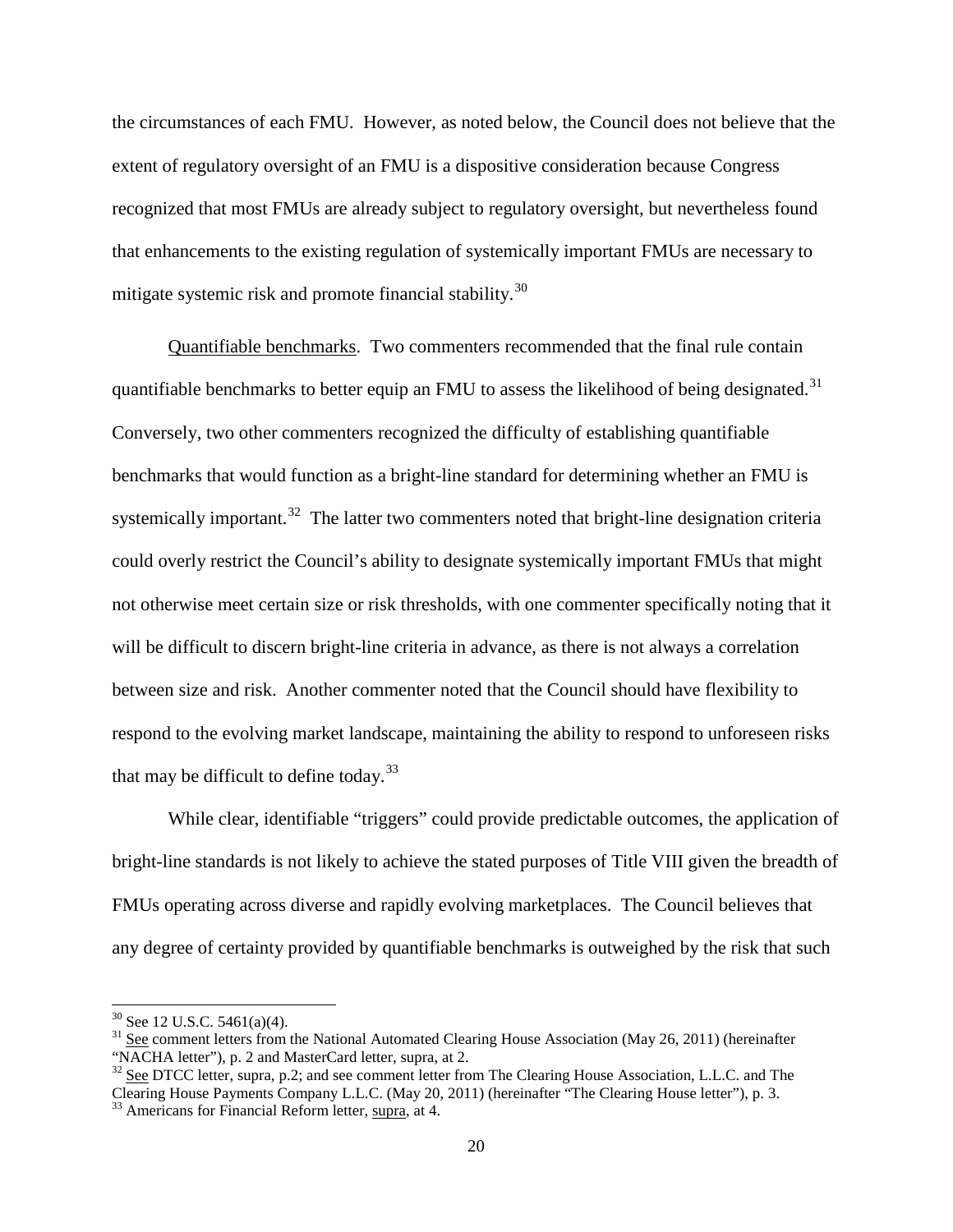benchmarks could prevent the Council from designating systemically important FMUs in as effective a manner as necessary to achieve the objectives of Title VIII.

Therefore, the Council does not believe that it can effectively fulfill its mandate to mitigate risk and promote financial stability if it were to establish in advance bright-line triggers for determining systemic importance. This conclusion is underscored by the lack of consensus among commenters on the relative merits of certain subcategories, metrics, or other considerations to inform the designation process. Given the breadth of affected markets, not all metrics can be applied consistently across firms or asset classes. The Council serves its statutory mandate in preserving the flexibility to seek out and utilize substitute subcategories and metrics when appropriate to better inform the Council's assessment of systemic importance.

At this stage, while the Council believes that it would be premature to pre-judge or otherwise narrow the identification and collection of pertinent data, the Council does not anticipate that it will employ all of the identified metrics in every determination, and expects to refine its approach, as appropriate, as its work progresses and markets evolve.<sup>[34](#page-20-0)</sup> The Council intends to rely on quantitative measures as inputs to the process, particularly for making its initial assessments at stage one of the designation process. As outlined in the NPRM, these metrics do not represent quantifiable thresholds, but rather provide an illustrative list of the types of metrics that will inform the Council's work. The Council believes that, in most cases, much of this data is available to regulators, although the relevance of particular metrics will vary by institution or market segment. If data are not available or otherwise applicable, the Council will endeavor to identify appropriate substitutes. In addition, the Council will, to the extent practicable, seek to

<span id="page-20-0"></span><sup>&</sup>lt;sup>34</sup> In utilizing a more flexible approach, one commenter urged the Council to consider the potential for creating inconsistent standards that may lead to unintended competitive advantages. See DTCC letter, supra, p. 4.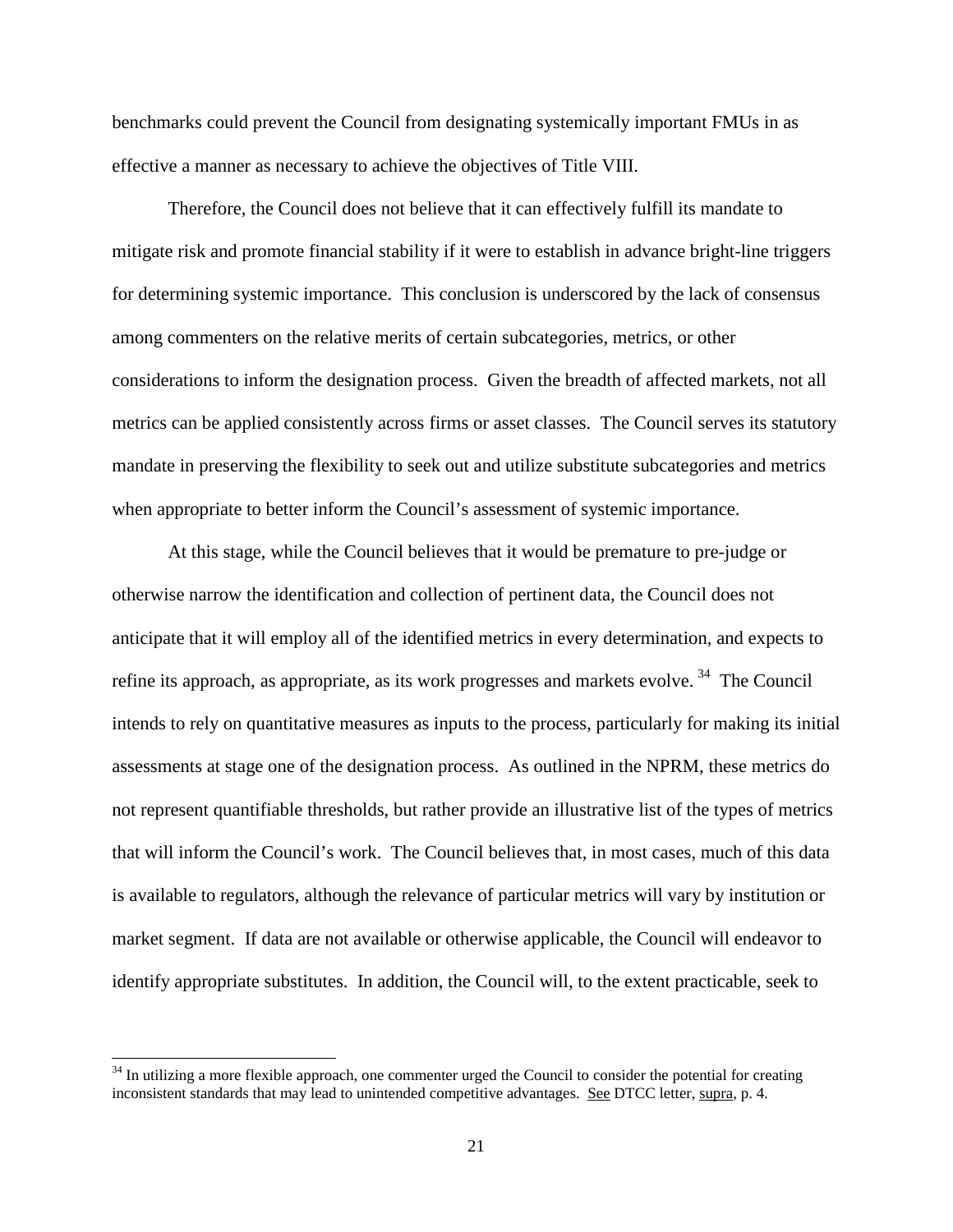avoid unnecessary and unintended anti-competitive effects from its selection of appropriate metrics.

Retail payment systems. Several commenters made suggestions regarding the Council's consideration of FMUs operating retail payment systems, which one commenter defined as including check, Automated Clearing House ("ACH"), and debit and credit card networks.<sup>35</sup> Specifically, a number of these commenters stated that retail payment systems are not systemically important and should not be designated as such for a variety of reasons, including the fact that they process low aggregate value transactions with broad availability of substitutes. These commenters urged the Council to reconsider its position against including a categorical exclusion of retail payment systems from consideration.<sup>36</sup> Two commenters acknowledged the Council's proposed rationale for not categorically excluding retail payment systems, but suggested that the final rule contain a rebuttable presumption that retail payment systems are not systemically important.<sup>[37](#page-21-2)</sup> Some commenters suggested that in the absence of a categorical exclusion, the Council consider the extent of existing regulatory oversight over retail payment systems, the different structures of retail payment systems, and finality in settlement.<sup>[38](#page-21-3)</sup> One of these commenters suggested that the Council broadly interpret the "availability of substitutes" subcategory contained in section 1320.10(d)(2) of the proposed rule to include any payment method that satisfies the same payment need.<sup>[39](#page-21-4)</sup> Conversely, one commenter urged the Council to, at a minimum, designate large credit card systems, on the basis that not doing so would put the Council in a position where it would not be fulfilling its responsibilities under the DFA. $^{40}$  $^{40}$  $^{40}$ 

<span id="page-21-0"></span><sup>&</sup>lt;sup>35</sup> See comment letter from the American Bankers Association (May 27, 2011) (hereinafter "ABA letter"), p. 4.

<span id="page-21-1"></span><sup>&</sup>lt;sup>36</sup> See e.g., MasterCard letter, <u>supra</u>, at 2 and AMEX letter, supra, at 2.<br><sup>37</sup> MasterCard letter, <u>supra</u>, at 2, and NACHA letter, supra, at 3.<br><sup>38</sup> AMEX letter, supra, at 2-5, and NACHA letter, supra, at 3<sup>39</sup> See e.

<span id="page-21-2"></span>

<span id="page-21-4"></span><span id="page-21-3"></span>

<span id="page-21-5"></span> $\frac{40}{40}$  Americans for Financial Reform letter, supra, at 3.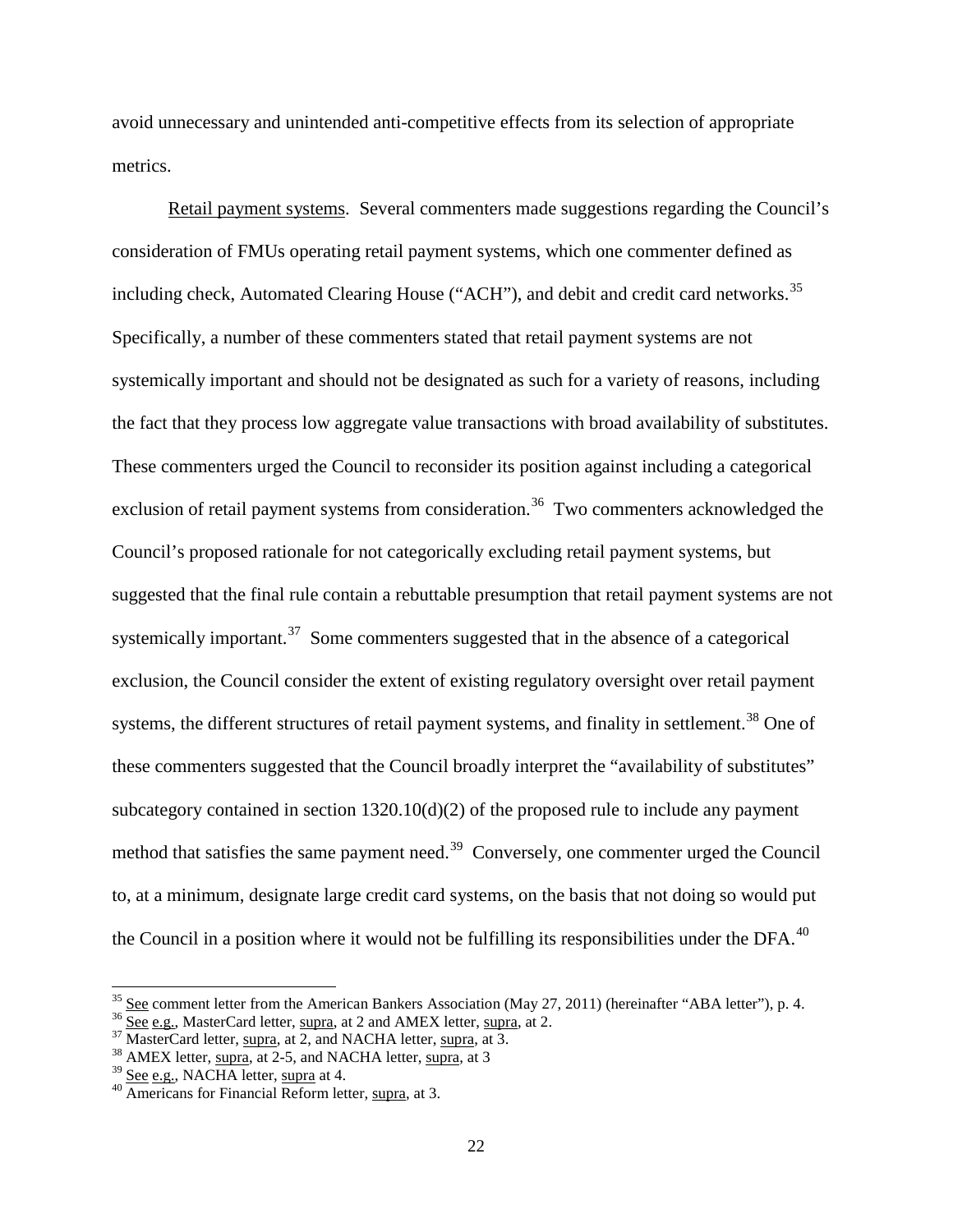The Council recognizes that the definition of an FMU covers a large number of systems and a larger number of system operators. Within payment systems, the Council expects to focus on FMUs that operate large-value systems and not on FMUs that operate low-value systems for which there appear to be readily available and timely alternative payment mechanisms. However, the Council has decided against including in the final rule any categorical exclusion for FMUs operating retail payment or other systems, both because there are not clear distinctions between various types of systems, and because such an exclusion would impair the Council's ability to respond appropriately to new information, changed circumstances, and future developments. The Council has also decided against including in the final rule a rebuttable presumption that retail payment systems are not systemically important. The Council believes that such a presumption is unnecessary because the initial task of determining whether any FMU is systemically important already rests with the Council. $41$ 

The Council also decided not to add considerations more narrowly tailored to the characteristics of retail payment systems, because the Council does not believe additional considerations are necessary or appropriate at this time. For example, as discussed above, the Council does not believe that the extent of regulatory oversight is an appropriate consideration.<sup>[42](#page-22-1)</sup> Lastly, under section1320.10(d)(2), the Council will consider with respect to retail payment systems, the availability of substitute mechanisms to make low-value payments.

Subcategories. In the NPRM, the Council requested comment on whether the subcategories in the proposed rule for each specific consideration were clear, sufficiently detailed, and appropriate. To the extent applicable, the Council also sought feedback on the

<span id="page-22-1"></span><span id="page-22-0"></span><sup>&</sup>lt;sup>41</sup> See 12 U.S.C. 5463(c)(2)(C), which provides that an FMU may request a hearing before the Council to demonstrate that the Council's proposed determination is not supported by substantial evidence.<br><sup>42</sup> <u>See</u> 12 U.S.C. 5461.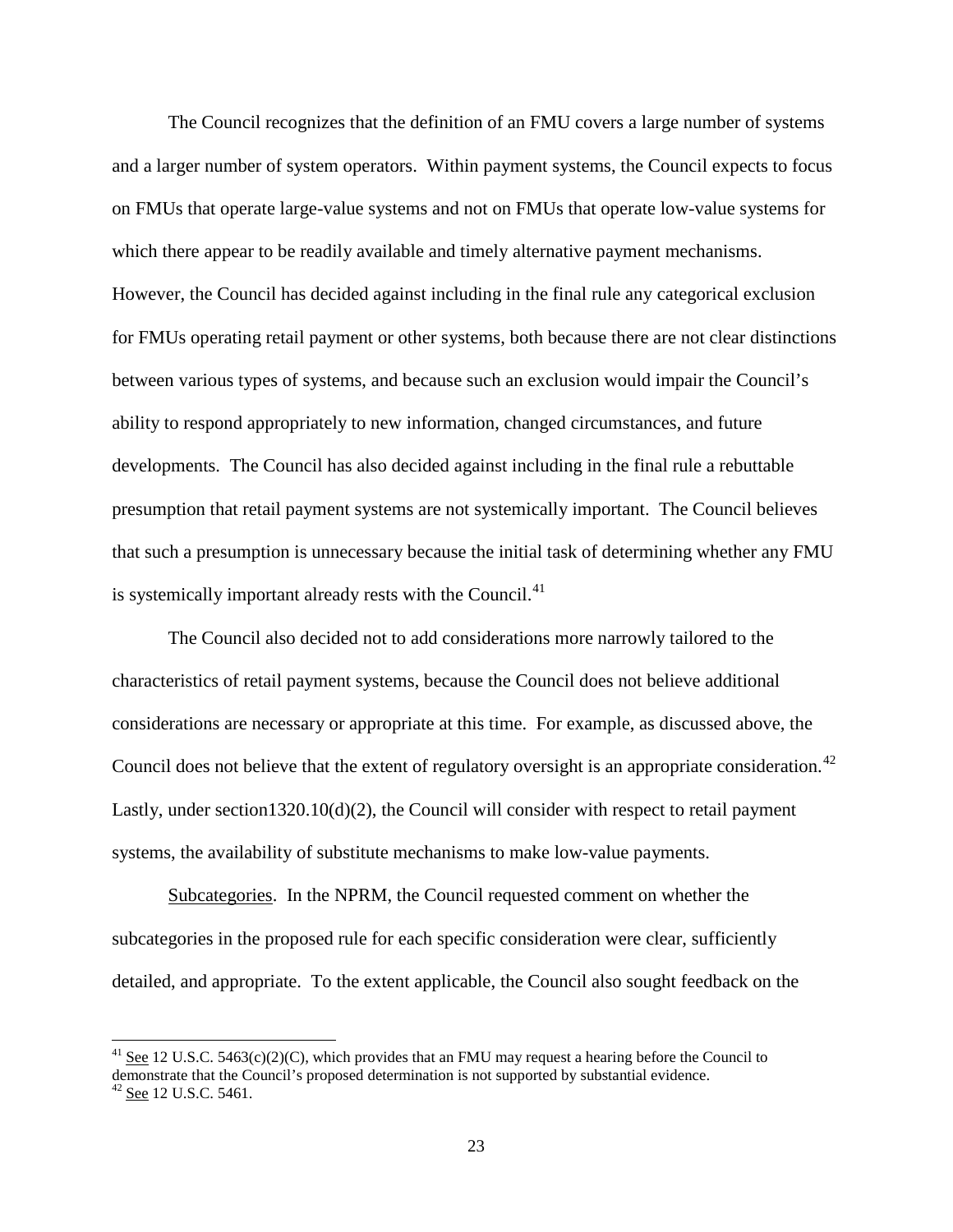merits of potential additional subcategories, as well as the elimination or modification of the subcategories.

The Council received several comments on the proposed subcategories. One commenter suggested that the Council consider a common methodology for determining the value of derivatives transactions across various asset classes and currencies; an FMU's potential liquidity exposure in the event of a participant default; counterparty credit exposure to the FMU; and the nature of regulatory oversight and intermarket linkages of a particular FMU.<sup>[43](#page-23-0)</sup> Another commenter asserted that corporate governance arrangements and risk management oversight practices should be considered by the Council.<sup>[44](#page-23-1)</sup>

The Council has considered these recommendations for designation determinations and has adopted the proposed subcategories in the final rule, with one technical change in section1320.10(c) regarding interactions with participants to make clear that the Council should consider interactions between participants of the same type of FMU or PCS activity. Importantly, these subcategories are neither exclusive nor rigid, and are provided as illustrative examples of potential criteria to improve transparency to market participants regarding factors that may be considered in the Council's determinations. Nonetheless, the comments offered on the subcategories will inform the Council's analysis. Furthermore, the Council may consider additional subcategories or find certain subcategories inapplicable to specific cases.

## **§ 1320.11 Stage Two Consultation with Financial Market Utility**.

In general. In the NPRM, the Council outlined the two-stage process that the Council, working with its committees, will use to designate FMUs. The NPRM described the stage one

<span id="page-23-1"></span><span id="page-23-0"></span><sup>&</sup>lt;sup>43</sup> LCH letter, supra, at 5.  $\frac{44 \text{ Sec}}{44 \text{ Sec}}$  comment letter from the Council of Institutional Investors (May 13, 2011) (hereinafter "Council letter"), p. 1.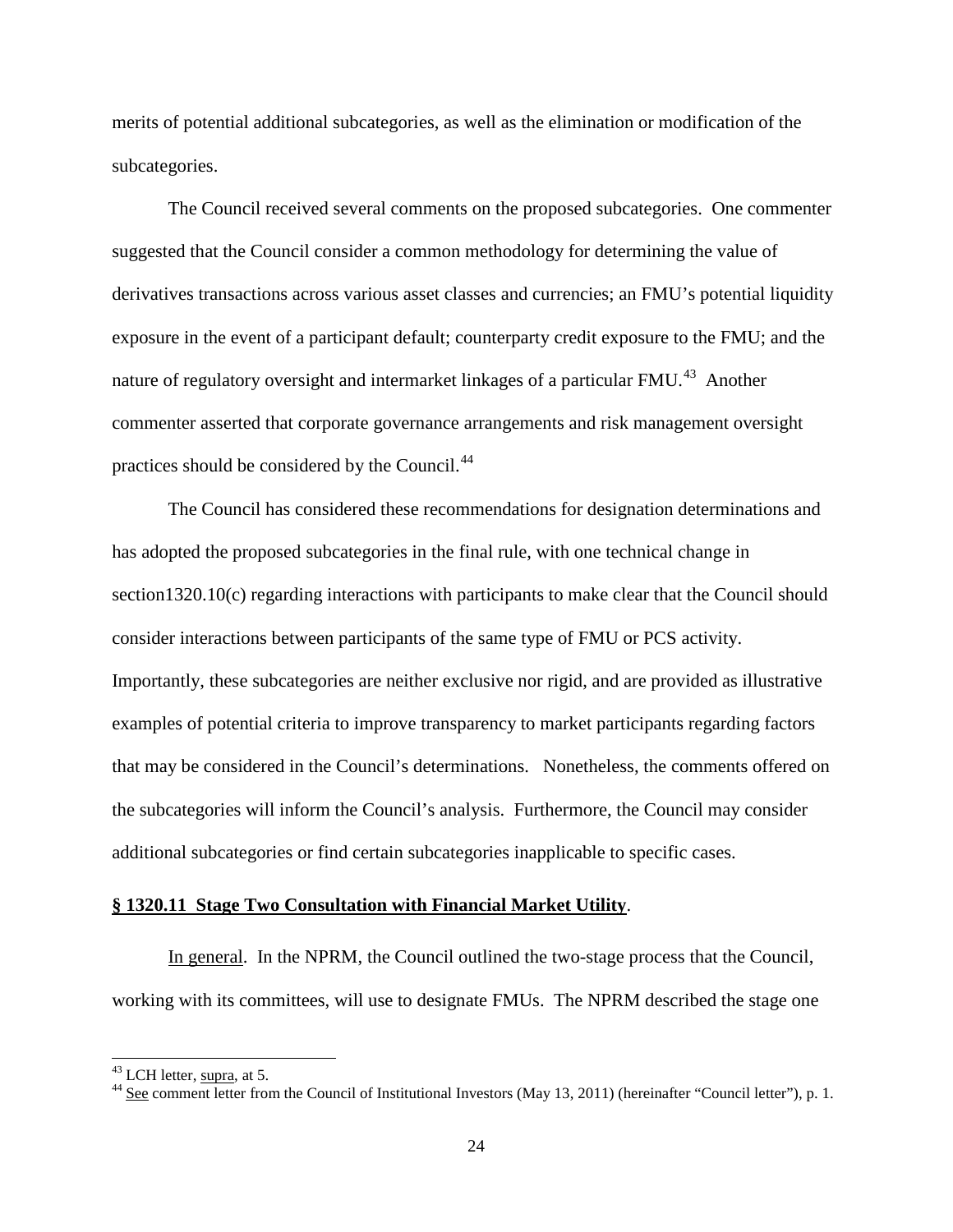assessment process and explained that those FMUs that are determined to warrant further assessment will advance to stage two (such advancement does not require a two-thirds vote of Council members then serving). $45$  The NPRM explained that FMUs that advance to stage two will receive written notification from the Council that they are under consideration for designation, and that each such FMU may voluntarily submit written materials to the Council in support of, or in opposition to, designation by the Council within such time as the Council determines appropriate. The Council stated that the stage two consultation process would help the Council make better informed decisions in determining whether to propose or not propose the designation of an FMU. The Council also noted that the stage two consultation process would benefit an FMU by, for example, enabling it to demonstrate that it is not systemically important.

§ 1320.11(a) Content of consultation notices. Two commenters suggested that the Council's notices should specify why the Council is considering the FMU for potential designation so that the FMU can prepare an appropriate response. <sup>[46](#page-24-1)</sup> One commenter suggested that the Council provide the FMU with all applicable information the Council relied on in making the determination to advance an FMU to stage two.  $47$  The Council agrees that some degree of specificity is appropriate in all circumstances, and additional clarification may be appropriate under certain circumstances, such as when the Council believes it will help an FMU tailor its response. Accordingly, under section 1320.12(a) of the final rule, the Council's notice of proposed determination to designate an FMU as systemically important will contain proposed findings of fact supporting the Council's proposed determination. Further, the Council expects

<span id="page-24-0"></span><sup>&</sup>lt;sup>45</sup> Section 804 of the DFA requires a vote of no fewer than two-thirds of the members of the Council then serving, including the affirmative vote of the Chairperson of the Council, before the Council may either designate an FMU or rescind the designation of an FMU. 12 U.S.C. 5463. The stage 1 and stage 2 processes, including the section 1320.11 consultation process, precede any Council proposed or final determination to designate an FMU.<br><sup>46</sup> <u>See e.g.</u>, AMEX letter, supra, at 5-6.

<span id="page-24-2"></span><span id="page-24-1"></span> $47$  Financial Services Roundtable letter, supra, at 2.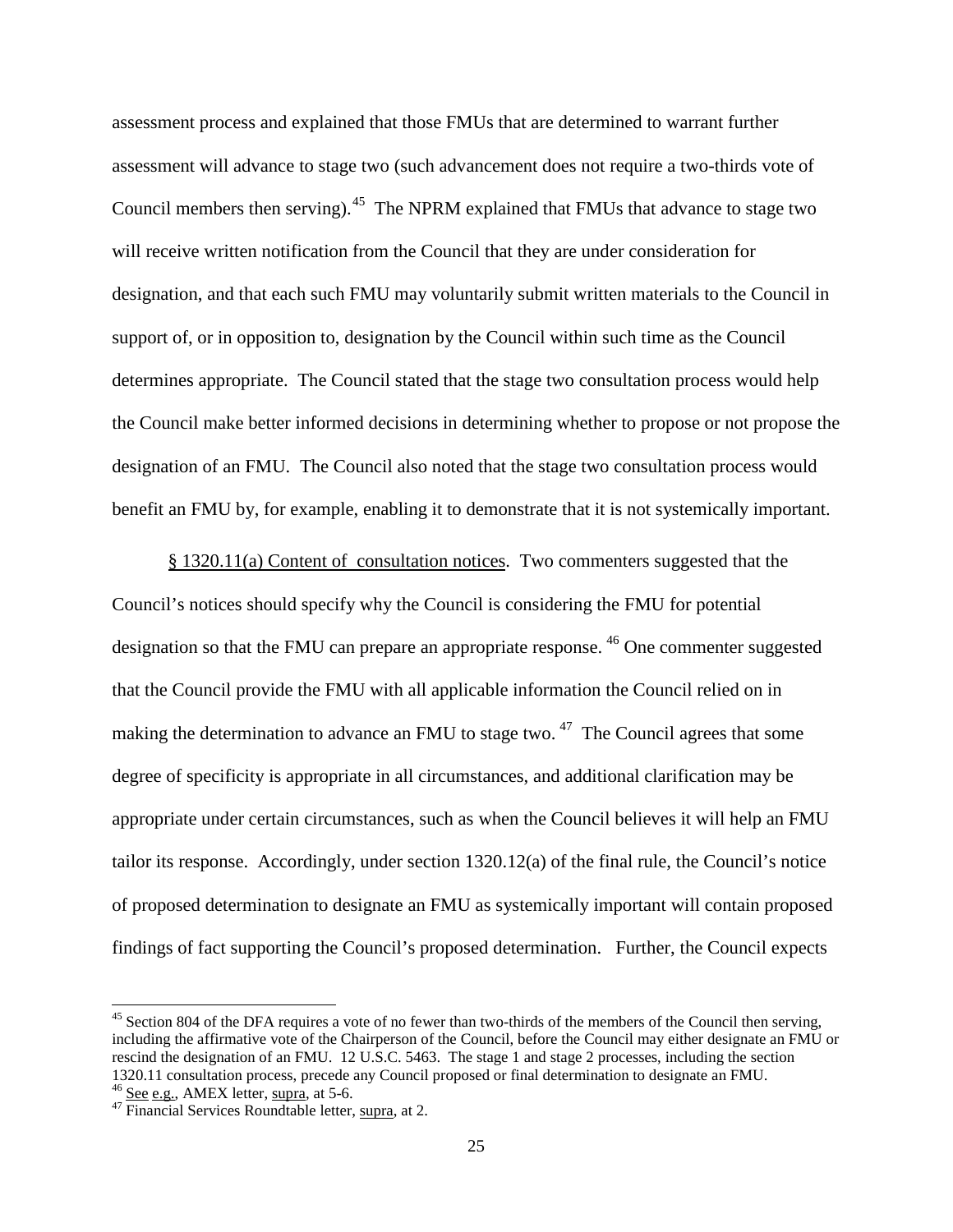that additional clarity, for example, may be appropriate where an FMU operates more than one system and the Council is focusing on only one particular system for designation. Under those circumstances, the Council expects that its notice will identify the system the Council is reviewing when considering the FMU for designation.

The Council has decided not to include in the rule a standard or requirement to provide FMUs with the stage one information that informed its decision to advance an FMU to stage two. The Council anticipates relying upon publicly available information and data from the appropriate Supervisory Agencies during stage one. Accordingly, information obtained from one or more federal agencies with jurisdiction over an FMU could in some instances contain confidential supervisory information not appropriate for disclosure. Because an FMU under consideration will have an opportunity to understand the information considered by the Council to be most relevant if the Council proposes to designate the FMU, the Council believes its decision not to include in the rule a standard or requirement regarding providing stage one information to an FMU to be appropriate.

Confidentiality of notices. One commenter suggested that the final rule should clarify that the Council will keep confidential a notice or information request to an FMU regarding its potential designation.<sup>[48](#page-25-0)</sup> Another commenter suggested that the Council implement procedures that provide market participants the opportunity to offer input on the possible designation of an FMU.<sup>49</sup> The Council considered these two comments and determined that it will not publicize the notices or information requests<sup>[50](#page-25-2)</sup> submitted to FMUs. The Council understands that

<span id="page-25-0"></span><sup>&</sup>lt;sup>48</sup> AMEX letter, <u>supra</u>, at 5.<br><sup>49</sup> DTCC letter, <u>supra</u>, at 6.

<span id="page-25-1"></span>

<span id="page-25-2"></span> $^{50}$  Council information requests to FMUs are covered by section 1320.20 of the proposed rule, which provides that the Council's notice must describe the basis for the Council's belief that the FMU is, or is likely to become, systemic important.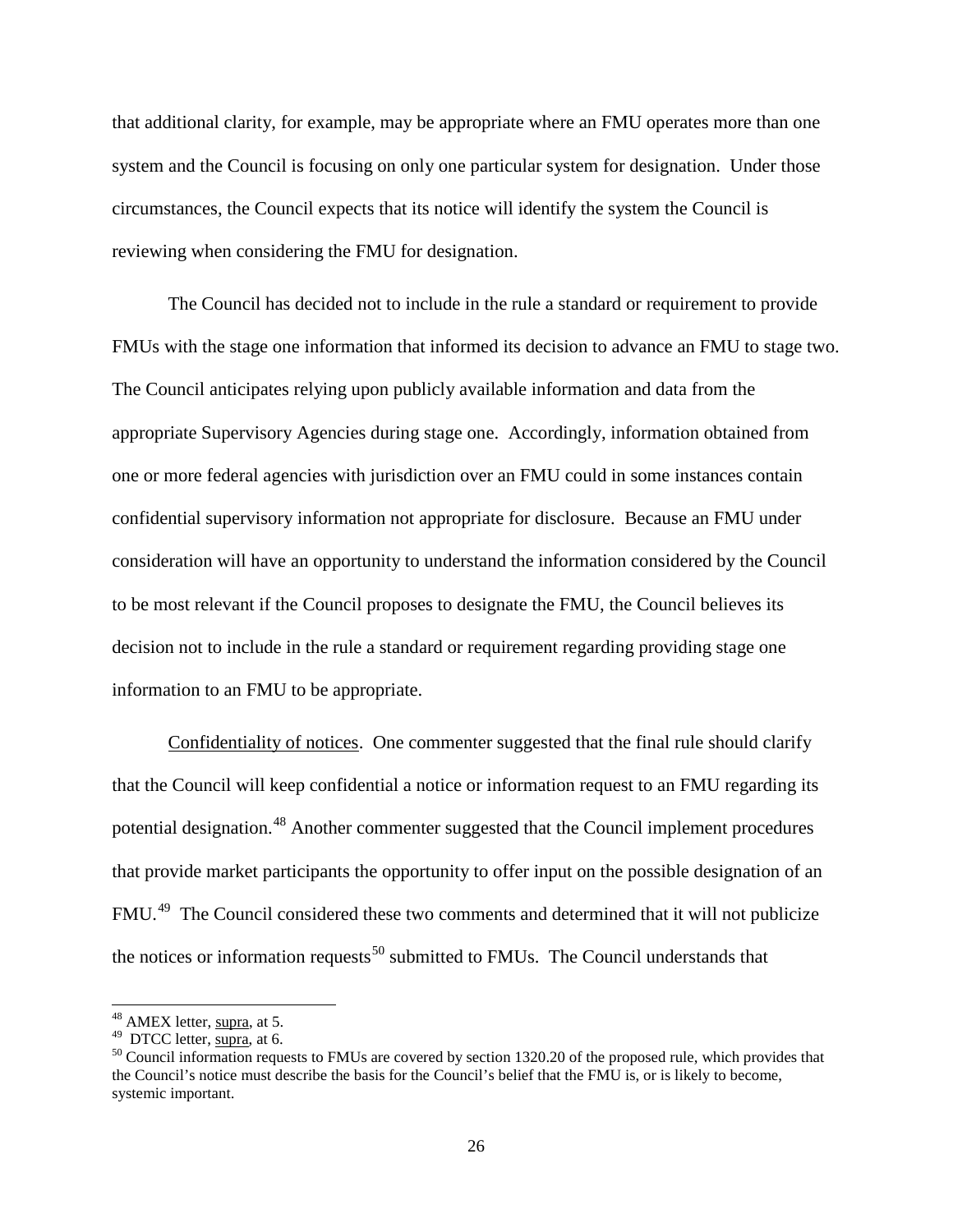maintaining the confidentiality of the notices and information requests is important to prevent potentially destabilizing market speculation that could occur if the Council were to make such notices public. This approach also is consistent with the DFA, which provides that any materials prepared by the Council regarding its assessment of the systemic importance of FMUs shall be exempt from disclosure pursuant to the Freedom of Information Act.<sup>51</sup> Finally, the Council will in its annual report to Congress disclose publicly its final designation determinations and the basis for those determinations as required by Section 112 of the DFA. $^{52}$  $^{52}$  $^{52}$ 

§ 1320.11(b) Timeframe to respond to notices. In the NPRM, the Council requested comment on the merits of establishing a set time period for FMUs to submit written materials to the Council or whether flexibility in the time permitted for FMUs to submit information is appropriate. One commenter stated that FMUs should have at least 60 days to provide information to the Council after receiving a consultative notice and that the final rule should contain a mechanism by which an FMU can request an extension. [53](#page-26-2) Another commenter suggested that, in the absence of an emergency, FMUs should be given 90 days to respond to Council notices or requests.<sup>[54](#page-26-3)</sup> The Council considered these comments and determined that a set 60-day or 90-day response time is too inflexible and, in most cases, too long, particularly in light of the fact that any FMU that the Council may later propose to designate will have a second opportunity to submit written materials to the Council under section 1320.12 of the final rule. However, the Council believes that there may be exceptional circumstances where a 60-day, 90-

<span id="page-26-0"></span> $51$  5 U.S.C. 552. See 12 U.S.C. 5468(g). At the same time, the Council recognizes that the FMU itself (as opposed to the Council or a Supervisory Agency) may be required to disclose notices or information requests to the extent required by applicable law, particularly if the FMU is a public company required to comply with federal securities laws.<br> $^{52}$  12 U.S.C. 5322(a)(2)(N)(iv).

<span id="page-26-3"></span><span id="page-26-2"></span><span id="page-26-1"></span> $53$  Financial Services Roundtable letter, supra, at 2.  $54$  AMEX letter, supra, at 5.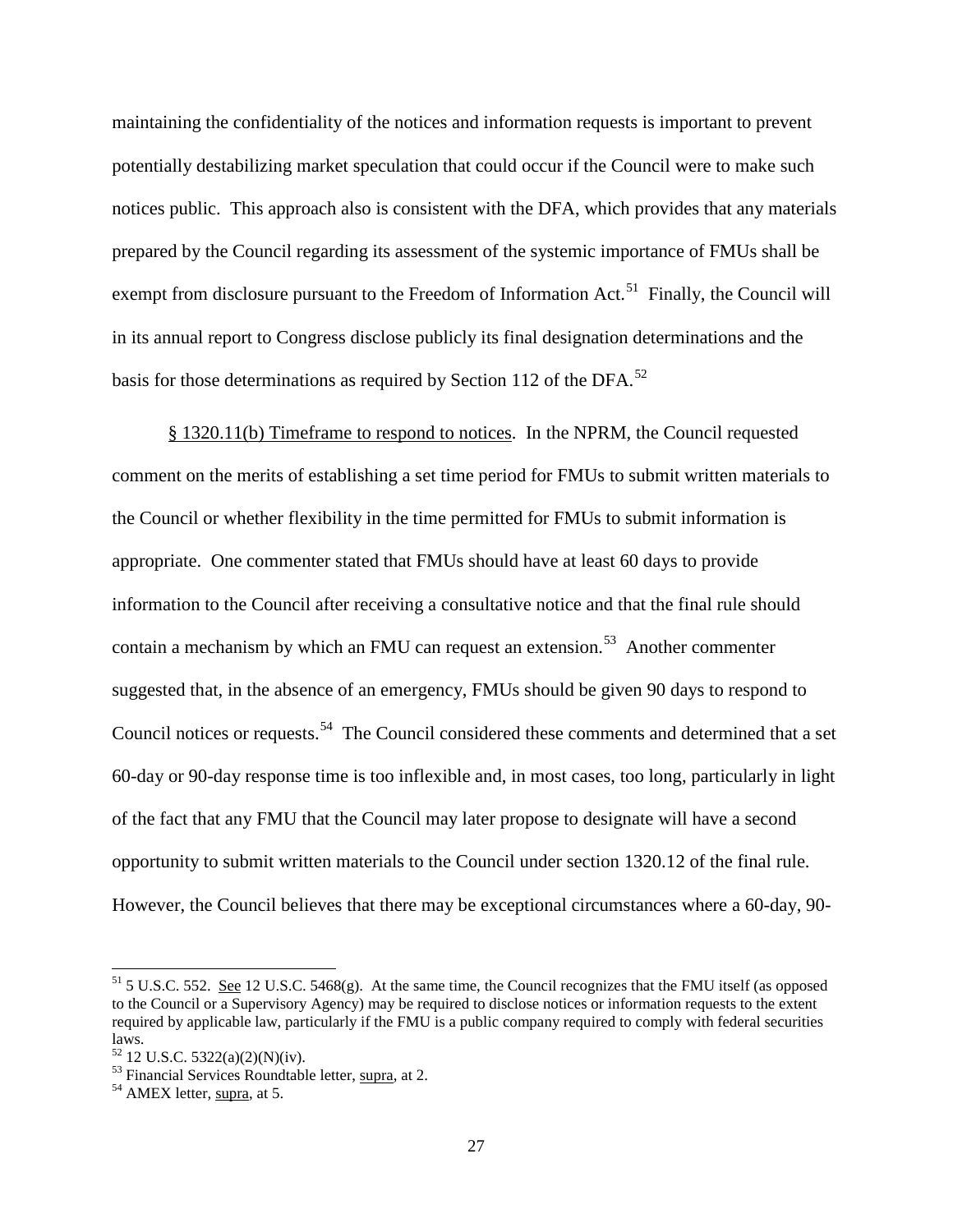day, or even longer response time may be appropriate. As a result, the Council believes that it is appropriate to preserve administrative flexibility to tailor a response time to the particular facts and circumstances for each FMU, so as to avoid pro forma delay in inappropriate circumstances.

Therefore, the final rule is substantively similar to the proposed rule, except that the Council revised section1320.11(b)(3) to require the Council to consider only those written materials that are "timely" submitted by the FMU.

#### **§ 1320.12 Advance notice of proposed determination**

The proposed rule outlined the process by which the Council will provide an FMU with advance notice and an opportunity for a hearing to contest the Council's proposed designation of an FMU as systemically important or a proposed rescission of a prior designation. One commenter noted that a two-thirds vote of the Council is necessary for a proposed designation and suggested that section 1320.12 directly state the two-thirds Council vote standard.<sup>[55](#page-27-0)</sup> The Council agrees with the suggestion, and has revised section 1320.12(a) of the final rule to state that a proposed determination of designation or rescission shall be made by a vote of the Council under section 1320.13(c).

The Council has also made several non-substantive changes to section 1320.12 to provide greater clarity. [56](#page-27-1)

# **§ 1320.13 Council Determination Regarding Systemic Importance**

<span id="page-27-1"></span>

<span id="page-27-0"></span><sup>&</sup>lt;sup>55</sup> Financial Services Roundtable letter, supra, at 2.<br><sup>56</sup> For example, changes to § 1320.12 clarify that before the Council makes a final determination to rescind a designated FMU's designation of systemic importance, the Council must provide the designated FMU with advance notice of the proposed rescission, including the right to request a written or oral hearing to challenge the proposed rescission.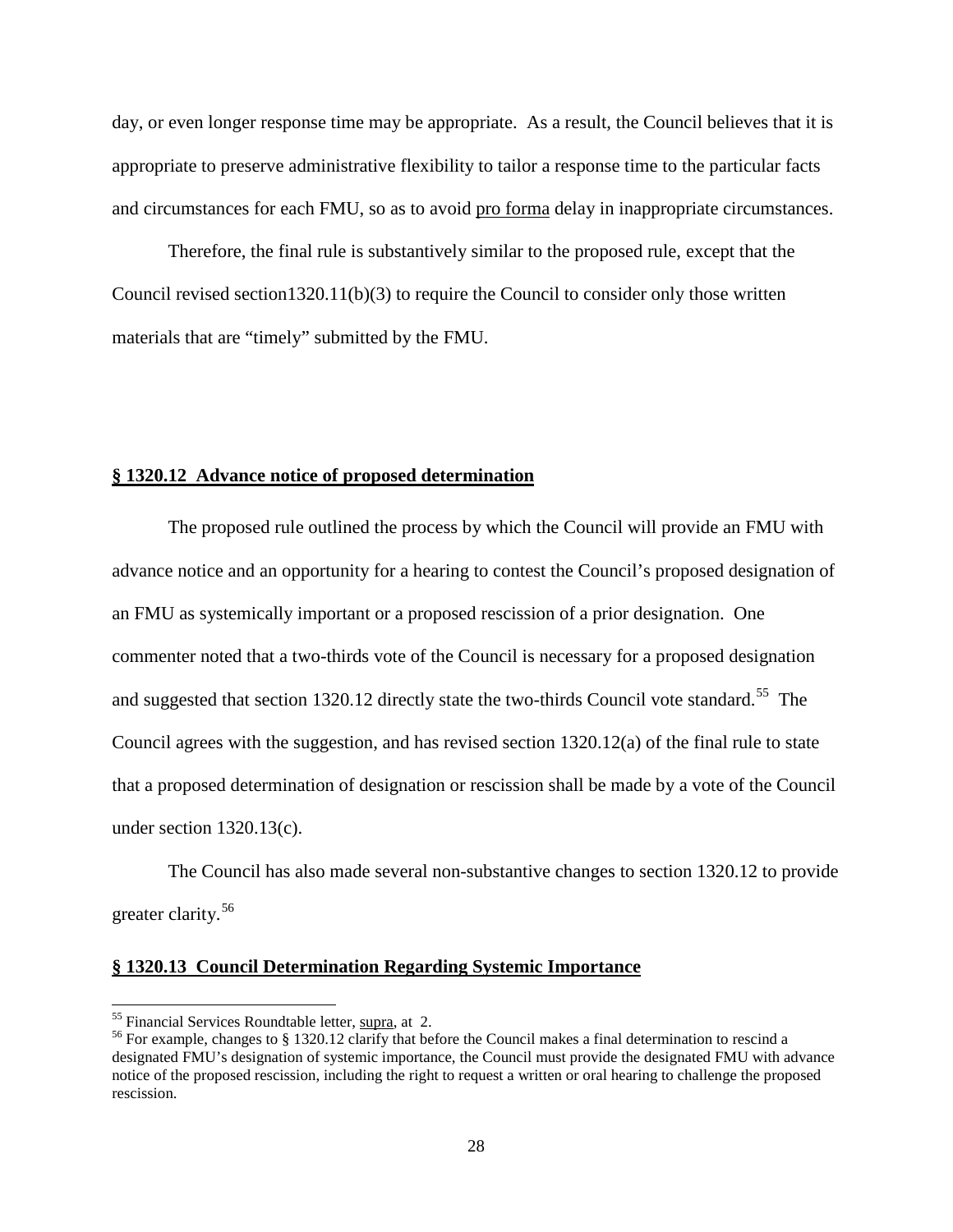The proposed rule set out the requirement for the Council to designate an FMU and rescind the designation of an FMU depending on whether the FMU is, or is likely to become, systemically important. The proposed rule provided that any proposed or final determination by the Council is non-delegable and requires at least a two-thirds vote of the voting members then serving, including the affirmative vote of the Chairperson of the Council. These requirements track the language in section  $804(a)(1)$  of the DFA. <sup>[57](#page-28-0)</sup>

In the NPRM, the Council proposed to reassess designated FMUs at least annually, as well as conduct stage one reviews of FMUs that appear to be, or that appear likely to become, systemically important. One commenter recommended adding a provision allowing an FMU to apply to be designated as systemically important as well as to apply to have such designation rescinded.[58](#page-28-1) Another commenter suggested that the final rule provide for periodic reexamination and reevaluation of FMU designations.<sup>[59](#page-28-2)</sup> The Council agrees that a periodic review of each designated FMU should help to maintain the integrity of the designation process and minimize the risk of unnecessary regulatory burdens on a designated FMU, particularly in light of the fact that an FMU's role in the financial system will not be static. Similarly, the Council believes that a periodic review of any FMUs that are potentially systemically important, but that have not been designated as such, is important to evaluate any new developments in the roles these FMUs have in the financial system. As a result, the Council anticipates conducting reviews of both designated FMUs and potentially systemically important FMUs on a periodic basis.

However, the Council believes that it is important to retain flexibility in the timing for periodic reviews in order to take into account evolving market conditions. Accordingly, the

<span id="page-28-1"></span><span id="page-28-0"></span> $\frac{57}{15}$  See 12 U.S.C. 5463(a)(1).<br><sup>58</sup> See LCH letter, supra, at 7.

<span id="page-28-2"></span><sup>59</sup> See DTCC letter, supra, at 4.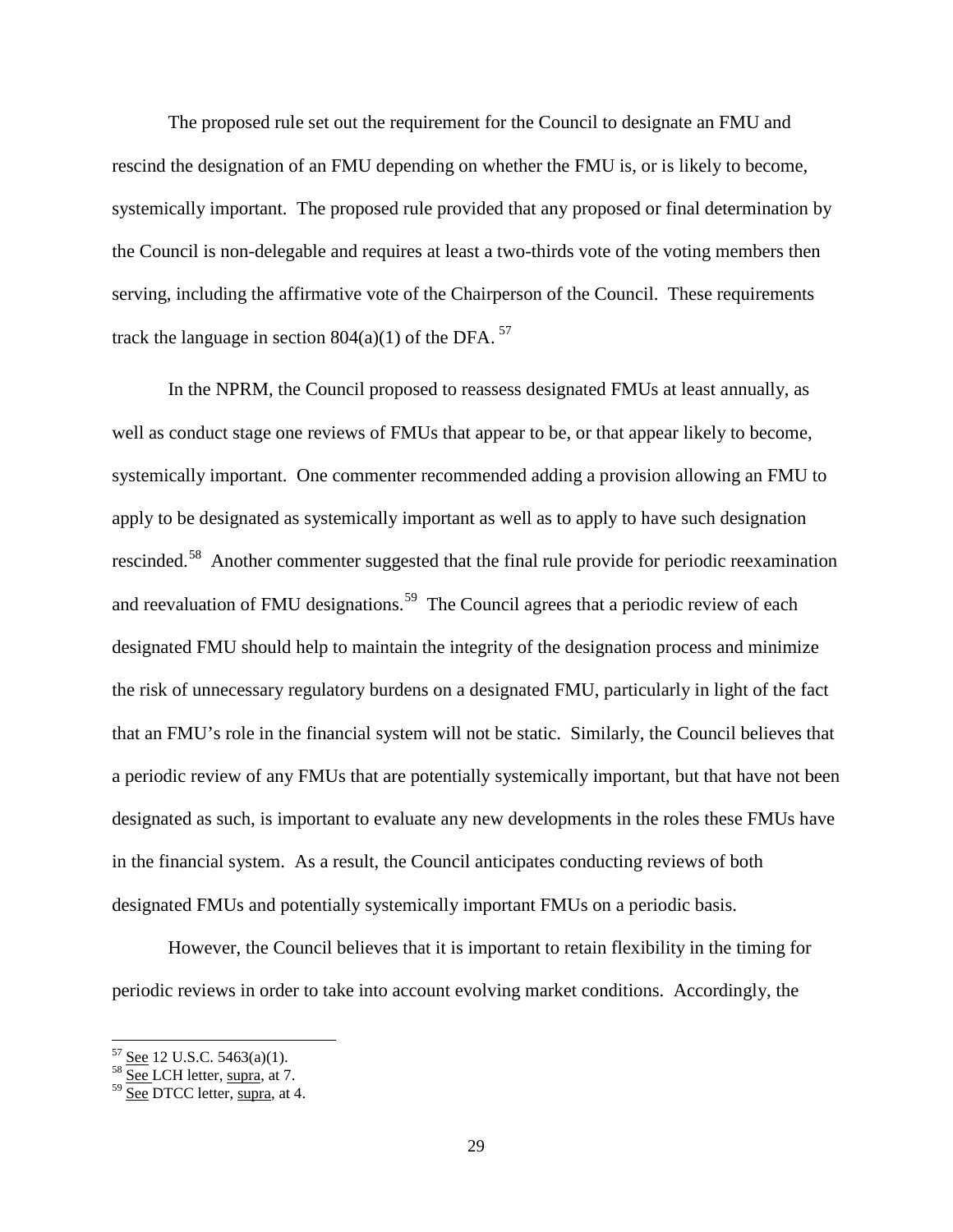Council is not including a provision regarding periodic reviews in the final rule. In addition, taking into consideration the anticipated periodic reviews, the Council does not believe that it is necessary or appropriate to include provisions in the final rule for an "application process" that an FMU could use to apply for designation or to seek rescission of a designation.

§ 1320.13(a) Likely to become systemically important. One commenter suggested that when a designation is based on an assessment that an FMU is likely to become systemically important, as opposed to an FMU already being systemically important, the Council should make this differentiation clear.<sup>[60](#page-29-0)</sup> The Council considered this comment and expects that it will state in both its proposed determination letter, under section 1320.12, and its final determination letter, under section 1320.15, whether the proposed and final determinations are based on whether the FMU is systemically important or is likely to become systemically important.

The Council also recognizes that for newly formed or start-up FMUs, complete information regarding each of the four specific considerations may not be available or cover a sufficient historical period. In such cases, the Council will need to consider whether such an FMU "is likely to become systematically important." In doing so, the Council will take into consideration available information regarding the four specific considerations, including estimates and projections of volume and value of cleared or settled transactions. In addition, the Council will consider the importance to the financial system and financial institutions of the market(s) and products to be supported by the FMU, the availability of substitutes for the FMU, the type and nature of expected participants and risks to be borne by the FMU. In designating a newly formed FMU that is likely to become systemically important, the Council also recognizes that the FMU may not in fact ultimately achieve over time a level and scope of activity that

<span id="page-29-0"></span> $60$  LCH letter, supra, at 7.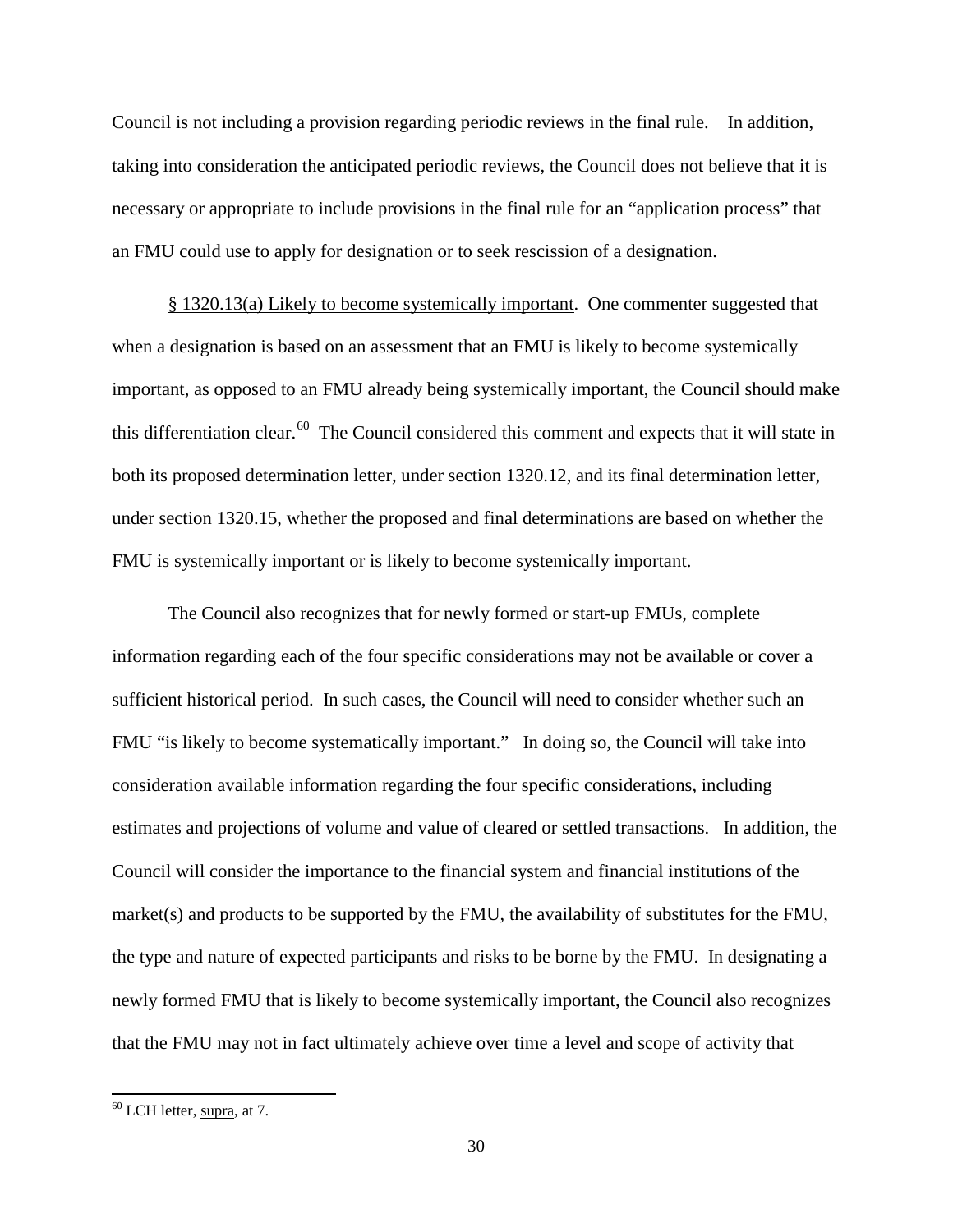would pose systemic risk to the U.S. financial system. As a general matter, the Council expects to evaluate annually whether any previous designations should be rescinded. Where a newly formed FMU does not achieve a level and scope of activity that would pose systemic risk to the U.S. financial system, the Council would then consider rescinding the FMU designation under section 1320.13(b).

§ 1320.13(c) Council membership at time of designation determinations. One commenter suggested that the Council make no proposed or final determinations regarding designations of FMUs until all voting and non-voting members of the Council are in place.<sup>61</sup> The Council determined that this suggestion conflicts with language in the DFA specifying that designations are to be made "by a vote of not fewer than 2/3 of members then serving...."<sup>[62](#page-30-1)</sup> As a result, the Council decided to retain the language of the proposed rule. The Council has also made several non-substantive changes to provide greater clarity with regard to proposed and final determinations.

# **§ 1320.14 Emergency Exception**

The proposed rule authorized the Council to waive or modify any or all of the notice, hearing, and other requirements of sections 1320.11 and 1320.12 with respect to an FMU if (1) the Council determined that the waiver or modification is necessary to prevent or mitigate an immediate threat to the financial system posed by the FMU and (2) the Council provides notice of the waiver or modification to the applicable FMU , as soon as practicable, but not later than 24 hours after the waiver or modification. Invoking the emergency exception would require the affirmative vote of at least two-thirds of the Council members then serving, including the affirmative vote of the Chairperson of the Council. The Council requested comment on whether

<span id="page-30-0"></span><sup>&</sup>lt;sup>61</sup> Financial Services Roundtable letter, supra, at 2. <sup>62</sup> 12 U.S.C. 5463(a)(1) (emphasis added).

<span id="page-30-1"></span>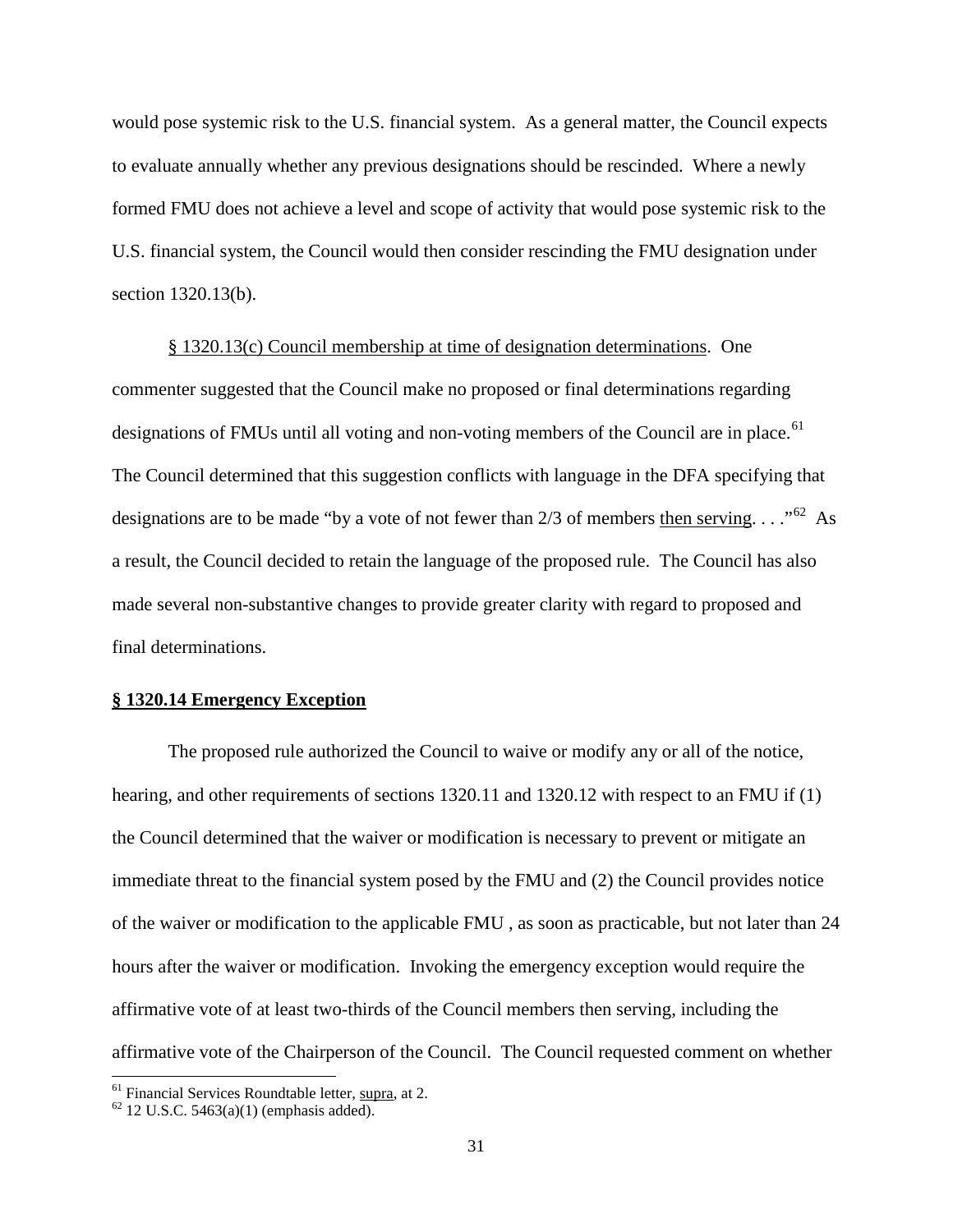it should provide a designated FMU an opportunity for a hearing to contest the Council's determination to waive the notification and hearing requirements and the extent to which the opportunity for a hearing should mirror section 113(f)(4) and (5) of the DFA.

One commenter suggested that, when the Council invokes the emergency exception, the Council should disclose the basis for its decision and give the FMU the option of an after-the-fact hearing to contest such decision.<sup>[63](#page-31-0)</sup> The Council agrees with the comment and has revised section 1320.14 accordingly. The procedures governing the conduct of an after-the-fact hearing are substantively similar to those contained in section 1320.12 of the final rule, except that any waiver or modification under the emergency exception will take effect immediately.

#### **§ 1320.15 Notification of Final Determination Regarding Systemic Importance**

The proposed rule set the deadline for the Council to notify an FMU of the Council's final determination after providing the FMU notice of the proposed determination and an opportunity for a hearing. The proposed rule substantially mirrored the requirements contained in the DFA. The Council requested comment on whether it should provide findings of fact in its final determination notification to an FMU that did not timely request a hearing. One commenter suggested that the Council's final determination notification to an FMU that did not timely request a hearing should include the Council's factual findings.<sup>[64](#page-31-1)</sup> The Council has decided not to include findings of fact in the "notification of final determination if no hearing" because the section substantively mirrors the DFA.<sup>[65](#page-31-2)</sup> The Council revised section 1320.15 of the final rule to clarify the date by which the Council must provide to an FMU written notification of the final determination of the Council after a hearing. Specifically, the Council must provide written

 $63$  LCH letter, supra, at 8.

<span id="page-31-2"></span><span id="page-31-1"></span><span id="page-31-0"></span> $^{64}$  LCH letter, supra, at 8.<br> $^{65}$  See 12 U.S.C. 5463(d)(2).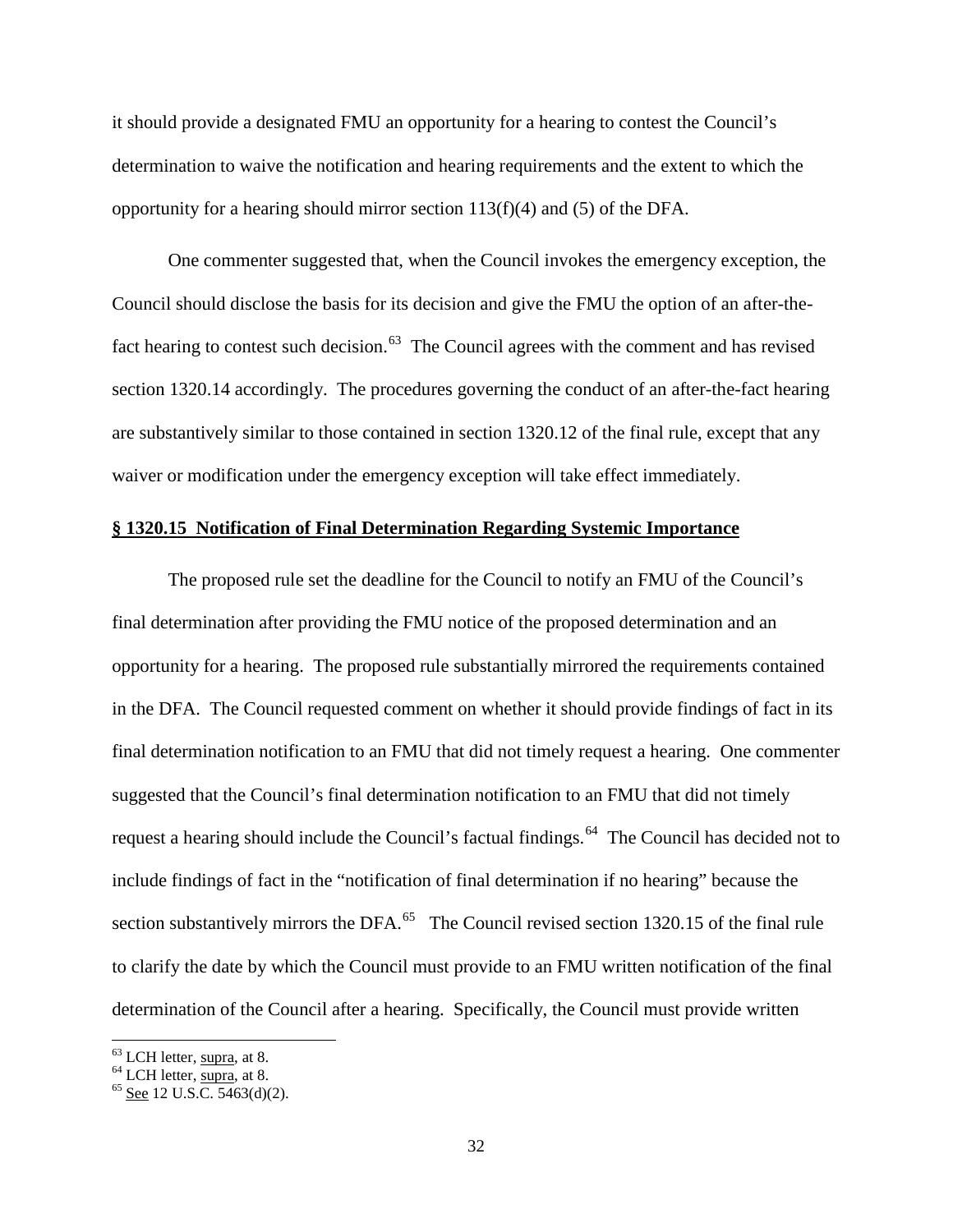notification within 60 calendar days of the "hearing date." The definition of the term "hearing date" distinguishes between hearings conducted through the submission of written materials and hearings conducted through oral argument and oral testimony.

## **§ 1320.16 Extension of Time Period**

The proposed rule authorized the Council to extend the time periods by which an FMU may request a hearing and submit written materials to contest the Council's proposed determination, the 24 hour time period for the Council to notify an FMU of an emergency designation, and the time period for the Council to notify an FMU of its final determination. One commenter suggested that FMUs should have no longer than 90 days to request a hearing and submit written materials to contest a proposed determination; that the Council should not extend the 24-hour time period for the Council to notify an FMU of an emergency designation; and that the Council should notify an FMU of its final determination within 90 days.<sup>[66](#page-32-0)</sup> The Council considered the suggestions and decided to adopt section 1320.16 substantially as proposed, because it substantively mirrors the DFA and provides the Council with flexibility to grant itself and FMUs extensions of time as necessary or appropriate.<sup>[67](#page-32-1)</sup> The final rule contains one change in that it clarifies that the Council may extend "any" time period established in sections 1320.12, 1320.14, or 1320.15.

#### **§ 1320.20 Council Information Collection and Coordination**

The proposed rule authorized the Council to require an FMU to submit information that the Council may require for the sole purpose of assessing whether the FMU is systemically

<span id="page-32-0"></span><sup>&</sup>lt;sup>66</sup> LCH letter, supra, at 8.

<span id="page-32-1"></span><sup>&</sup>lt;sup>67</sup> See 12 U.S.C. 5363(e).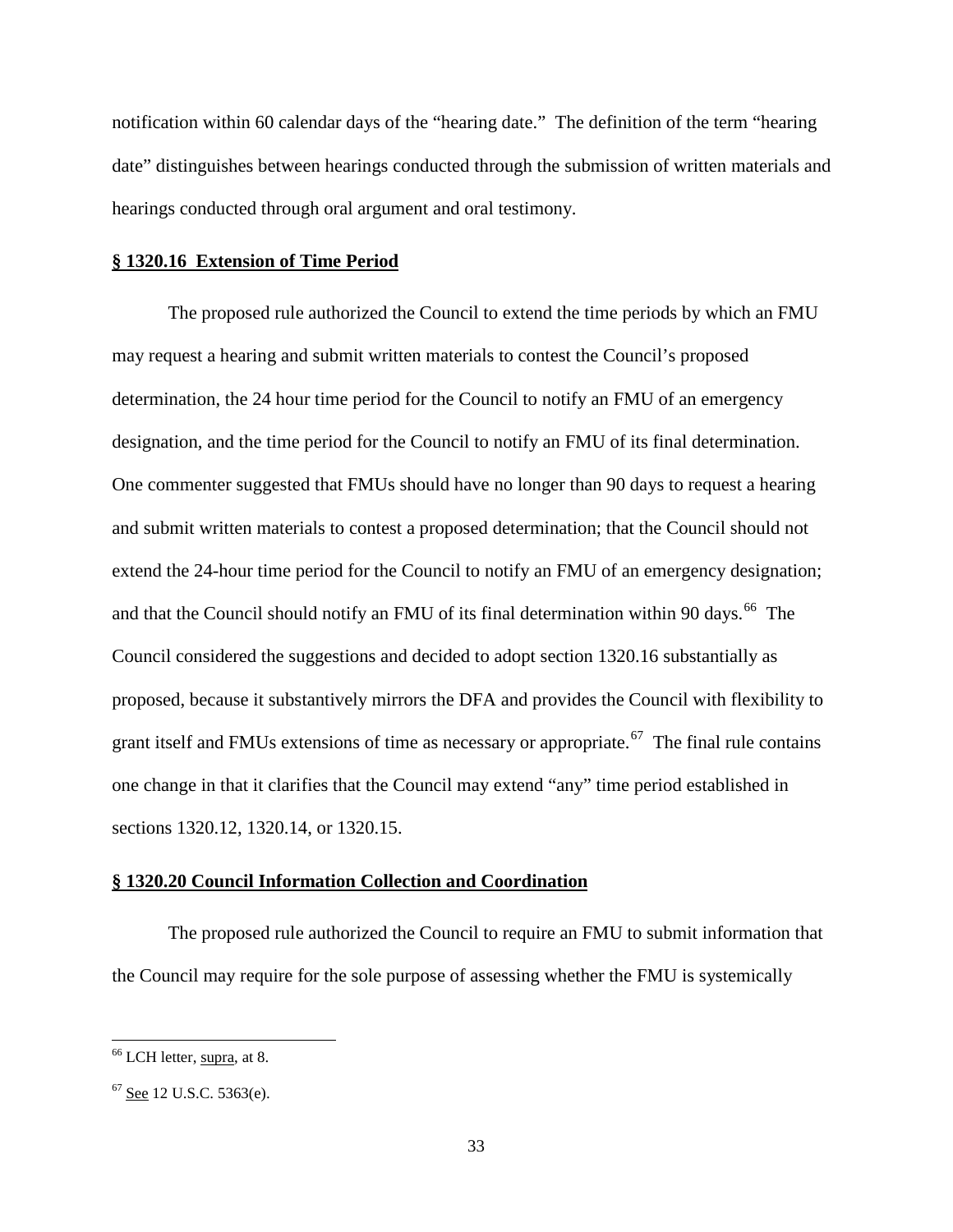important. However, before the Council may impose an information collection burden on an FMU, the Council must have reasonable cause to believe that the FMU meets the standards for systemic importance. The Council must also coordinate with the FMU's Supervisory Agency to determine if the requested information is available from or may be obtained by the Supervisory Agency. If the Supervisory Agency is unable to provide the Council with the requested information in less than 15 calendar days after the date the material is requested, the Council may then request the information directly from the FMU. In requesting information from an FMU, the Council must provide a written explanation of the basis for the Council's reasonable cause determination. The Council requested comment on the utility of providing an FMU with a written explanation of the basis for its belief that the FMU is systemically important.

Several commenters generally supported the proposed approach. For example, one commenter agreed that, before requiring an FMU to provide information for purposes of assessing systemic significance, the Council should determine that it has reasonable cause to believe that the FMU meets the standards for systemic importance and that such information cannot be timely obtained from the FMU's Supervisory Agency.<sup>68</sup> Another commenter agreed that the Council should provide an FMU with a written explanation of the basis for the Council's belief that the FMU is systemically important before requiring an FMU to provide information to the Council.<sup>[69](#page-33-1)</sup>

Several commenters, on the other hand, suggested revisions. For example, one commenter stated that FMUs should be able to bypass information submission requirements by consenting to designation.<sup>[70](#page-33-2)</sup> Another commenter suggested that the Council redraft the

<span id="page-33-0"></span><sup>&</sup>lt;sup>68</sup> Financial Services Roundtable letter,  $\frac{\text{supra}}{10}$ , at 4.<br><sup>69</sup> LCH letter,  $\frac{\text{supra}}{10}$ , at 9.

<span id="page-33-1"></span>

<span id="page-33-2"></span> $670$  OCC letter, supra, at 2.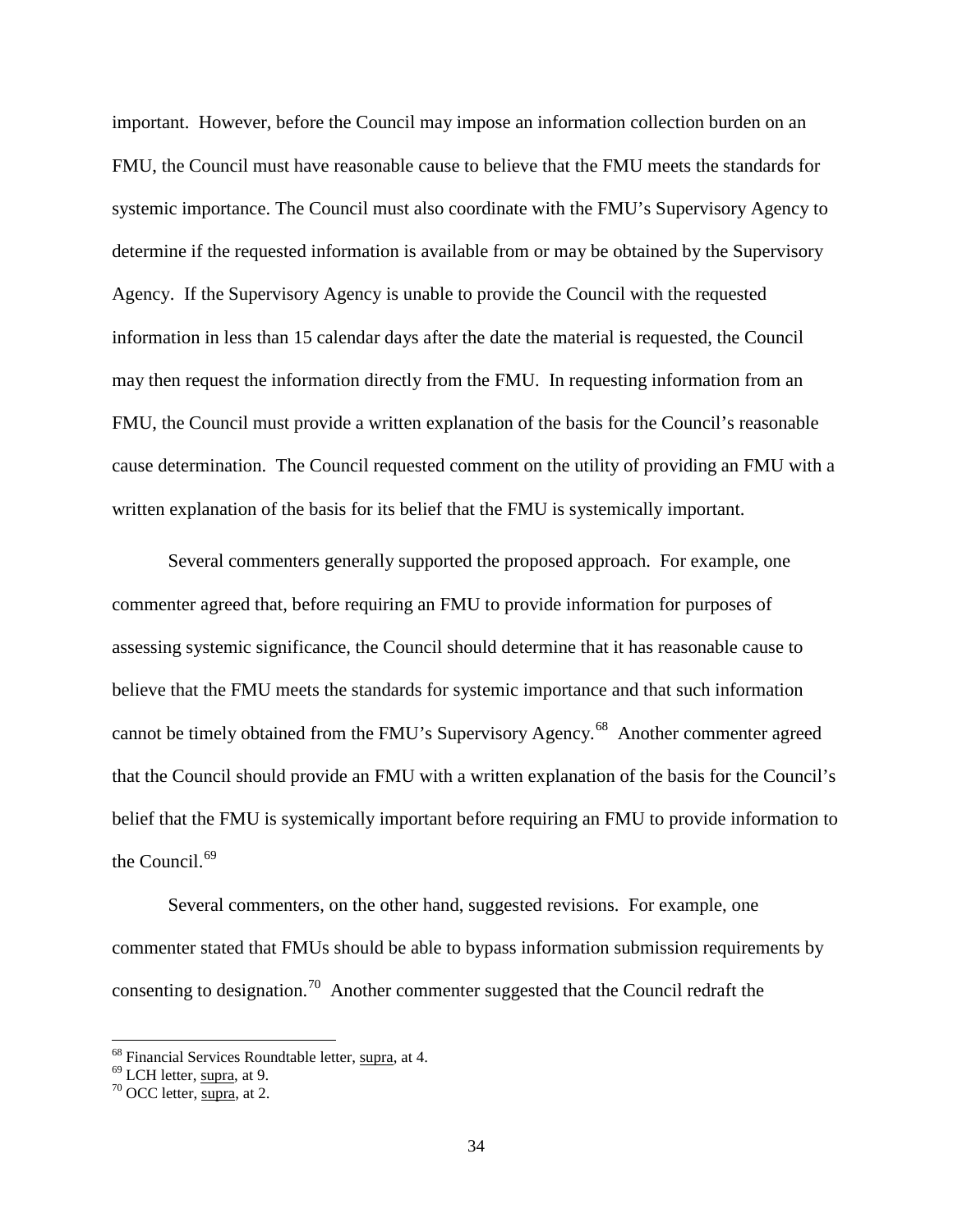regulatory text to make clear that the Council will not collect information directly from FMUs during stage one.<sup>71</sup> This commenter also suggested that the Council take into account the expense of the FMU data collection process when it makes requests for information from retail  $FMUs.<sup>72</sup>$  $FMUs.<sup>72</sup>$  $FMUs.<sup>72</sup>$ 

The Council considered these comments and has determined to adopt section 1320.20 substantially as proposed. The Council will not allow an FMU to bypass information submission requirements by consenting to designation. The Council has a responsibility to determine whether an FMU meets the standards for systemic importance. With respect to the suggestion that the Council restrict itself from collecting information directly from FMUs during stage one and that the Council take into account the expenses involved in data collection, the Council expects, as a general matter, not to collect any information from FMUs during stage one; rather, the Council expects that, in most instances, it will obtain the required information during stage one from publicly available sources and an FMU's Supervisory Agency. Nevertheless, the final rule limits the Council's ability to require FMUs to submit information by providing that the Council can request information only if it has reasonable cause to believe the FMU is, or is likely to become, systemically important and after coordinating with the FMU's Supervisory Agency. Accordingly, the Council has not adopted additional restrictions on the methods or timing of collecting information from FMUs in the final rule because the Council believes that these restrictions appropriately balance the needs of the Council to timely obtain sufficient information about FMUs with the costs associated with collecting such information. Once the Council has completed at least one full cycle of designations and reevaluations of designated FMUs, the Council will reexamine whether any changes to its analytical framework are warranted,

<span id="page-34-1"></span><span id="page-34-0"></span><sup>&</sup>lt;sup>71</sup> ABA letter, <u>supra</u>, at 4.<br><sup>72</sup> ABA letter, <u>supra</u>, at 3.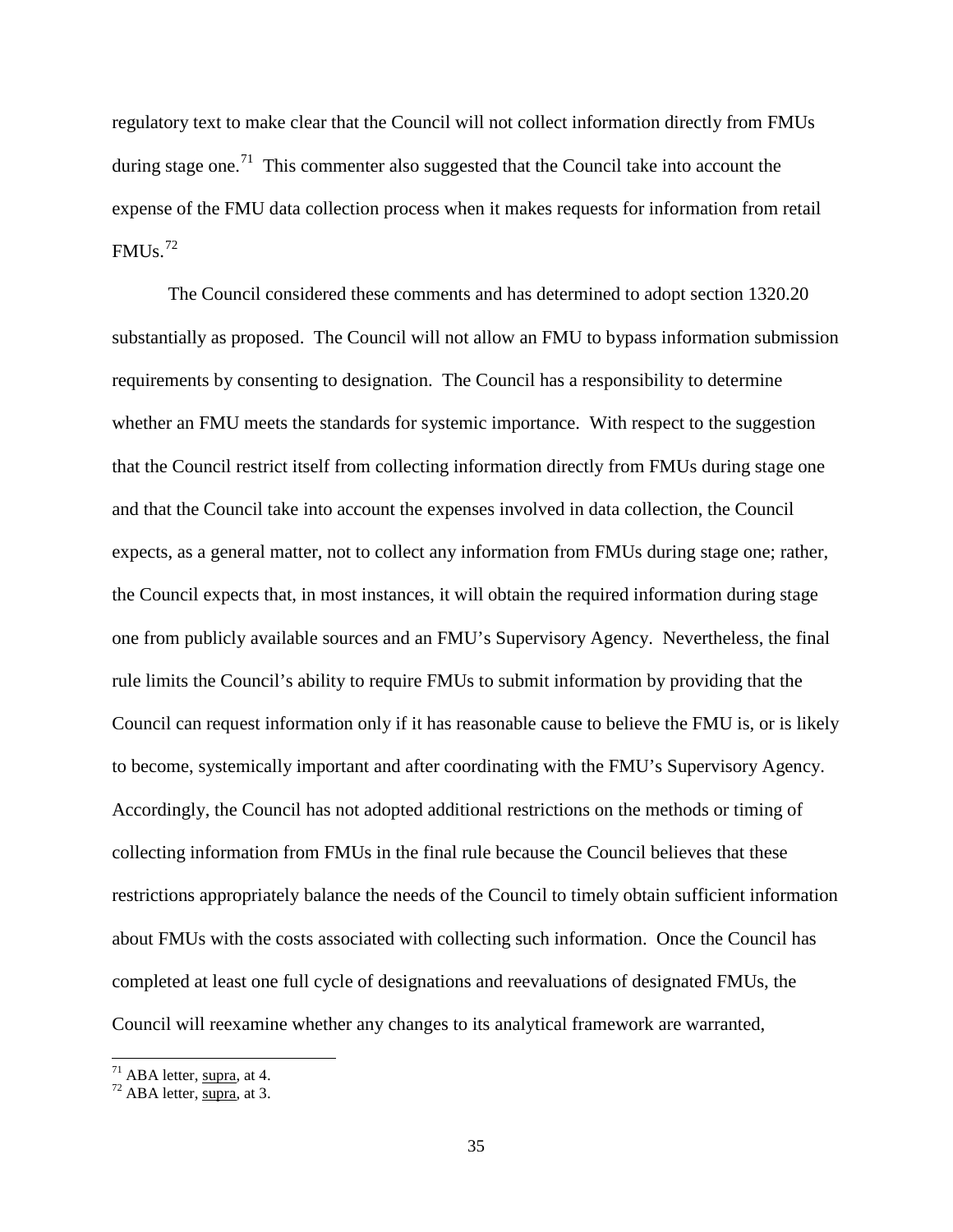including whether any changes to the information-collection provisions of the rule may be appropriate.

Moreover, the final rule makes clarifying changes to one of the prerequisites for the Council to collect information from an FMU. The proposed rule required the Council to determine that it has reasonable cause to believe that an FMU meets the standards for systemic importance. The final rule provides that the Council must determine that it has reasonable cause to believe that the FMU is, or is likely to become, systemically important. The Council made this change to conform this information collection prerequisite to the standard in section 1320.10 by which the Council will determine whether to make a proposed or final determination.

#### **III. Administrative Law Matters**

#### *Regulatory Flexibility Act*

The Council certifies that this final rule will not have a significant economic impact on a substantial number of small entities. The final rule would apply only to FMUs whose failure could pose a threat to the stability of the U.S. financial system. Size is an important factor, although not the exclusive factor, in assessing whether an FMU's failure could pose a threat to the stability of the U.S. financial system. However, the Council does not expect the rule to directly affect a substantial number of small entities. Accordingly, a final regulatory flexibility analysis under the Regulatory Flexibility Act (5 U.S.C. 601, *et seq.*) is not required.

## *Paperwork Reduction Act*

The collection of information contained in this final rule has been reviewed and approved by the Office of Management and Budget (OMB) in accordance with the requirements of the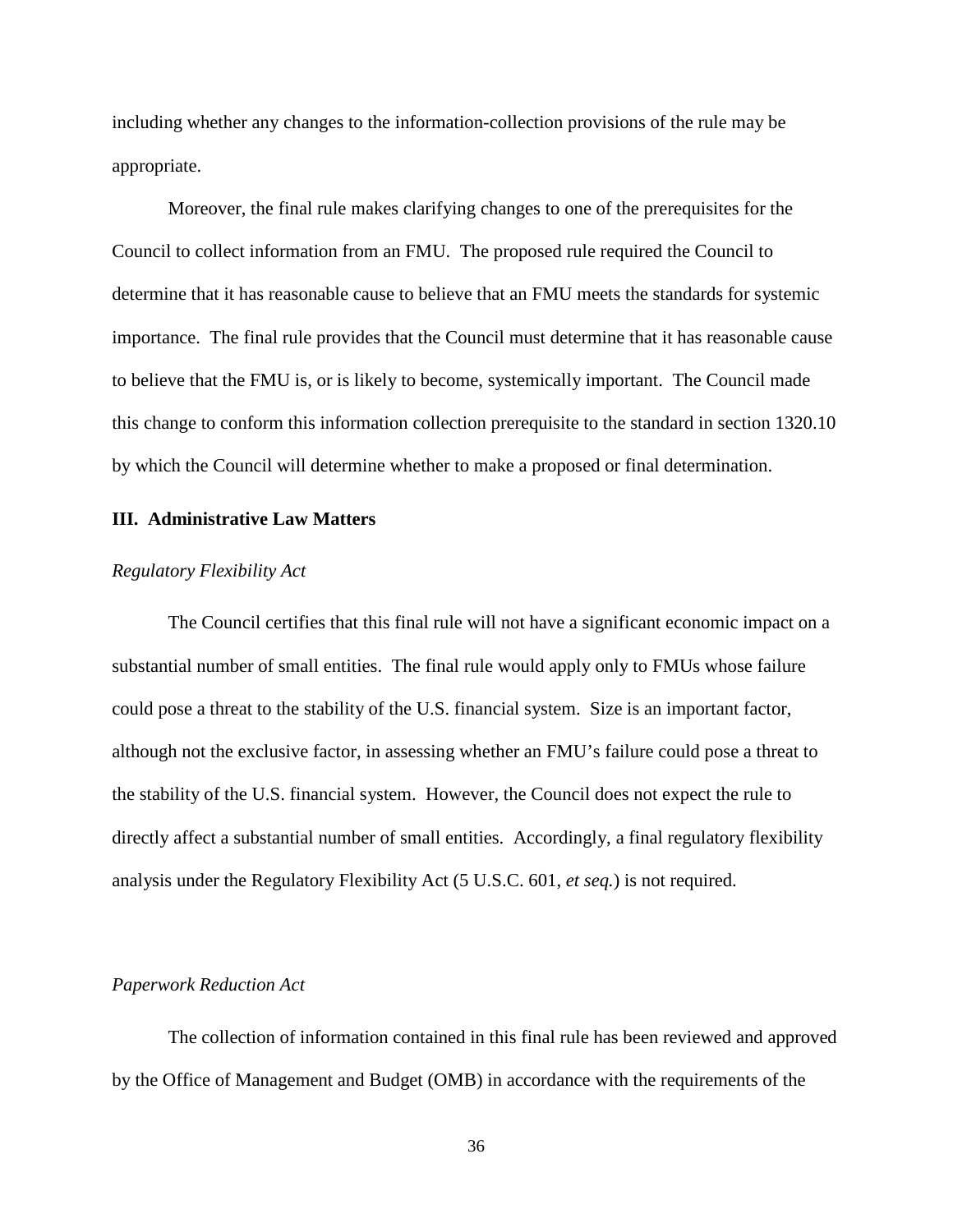Paperwork Reduction Act of 1995 (44 U.S.C. 3507(d)) under control number 1505-. An agency may not conduct or sponsor, and an organization is not required to respond to, a collection of information unless it displays a valid control number assigned by OMB.

The collection of information that is contained in this final rulemaking is found in sections section 1320.11, section 1320.12, section 1320.14, and section 1320.20. The collection of information in section 1320.11 affords financial market utilities that are under consideration for designation, or rescission of designation, an opportunity to submit written materials to the Council in support of, or in opposition to, designation or rescission of designation. The collection of information in section 1320.12 is required by section  $804(c)(2)(C)$  of the DFA and affords financial market utilities an opportunity to contest a proposed determination of the Council by requesting a hearing and submitting written materials (or, at the sole discretion of the Council, oral testimony and oral argument). The collection of information in section 1320.14 affords financial market utilities an opportunity to contest the Council's waiver or modification of the notice, hearing, or other requirements contained in section 1320.11 and section 1320.12 by requesting a hearing and submitting written materials (or, at the sole discretion of the Council, oral testimony and oral argument). The collection of information in section 1320.20 is authorized by section 809 of the DFA and will be used by the Council to determine whether to designate or rescind the designation of an FMU. The collection of information under section 1320.20 is mandatory. The likely respondents are businesses or other for-profit and not-forprofit organizations.

The estimated total annual reporting burden associated with the collection of information in this final rule is 500 hours.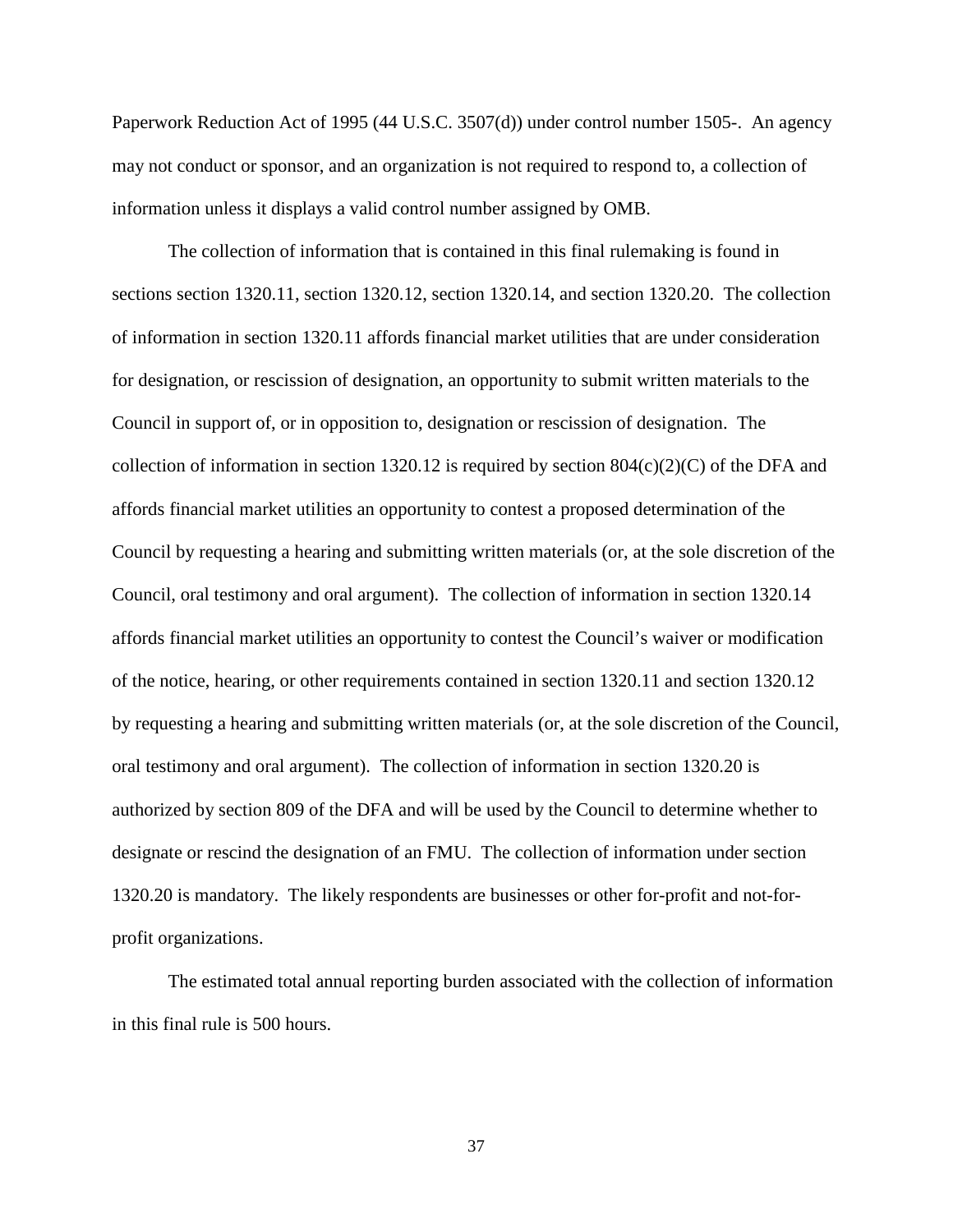# *Executive Order 12866*

Executive Orders 13563 and 12866 direct agencies to assess costs and benefits of available regulatory alternatives and, if regulation is necessary, to select regulatory approaches that maximize net benefits (including potential economic, environmental, public health and safety effects, distributive impacts, and equity). Executive Order 13563 emphasizes the importance of quantifying both costs and benefits, of reducing costs, of harmonizing rules, and of promoting flexibility. This rule has been designated a "significant regulatory action" although not economically significant, under section 3(f) of Executive Order 12866. Accordingly, the rule has been reviewed by the Office of Management and Budget.

#### **IV. Text of Final Rule**

#### *List of Subjects in 12 CFR Part 1320*

Administrative practice and procedure, Banks, banking, Commodity futures, Electronic funds transfers, Financial market utilities, Securities.

#### *Financial Stability Oversight Council*

Authority and Issuance:

For the reasons set forth in the preamble, the Financial Stability Oversight Council adds a

new part 1320 to 12 CFR chapter XIII, to read as follows:

# **PART 1320 – DESIGNATION OF FINANCIAL MARKET UTILITIES**

Sec. Subpart A - General 1320.1 Authority and purpose.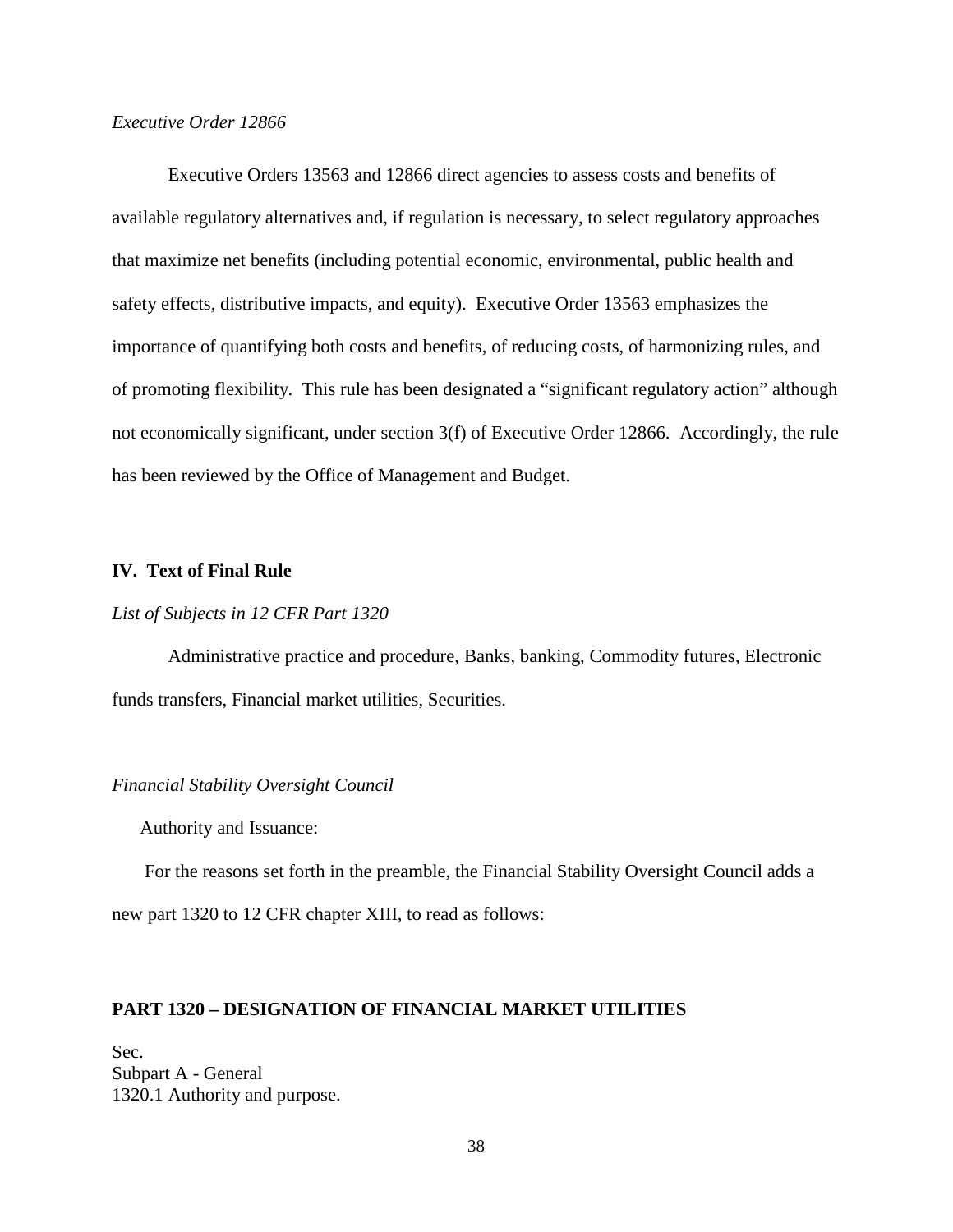## 1320.2 Definitions.

Subpart B – Consultations, determinations and hearings 1320.10 Factors for consideration in designations. 1320.11 Consultation with financial market utility. 1320.12 Advance notice of proposed determination 1320.13 Council determination regarding systemic importance. 1320.14 Emergency exception. 1320.15 Notification of final determination regarding systemic importance. 1320.16 Extension of time periods.

Subpart C – Information Collection 1320.20 Council information collection and coordination.

**Authority:** 12 U.S.C. 5321; 12 U.S.C. 5322; 12 U.S.C. 5463; 12 U.S.C. 5468; 12 U.S.C. 5469

# **Subpart A - General**

# **§ 1320.1 Authority and purpose.**

(a) Authority. This part is issued by the Financial Stability Oversight Council under

sections 111, 112, 804, 809, and 810 of the Dodd-Frank Wall Street Reform and Consumer

Protection Act ("Dodd-Frank Act") (12 U.S.C. 5321, 5322, 5463, 5468, and 5469).

(b) Purpose. The purpose of this part is to set forth the standards and procedures

governing the Council's designation of a financial market utility that the Council determines is,

or is likely to become, systemically important.

## **§ 1320.2 Definitions.**

The terms used in this regulation have the following meanings:

Appropriate Federal banking agency. The term "appropriate Federal banking agency" has the same meaning as in section 3(q) of the Federal Deposit Insurance Act (12 U.S.C.  $1813(q)$ , as amended.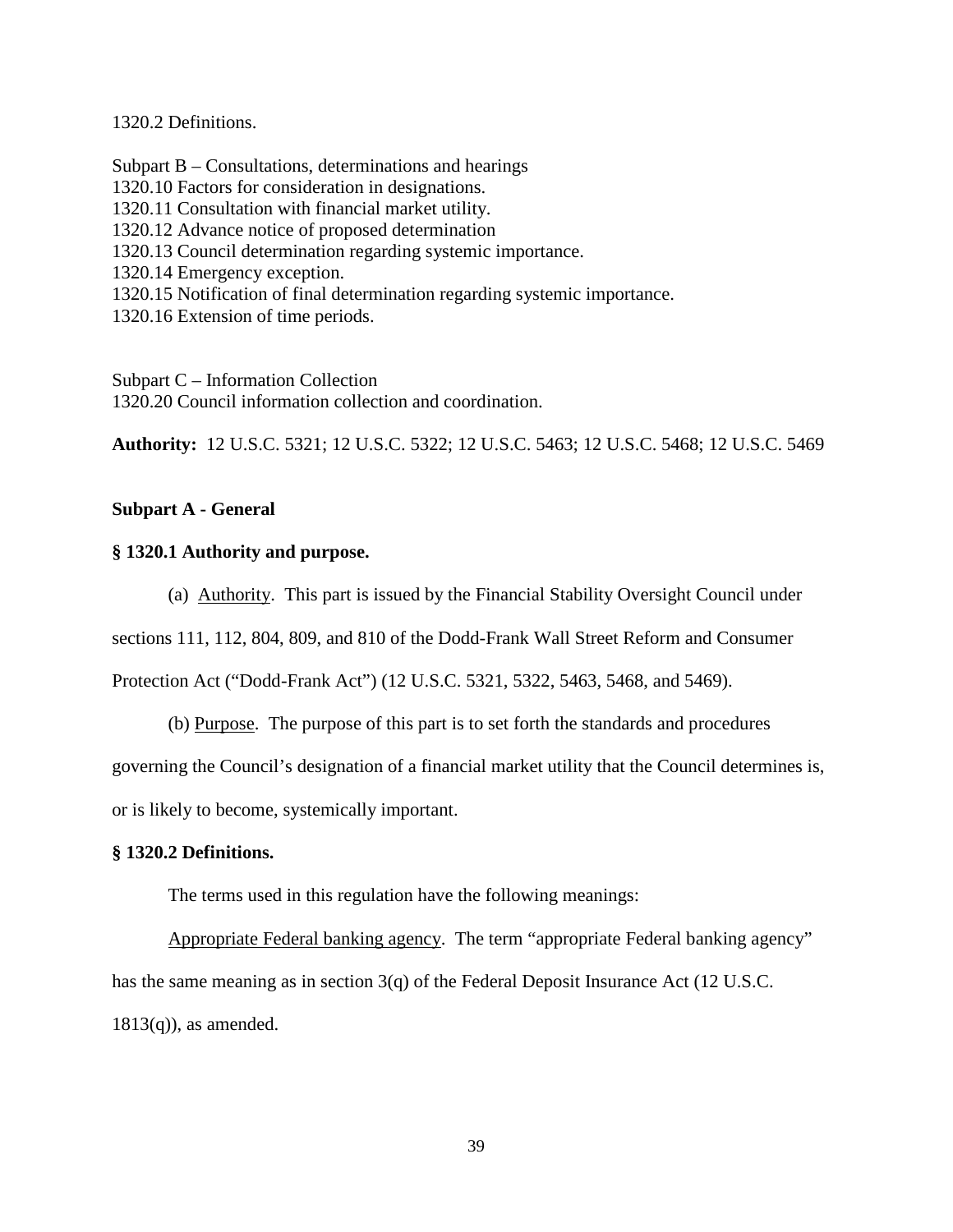Board of Governors. The term "Board of Governors" means the Board of Governors of the Federal Reserve System.

Council. The term "Council" means the Financial Stability Oversight Council.

Designated financial market utility. The term "designated financial market utility" means a financial market utility that the Council has designated as systemically important under § 1320.13.

Designated clearing entity. The term "designated clearing entity" means a designated financial market utility that is a derivatives clearing organization registered under section 5b of the Commodity Exchange Act (7 U.S.C. 7a-1) or a clearing agency registered with the Securities and Exchange Commission under section 17A of the Securities Exchange Act of 1934 (15 U.S.C. 78q-1).

Financial institution. The term "financial institution"—

(1) Means—

(i) A depository institution as defined in section 3 of the Federal Deposit Insurance Act (12 U.S.C. 1813);

(ii) A branch or agency of a foreign bank, as defined in section 1(b) of the International Banking Act of 1978 (12 U.S.C. 3101);

(iii) An organization operating under section 25 or 25A of the Federal Reserve Act (12 U.S.C. 601-604a and 611 through 631);

(iv) A credit union, as defined in section 101 of the Federal Credit Union Act (12 U.S.C. 1752);

(v) A broker or dealer, as defined in section 3 of the Securities Exchange Act of 1934 (15 U.S.C. 78c);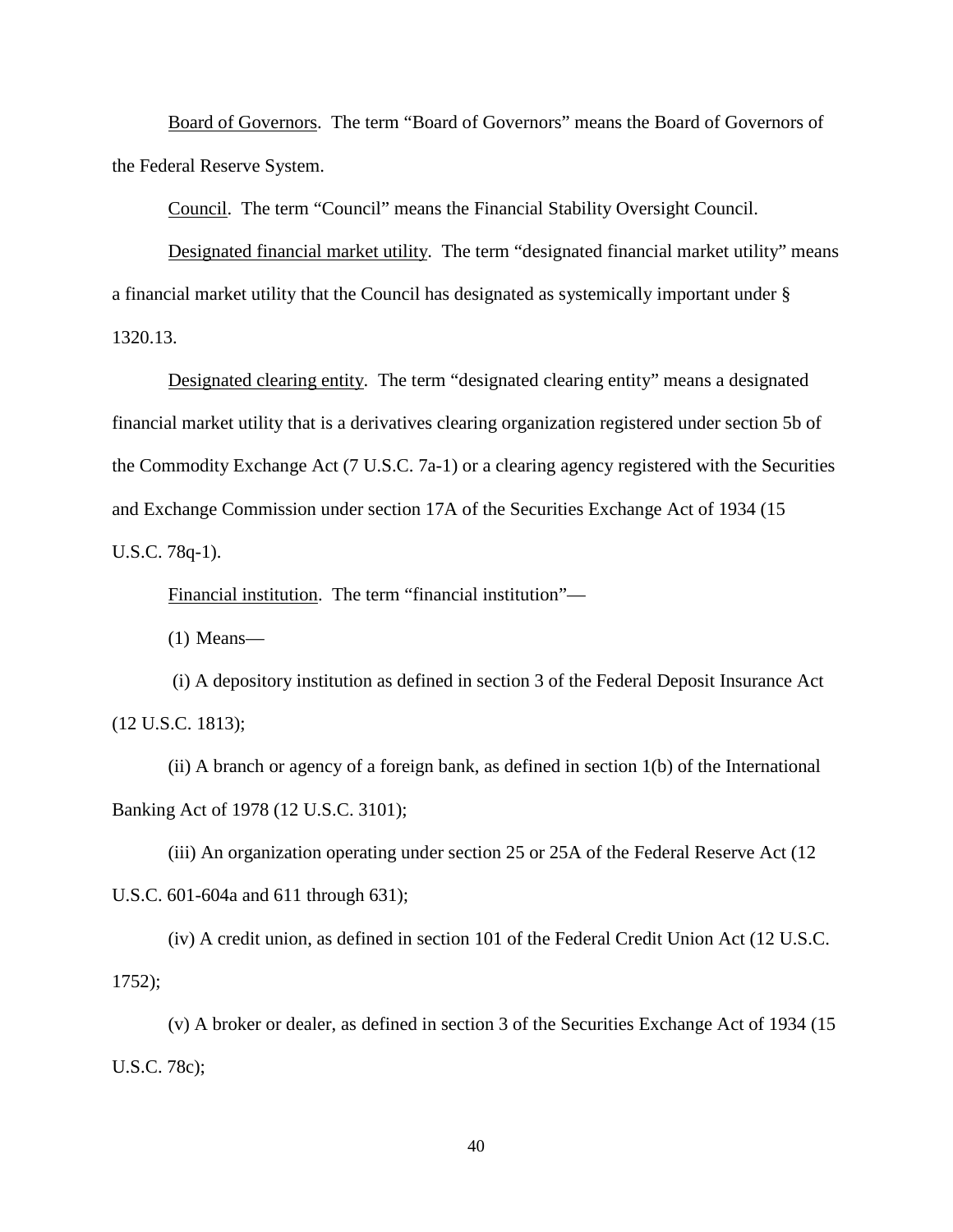(vi) An investment company, as defined in section 3 of the Investment Company Act of 1940 (15 U.S.C. 80a-3);

(vii) An insurance company, as defined in section 2 of the Investment Company Act of 1940 (15 U.S.C. 80a-2);

(viii) An investment adviser, as defined in section 202 of the Investment Advisers Act of 1940 (15 U.S.C. 80b-2);

(ix) A futures commission merchant, commodity trading advisor, or commodity pool operator, as defined in section 1a of the Commodity Exchange Act (7 U.S.C. 1a); and

(x) Any company engaged in activities that are financial in nature or incidental to a financial activity, as described in section 4 of the Bank Holding Company Act of 1956 (12 U.S.C. 1843(k)).

(2) Does not include designated contract markets, registered futures associations, swap data repositories, and swap execution facilities registered under the Commodity Exchange Act (7 U.S.C. 1 et seq.), or national securities exchanges, national securities associations, alternative trading systems, securities information processors solely with respect to the activities of the entity as a securities information processor, security-based swap data repositories, and swap execution facilities registered under the Securities Exchange Act of 1934 (15 U.S.C. 78a et seq.), or designated clearing entities, provided that the exclusions in this paragraph apply only with respect to the activities that require the entity to be so registered.

Financial market utility. The term "financial market utility"—

(1) Means any person that manages or operates a multilateral system for the purpose of transferring, clearing, or settling payments, securities, or other financial transactions among financial institutions or between financial institutions and the person; and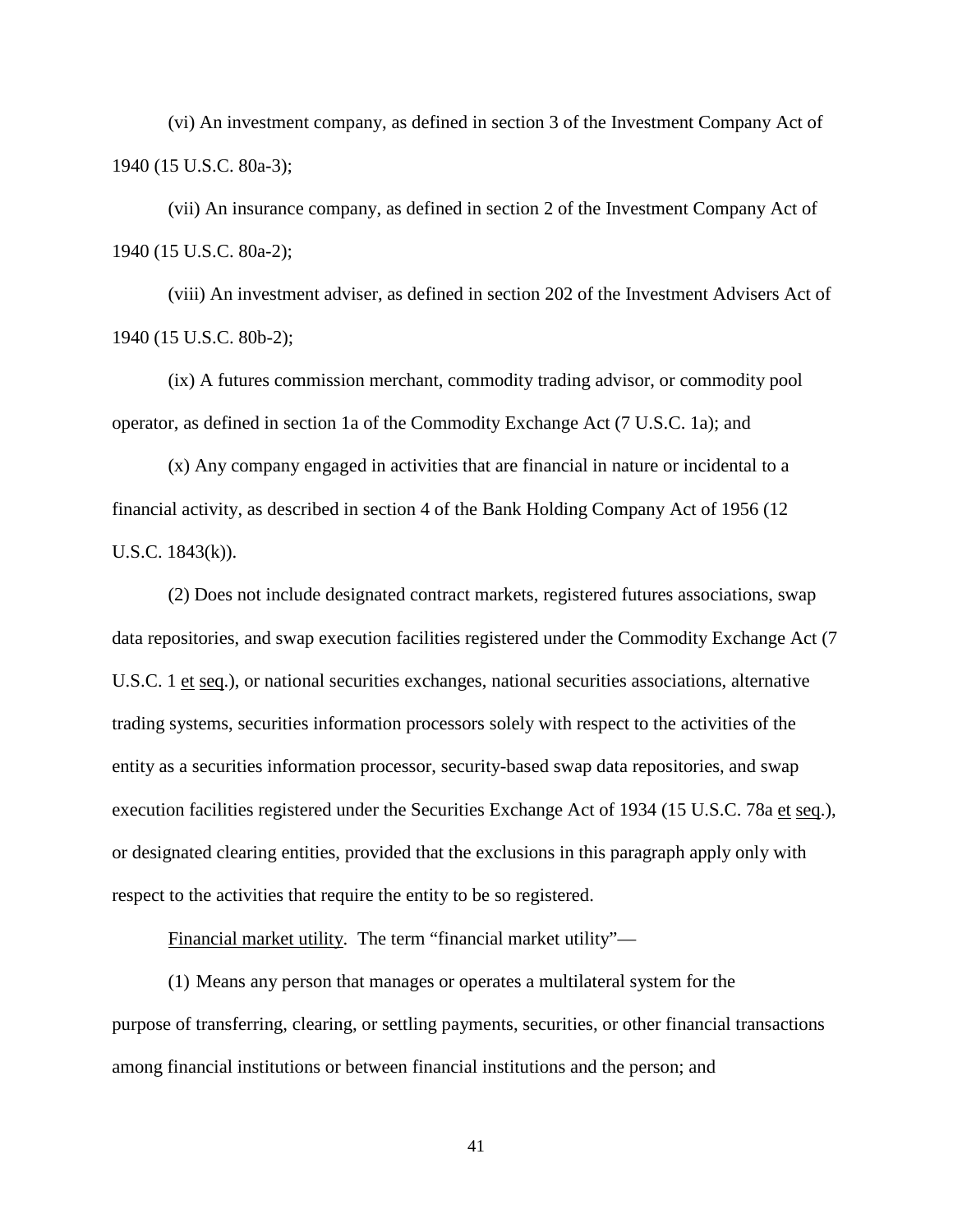(2) Does not include—

(i) Designated contract markets, registered futures associations, swap data repositories, and swap execution facilities registered under the Commodity Exchange Act (7 U.S.C. 1 et seq.), or national securities exchanges, national securities associations, alternative trading systems, security-based swap data repositories, and swap data execution facilities registered under the Securities Exchange Act of 1934 (15 U.S.C. 78a et seq.), solely by reason of their providing facilities for comparison of data respecting the terms of settlement of securities or futures transactions effected on such exchange or by means of any electronic system operated or controlled by such entities, provided that the exclusions in this clause apply only with respect to the activities that require the entity to be so registered; and

(ii) Any broker, dealer, transfer agent, or investment company, or any futures commission merchant, introducing broker, commodity trading advisor, or commodity pool operator, solely by reason of functions performed by such institution as part of brokerage, dealing, transfer agency, or investment company activities, or solely by reason of acting on behalf of a financial market utility or a participant therein in connection with the furnishing by the financial market utility of services to its participants or the use of services of the financial market utility by its participants, provided that services performed by such institution do not constitute critical risk management or processing functions of the financial market utility.

Hearing date. The term "hearing date" means the later of—

(1) The date on which the Council receives all of the written materials timely submitted by the financial market utility for a hearing that is conducted without oral testimony; or

(2) The final date on which the Council convenes for the financial market utility to present oral testimony.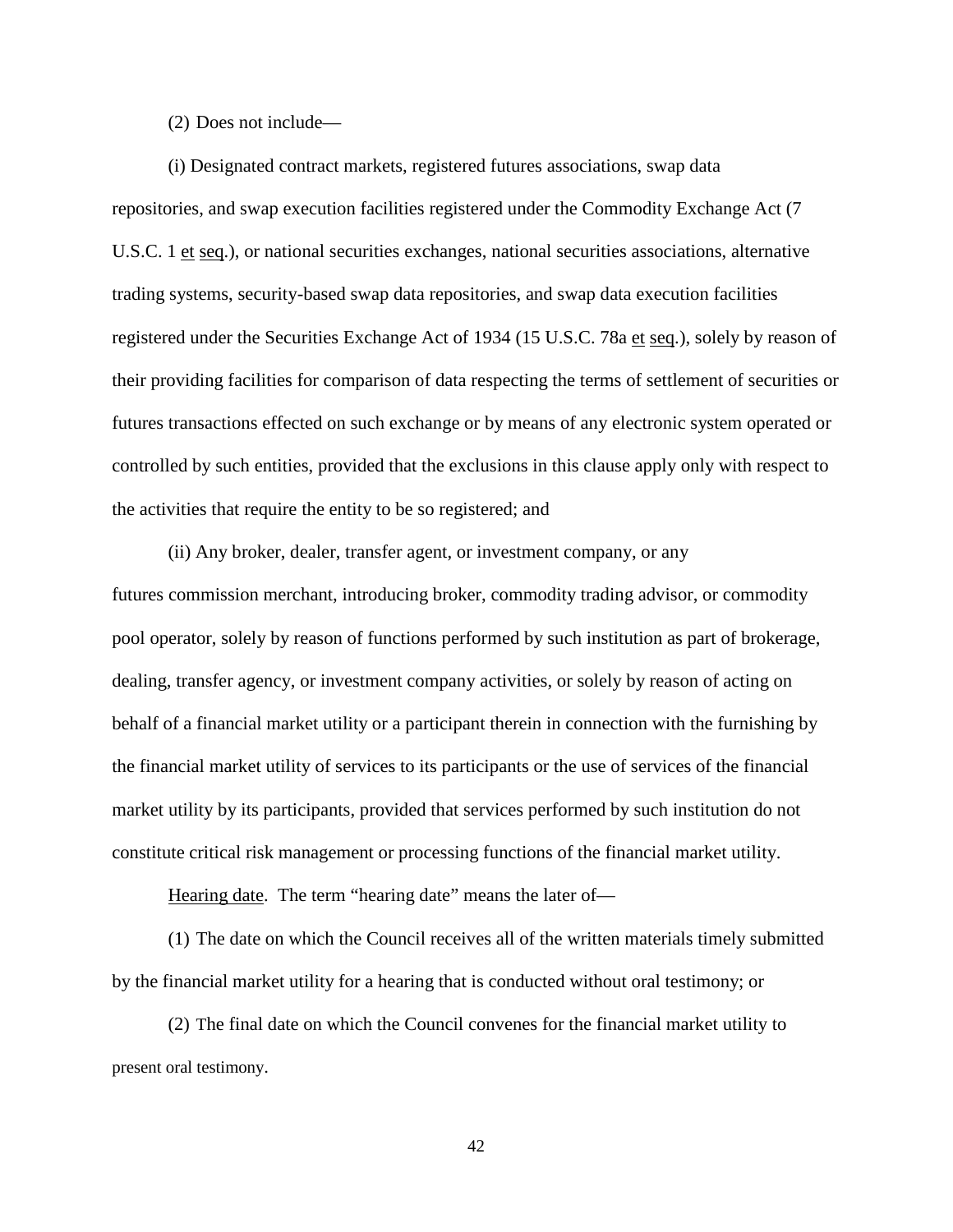Payment, clearing, or settlement activity.

(1) The term "payment, clearing, or settlement activity" means an activity carried out by 1 or more financial institutions to facilitate the completion of financial transactions, but shall not include any offer or sale of a security under the Securities Act of 1933 (15 U.S.C. 77a et seq.), or any quotation, order entry, negotiation, or other pre-trade activity or execution activity.

(2) For purposes of paragraph (1) of this section, the term "financial transaction" includes--

- (i) Funds transfers;
- (ii) Securities contracts;
- (iii) Contracts of sale of a commodity for future delivery;
- (iv) Forward contracts;
- (v) Repurchase agreements;
- (vi) Swaps;
- (vii) Security-based swaps;
- (viii) Swap agreements;
- (ix) Security-based swap agreements;
- (x) Foreign exchange contracts;
- (xi) Financial derivatives contracts; and

(xii) Any similar transaction that the Council determines to be a financial transaction for purposes of this part.

(3) When conducted with respect to a financial transaction, payment, clearing, and settlement activities may include—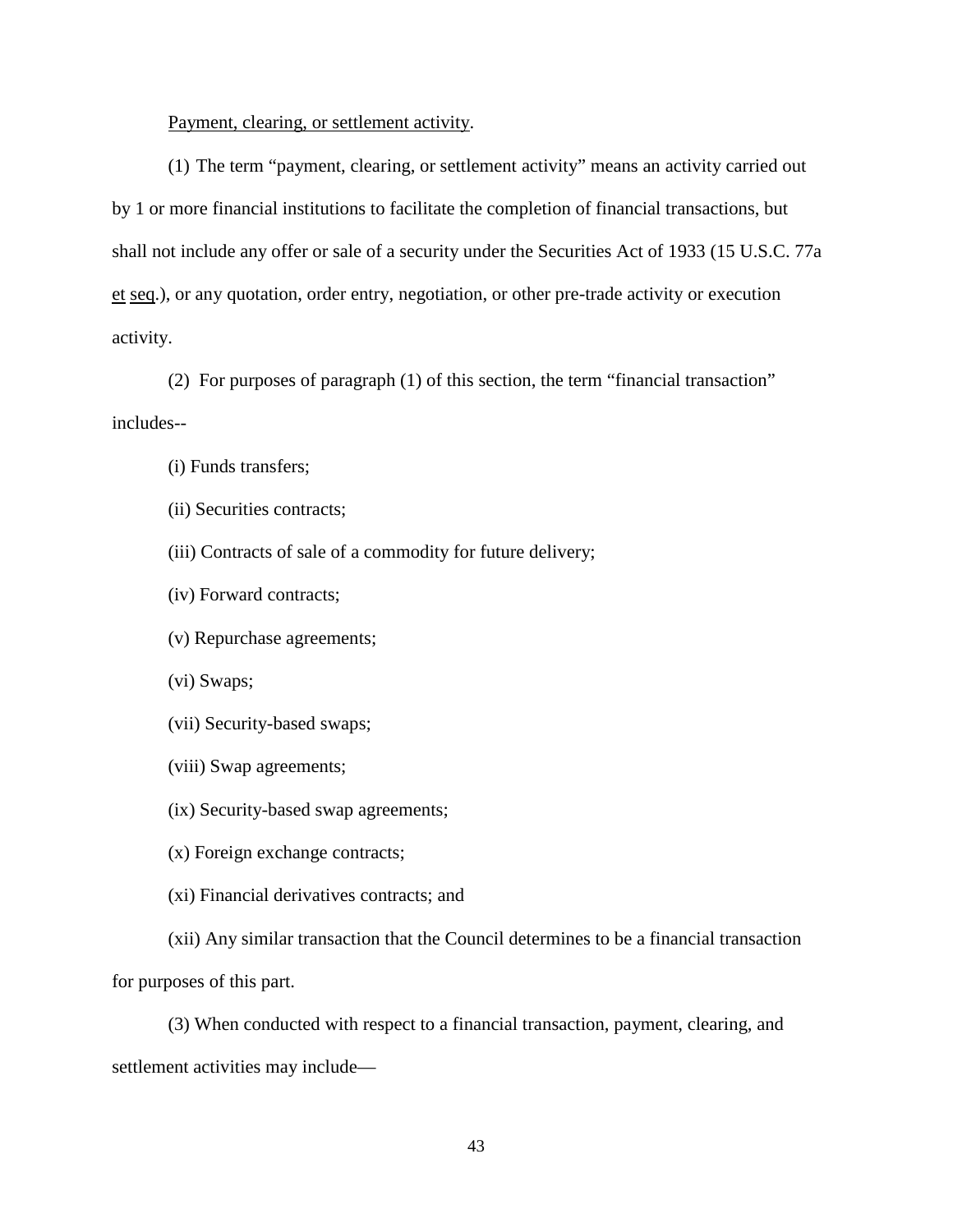(i) The calculation and communication of unsettled financial transactions between counterparties;

(ii) The netting of transactions;

(iii) Provision and maintenance of trade, contract, or instrument information;

 (iv) The management of risks and activities associated with continuing financial transactions;

(v) Transmittal and storage of payment instructions;

(vi) The movement of funds;

(vii) The final settlement of financial transactions; and

(viii) Other similar functions that the Council may determine.

(4) Payment, clearing, and settlement activities shall not include public reporting of swap transactions under section 727 or 763(i) of the Dodd-Frank Act.

Supervisory Agency. (1) The term "Supervisory Agency" means the Federal agency that—

(i) Has primary jurisdiction over a designated financial market utility under Federal banking, securities, or commodity futures laws as follows—

(A) The Securities and Exchange Commission, with respect to a designated financial market utility that is a clearing agency registered with the Securities and Exchange Commission;

(B) The Commodity Futures Trading Commission, with respect to a designated financial market utility that is a derivatives clearing organization registered with the Commodity Futures Trading Commission;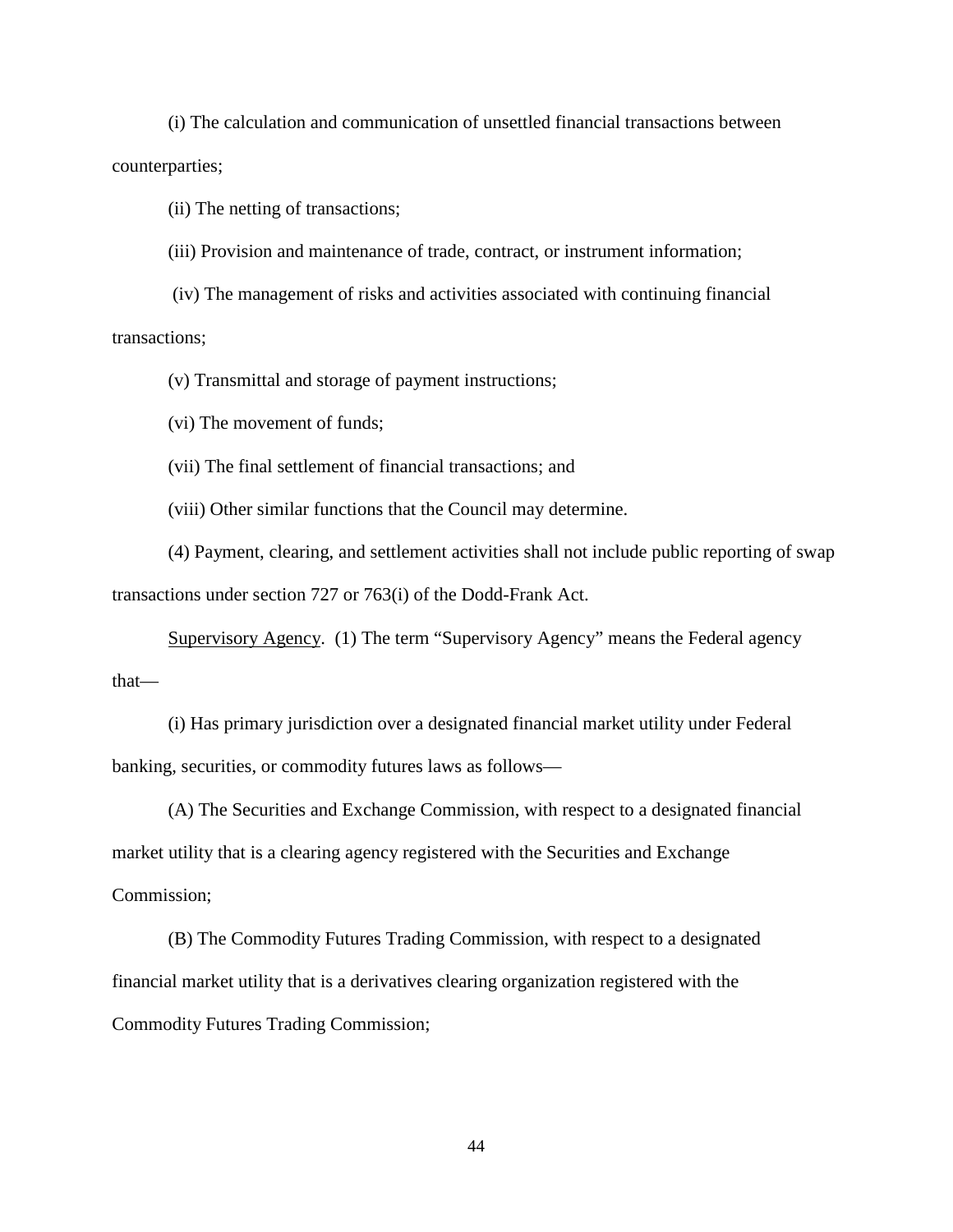(C) The appropriate Federal banking agency, with respect to a designated financial market utility that is an institution described in section 3(q) of the Federal Deposit Insurance Act;

(D) The Board of Governors, with respect to a designated financial market utility that is otherwise not subject to the jurisdiction of any agency listed in clauses (i), (ii), and (iii); or

(ii) Would have primary jurisdiction over a financial market utility if the financial market utility were a designated financial market utility under paragraph (1) of this section.

(2) If a financial market utility is subject to the jurisdictional supervision of more than one agency listed in paragraph (1) of this section, then such agencies should agree on one agency to act as the Supervisory Agency, and if such agencies cannot agree on which agency has primary jurisdiction, the Council shall decide which is the Supervisory Agency for purposes of this part.

Systemically important and systemic importance. The terms "systemically important" and "systemic importance" mean a situation where the failure of or a disruption to the functioning of a financial market utility could create, or increase, the risk of significant liquidity or credit problems spreading among financial institutions or markets and thereby threaten the stability of the financial system of the United States.

#### **Subpart B – Consultations, Determinations and Hearings**

**§ 1320.10 Factors for consideration in designations.**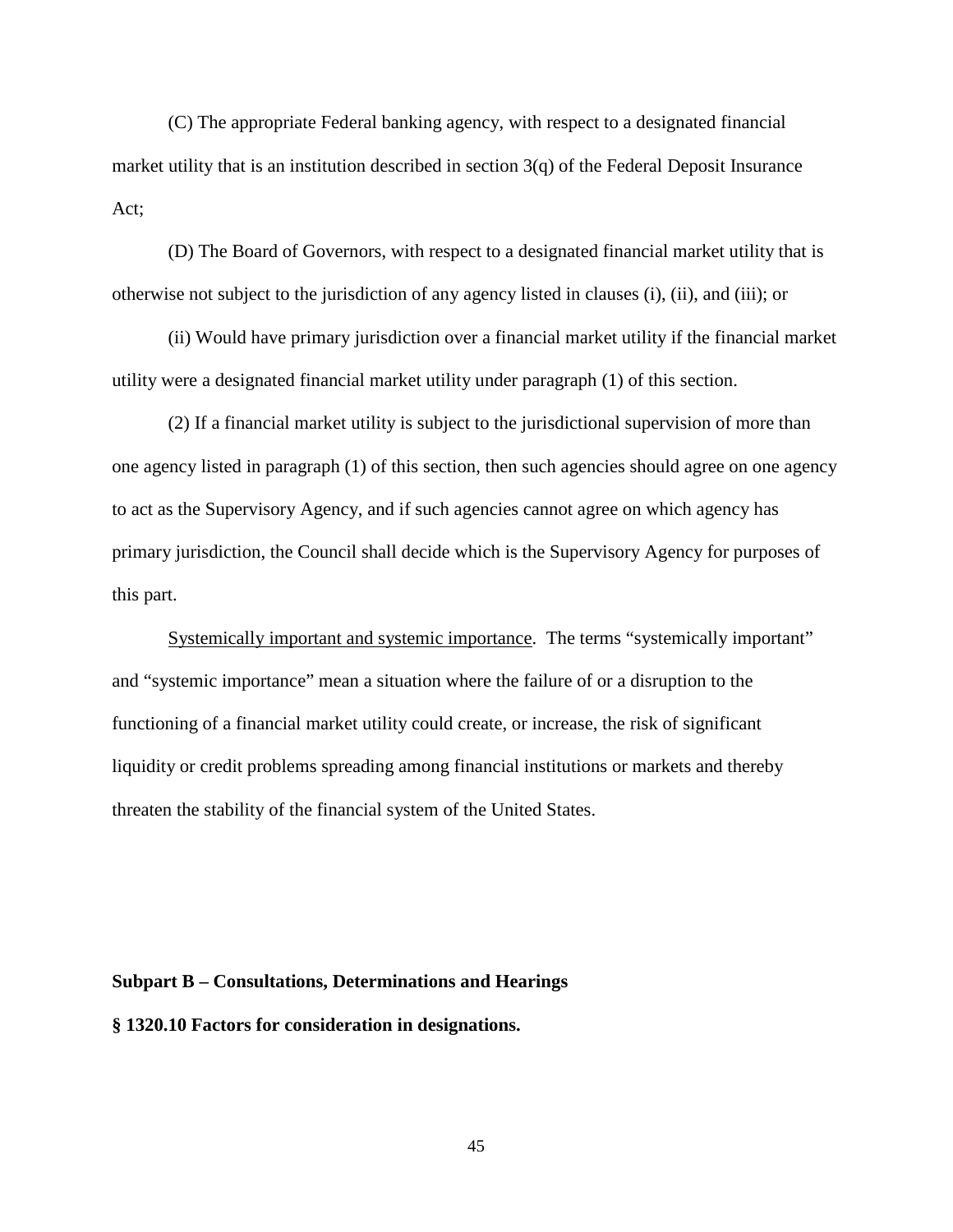In making any proposed or final determination with respect to whether a financial market utility is, or is likely to become, systemically important under this part, the Council shall take into consideration:

(a) The aggregate monetary value of transactions processed by the financial market utility, including without limitation—

(1) The number of transactions processed, cleared or settled;

(2) The value of transactions processed, cleared or settled; and

(3) The value of other financial flows.

(b) The aggregate exposure of the financial market utility to its counterparties, including without limitation—

(1) Credit exposures, which includes but is not limited to potential future exposures; and

(2) Liquidity exposures.

(c) The relationship, interdependencies, or other interactions of the financial market utility with other financial market utilities or payment, clearing, or settlement activities, including without limitation interactions with different types of participants in those utilities or activities.

(d) The effect that the failure of or a disruption to the financial market utility would have on critical markets, financial institutions, or the broader financial system, including without limitation —

(1) Role of the financial market utility in the market served;

(2) Availability of substitutes;

(3) Concentration of participants;

(4) Concentration by product type;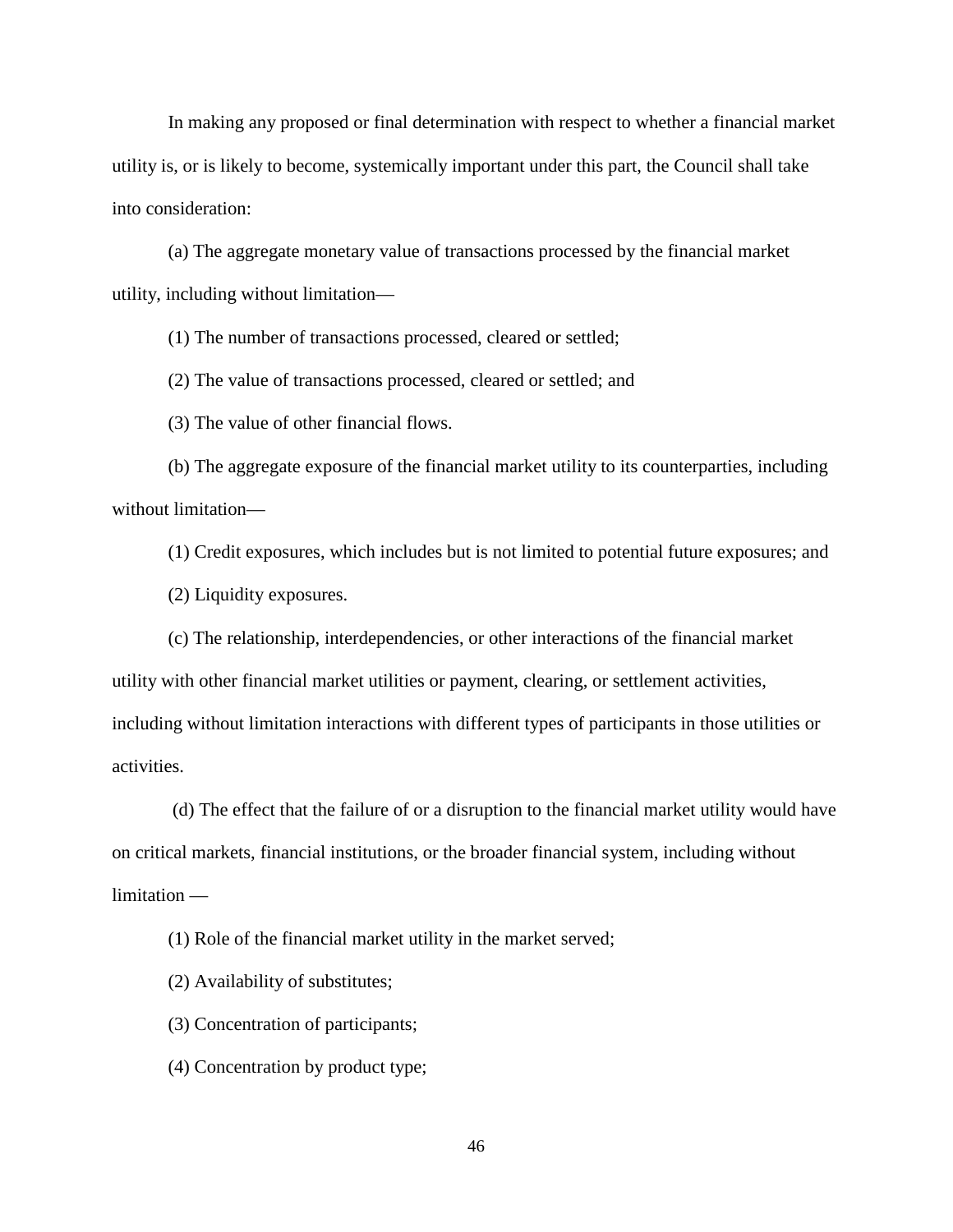(5) Degree of tiering; and

(6) Potential impact or spillover in the event of a failure or disruption.

(e) Any other factors that the Council deems appropriate.

## **§ 1320.11 Consultation with financial market utility.**

Before providing a financial market utility notice of a proposed determination under

§ 1320.12, the Council shall provide the financial market utility with—

(a) Written notice that the Council is considering whether to make a proposed determination with respect to the financial market utility under § 1320.13; and

(b) An opportunity to submit written materials to the Council, within such time as the Council determines to be appropriate, concerning—

(1) Whether the financial market utility is systemically important taking into consideration the factors set out in § 1320.10; and

(2) Proposed changes by the financial market utility that could—

(i) Reduce or increase the inherent systemic risk the financial market utility poses and the need for designation under § 1320.13; or

(ii) Reduce or increase the appropriateness of rescission under § 1320.13.

(3) The Council shall consider any written materials timely submitted by the financial market utility under this section before making a proposed determination under section 1320.13.

#### **§ 1320.12 Advance notice of proposed determination.**

 (a) Notice of proposed determination and opportunity for hearing. Before making any final determination on designation or rescission under § 1320.13, the Council shall propose a determination and provide the financial market utility with advance notice of the proposed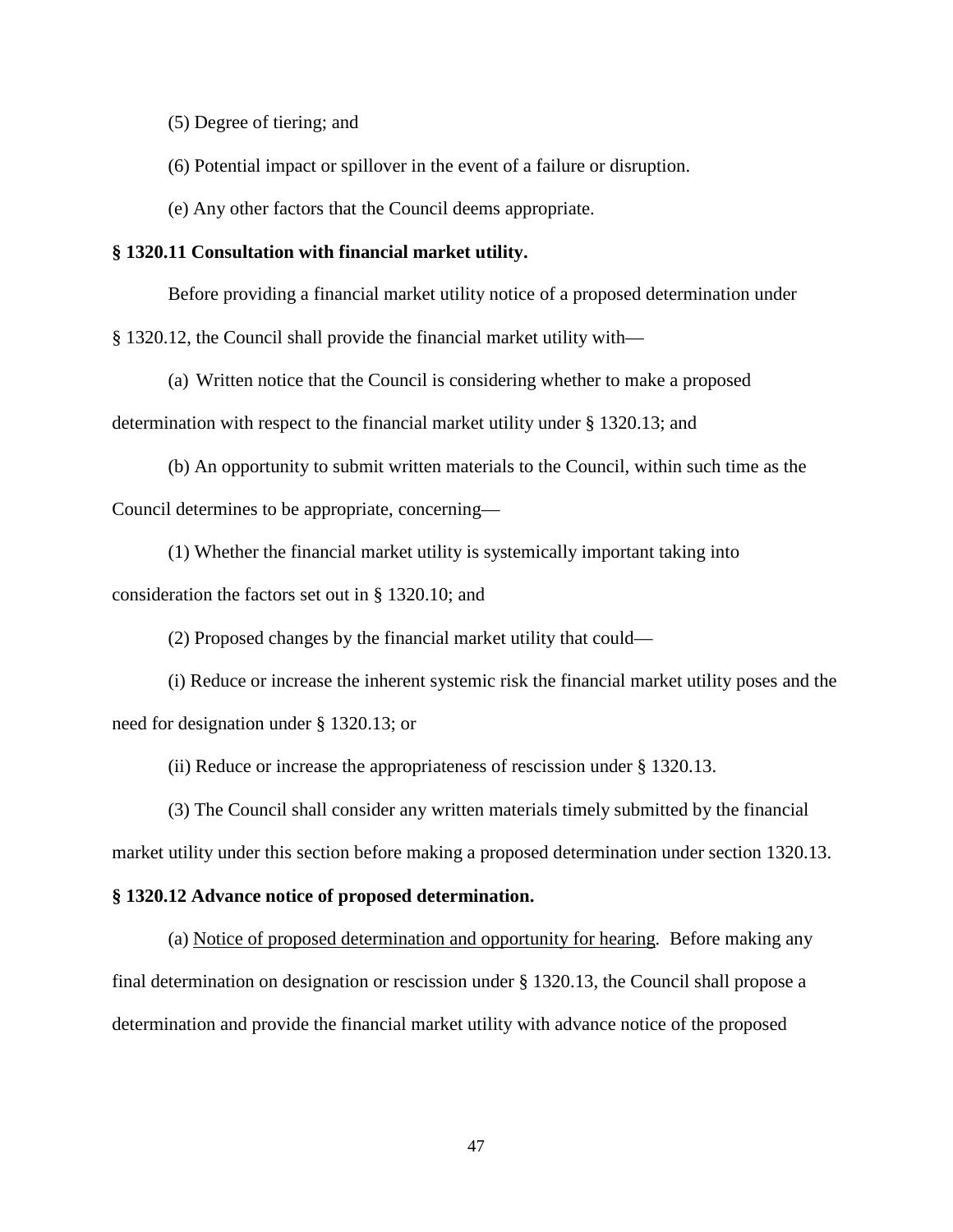determination, and proposed findings of fact supporting that determination. A proposed determination shall be made by a vote of the Council in the manner described in § 1320.13(c).

 (b) Request for hearing. Within 30 calendar days from the date of any provision of notice of the proposed determination of the Council, the financial market utility may request, in writing, an opportunity for a written or oral hearing before the Council to demonstrate that the proposed designation or rescission of designation is not supported by substantial evidence.

 (c) Written submissions. Upon receipt of a timely request, the Council shall fix a time, not more than 30 calendar days after receipt of the request, unless extended by the Council at the request of the financial market utility, and place at which the financial market utility may appear, personally or through counsel, to submit written materials, or, at the sole discretion of the Council, oral testimony and oral argument.

## **§ 1320.13 Council determination regarding systemic importance.**

(a) Designation determination. The Council shall designate a financial market utility if the Council determines that the financial market utility is, or is likely to become, systemically important.

(b) Rescission determination. The Council shall rescind a designation of systemic importance for a designated financial market utility if the Council determines that the financial market utility no longer meets the standards for systemic importance.

(c) Vote required. Any determination under paragraph (a) or (b) of this section and any proposed determination under § 1320.12 shall—

(1) Be made by the Council and must not be delegated by the Council; and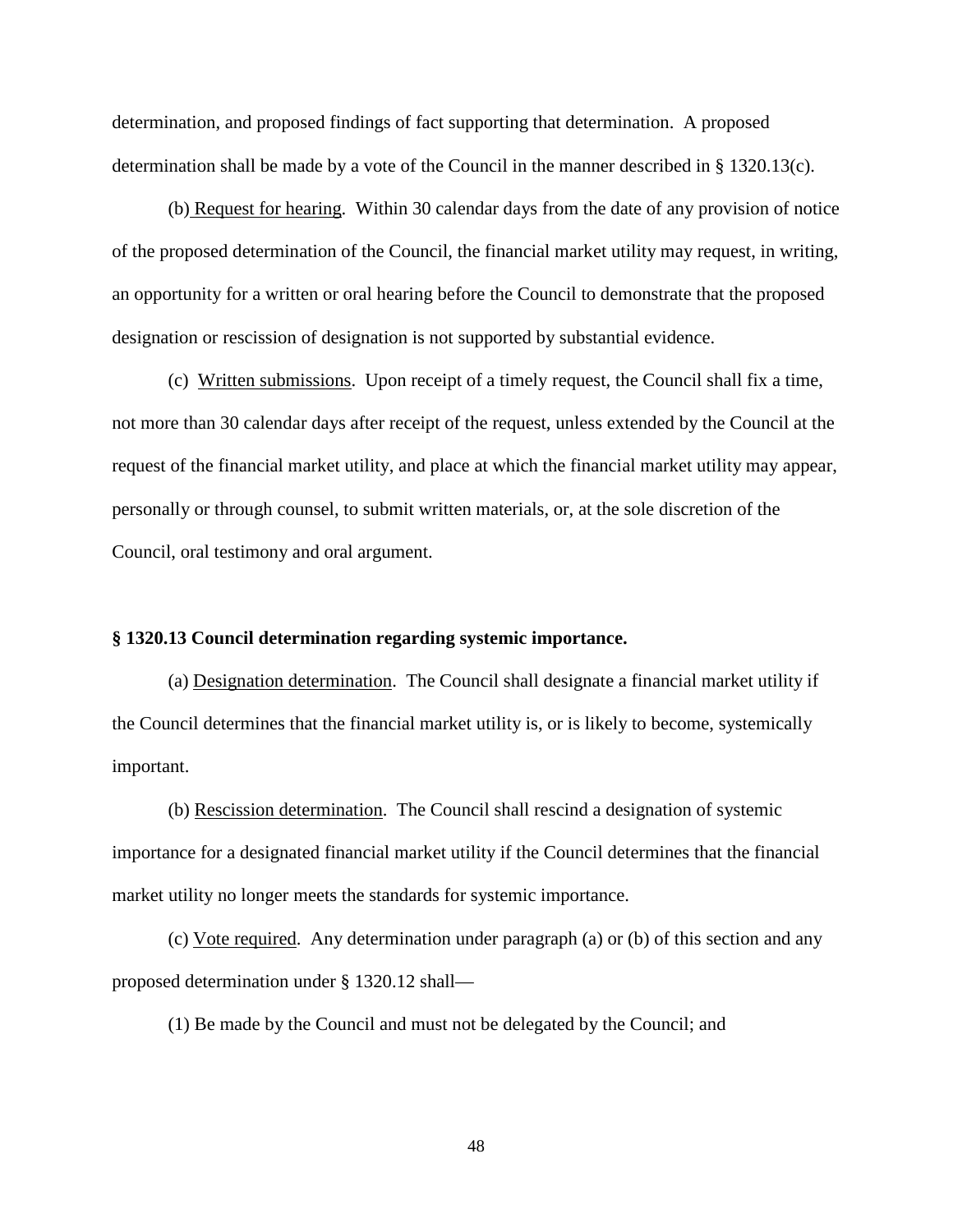(2) Require the vote of not fewer than two-thirds of the members of the Council then serving, including the affirmative vote of the Chairperson of the Council.

(d) Consultations. Before making any determination under paragraph (a) or (b) of this section or any proposed determination under § 1320.12, the Council shall consult with the relevant Supervisory Agency and the Board of Governors.

#### **§ 1320.14 Emergency exception.**

(a) Emergency exception. Notwithstanding §§ 1320.11 and 1320.12, the Council may waive or modify any or all of the notice, hearing, and other requirements of §§ 1320.11 and 1320.12 with respect to a financial market utility if—

(1) The Council determines that the waiver or modification is necessary to prevent or mitigate an immediate threat to the financial system posed by the financial market utility; and

(2) The Council provides notice of the waiver or modification, and an explanation of the basis for the waiver or modification, to the financial market utility concerned, as soon as practicable, but not later than 24 hours after the waiver or modification.

(b) Vote required. Any determination by the Council under paragraph (a) to waive or modify any of the requirements of §§ 1320.11 and 1320.12 shall—

(1) Be made by the Council; and

(2) Require the affirmative vote of not fewer than two-thirds of members then serving, including the affirmative vote of the Chairperson of Council.

(c) Request for hearing. Within 10 calendar days from the date of any provision of notice of waiver or modification of the Council, the financial market utility may request, in writing, an opportunity for a written or oral hearing before the Council to demonstrate that the basis for the waiver or modification is not supported by substantial evidence.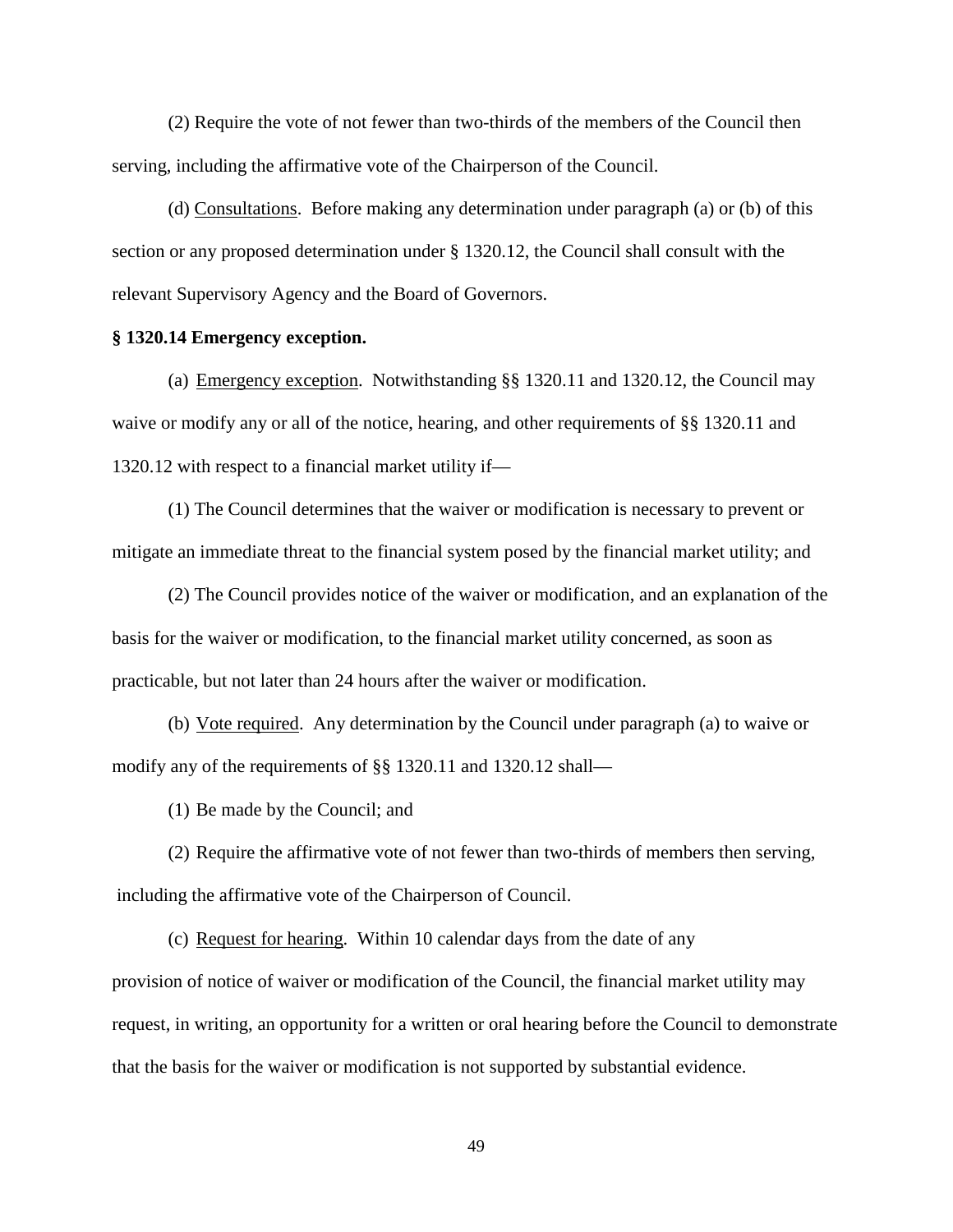(d) Written submissions. Upon receipt of a timely request, the Council shall fix a time, not more than 30 calendar days after receipt of the request, and place at which the financial market utility may appear, personally or through counsel, to submit written materials, or, at the sole discretion of the Counsel, oral testimony and oral argument.

(e) Notification of hearing determination. If a financial market utility makes a timely request for a hearing under paragraph (c) of this section, the Council shall, not later than 30 calendar days after the hearing date, notify the financial market utility of the determination of the Council, which shall include a statement of the basis for the determination of the Council.

## **§ 1320.15 Notification of final determination regarding systemic importance.**

(a) Notification of final determination after a hearing. (1) Within 60 calendar days of the hearing date, the Council shall provide to the financial market utility written notification of the final determination of the Council under § 1320.13, which shall include findings of fact upon which the determination of the Council is based.

(b) Notification of final determination if no hearing. If the Council does not receive a timely request for a hearing under § 1320.12, the Council shall provide the financial market utility written notification of the final determination of the Council under § 1320.13 not later than 30 calendar days after the expiration of the date by which a financial market utility could have requested a hearing.

# **§ 1320.16 Extension of time periods.**

The Council may extend any time period established in §§ 1320.12, 1320.14, or 1320.15 as the Council determines to be necessary or appropriate.

# **Subpart C – Information Collection**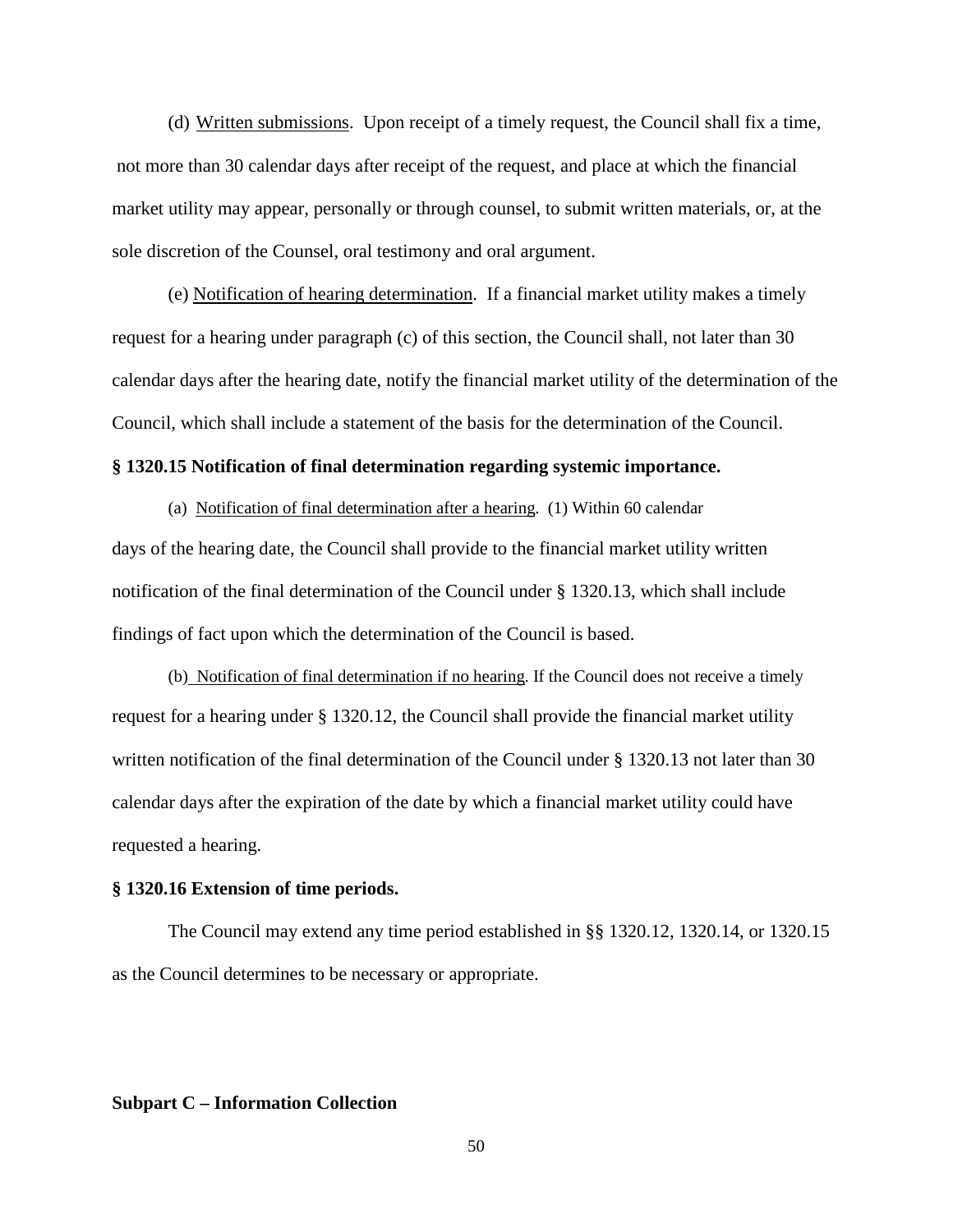#### **§ 1320.20 Council information collection and coordination.**

(a) Information collection to assess systemic importance . The Council may require any financial market utility to submit such information to the Council as the Council may require for the sole purpose of assessing whether the financial market utility is systemically important.

(b) Prerequisites to information collection. Before requiring any financial market utility to submit information to the Council under paragraph (a) of this section, the Council shall—

(1) Determine that it has reasonable cause to believe that the financial market utility is, or is likely to become, systemically important, considering the standards set out in § 1320.10; or

(2) Determine that it has reasonable cause to believe that the designated financial market utility is no longer, or is no longer likely to become, systemically important, considering the standards set out in § 1320.10; and

(3) Coordinate with the Supervisory Agency for the financial market utility to determine if the information is available from, or may be obtained by, the Supervisory Agency in the form, format, or detail required by the Council.

(c) Timing of response from the appropriate Supervisory Agency . If the information, reports, records, or data requested by the Council under paragraph (b)(3) of this section are not provided in full by the Supervisory Agency in less than 15 calendar days after the date on which the material is requested, the Council may request the information directly from the financial market utility with notice to the Supervisory Agency.

(d) Notice to financial market utility of information collection requirement. In requiring a financial market utility to submit information to the Council, the Council shall provide to the financial market utility the following—